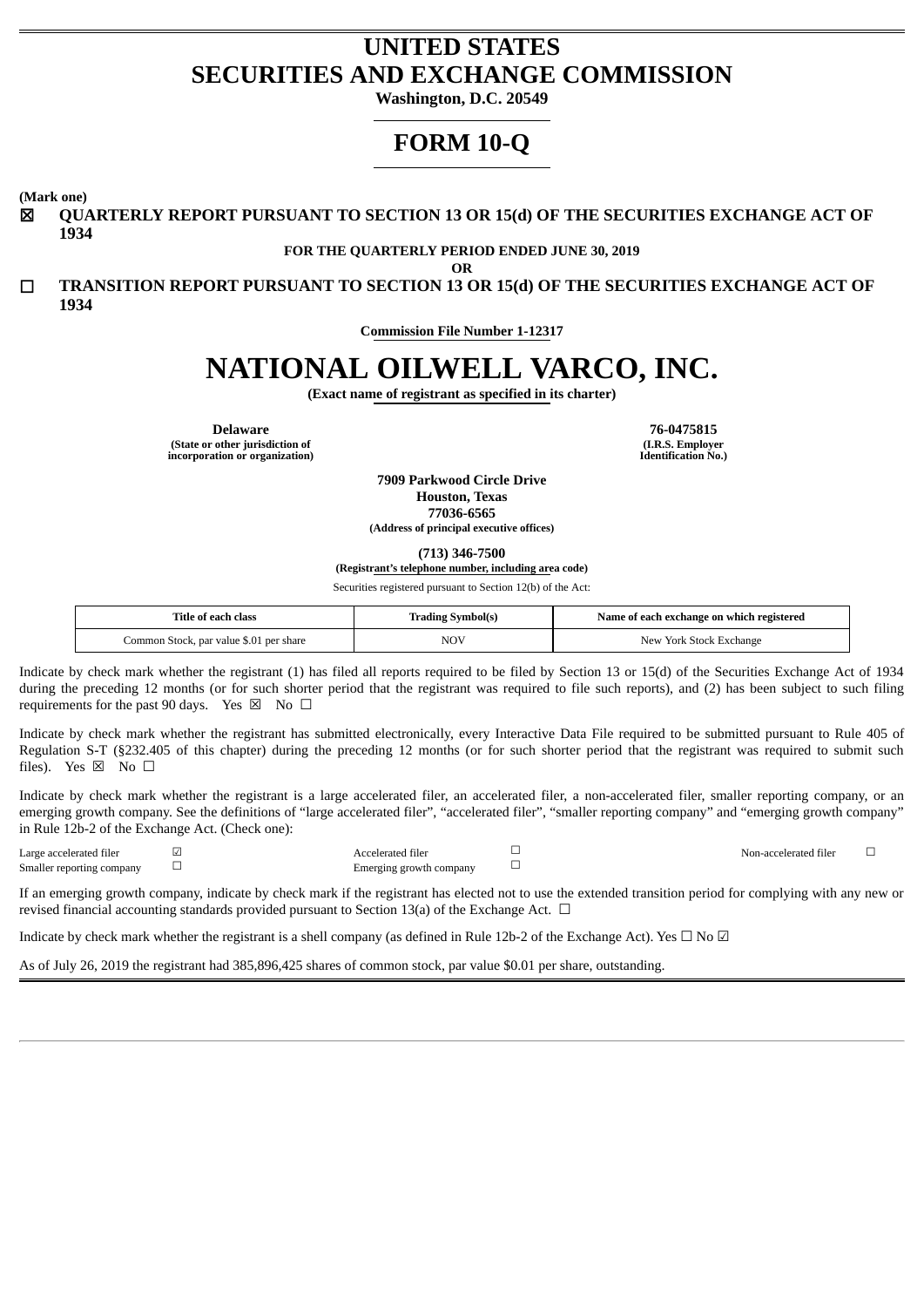## **PART I - FINANCIAL INFORMATION**

## **NATIONAL OILWELL VARCO, INC. CONSOLIDATED BALANCE SHEETS (UNAUDITED) (In millions, except share data)**

| <b>ASSETS</b><br>$\boldsymbol{\mathsf{S}}$<br>$\$$<br>Cash and cash equivalents<br>1,121<br>1,427<br>Receivables, net<br>1,973<br>2,101<br>2,858<br>2,986<br>Inventories, net<br>585<br>565<br>Contract assets<br>229<br>200<br>Prepaid and other current assets<br>7,279<br>6,766<br>Total current assets<br>2,356<br>2,797<br>452<br>246<br>Deferred income taxes<br>11<br>Goodwill<br>3,206<br>6,264<br>900<br>3,020<br>Investment in unconsolidated affiliates<br>294<br>301<br>129<br>Other assets<br>124<br>\$<br>19,796<br>$\mathbf{\hat{S}}$<br>14,349<br><b>Total assets</b><br><b>LIABILITIES AND STOCKHOLDERS' EQUITY</b><br><b>Current liabilities:</b><br>\$<br>\$<br>Accounts payable<br>695<br>722<br><b>Accrued liabilities</b><br>955<br>1,088<br><b>Contract liabilities</b><br>455<br>458<br>Current portion of lease liabilities<br>7<br>116<br>66<br>Accrued income taxes<br>2,221<br>2,341<br>Total current liabilities<br>696<br>222<br>2,483<br>2,482<br>Long-term debt<br>177<br>564<br>Other liabilities<br>285<br>298<br>5,907<br><b>Total liabilities</b><br>5,862<br>Commitments and contingencies<br>Stockholders' equity:<br>Common stock - par value \$.01; 1 billion shares authorized; 385,904,225 and<br>383,426,654 shares issued and outstanding at June 30, 2019 and<br>December 31, 2018<br>$\overline{4}$<br>Additional paid-in capital<br>8,441<br>8,390<br>Accumulated other comprehensive loss<br>(1, 392)<br>(1, 437)<br>1,358<br>6,862<br>Retained earnings<br>13,819<br>Total Company stockholders' equity<br>8,411<br>Noncontrolling interests<br>76<br>70<br>13,889<br>8,487<br>Total stockholders' equity<br>\$<br>14,349<br>\$<br>19,796<br>Total liabilities and stockholders' equity |                                      | <b>June 30,</b><br>2019 | December 31,<br>2018 |
|------------------------------------------------------------------------------------------------------------------------------------------------------------------------------------------------------------------------------------------------------------------------------------------------------------------------------------------------------------------------------------------------------------------------------------------------------------------------------------------------------------------------------------------------------------------------------------------------------------------------------------------------------------------------------------------------------------------------------------------------------------------------------------------------------------------------------------------------------------------------------------------------------------------------------------------------------------------------------------------------------------------------------------------------------------------------------------------------------------------------------------------------------------------------------------------------------------------------------------------------------------------------------------------------------------------------------------------------------------------------------------------------------------------------------------------------------------------------------------------------------------------------------------------------------------------------------------------------------------------------------------------------------------------------------------------------------------------------------------------|--------------------------------------|-------------------------|----------------------|
|                                                                                                                                                                                                                                                                                                                                                                                                                                                                                                                                                                                                                                                                                                                                                                                                                                                                                                                                                                                                                                                                                                                                                                                                                                                                                                                                                                                                                                                                                                                                                                                                                                                                                                                                          |                                      |                         |                      |
|                                                                                                                                                                                                                                                                                                                                                                                                                                                                                                                                                                                                                                                                                                                                                                                                                                                                                                                                                                                                                                                                                                                                                                                                                                                                                                                                                                                                                                                                                                                                                                                                                                                                                                                                          | Current assets:                      |                         |                      |
|                                                                                                                                                                                                                                                                                                                                                                                                                                                                                                                                                                                                                                                                                                                                                                                                                                                                                                                                                                                                                                                                                                                                                                                                                                                                                                                                                                                                                                                                                                                                                                                                                                                                                                                                          |                                      |                         |                      |
|                                                                                                                                                                                                                                                                                                                                                                                                                                                                                                                                                                                                                                                                                                                                                                                                                                                                                                                                                                                                                                                                                                                                                                                                                                                                                                                                                                                                                                                                                                                                                                                                                                                                                                                                          |                                      |                         |                      |
|                                                                                                                                                                                                                                                                                                                                                                                                                                                                                                                                                                                                                                                                                                                                                                                                                                                                                                                                                                                                                                                                                                                                                                                                                                                                                                                                                                                                                                                                                                                                                                                                                                                                                                                                          |                                      |                         |                      |
|                                                                                                                                                                                                                                                                                                                                                                                                                                                                                                                                                                                                                                                                                                                                                                                                                                                                                                                                                                                                                                                                                                                                                                                                                                                                                                                                                                                                                                                                                                                                                                                                                                                                                                                                          |                                      |                         |                      |
|                                                                                                                                                                                                                                                                                                                                                                                                                                                                                                                                                                                                                                                                                                                                                                                                                                                                                                                                                                                                                                                                                                                                                                                                                                                                                                                                                                                                                                                                                                                                                                                                                                                                                                                                          |                                      |                         |                      |
|                                                                                                                                                                                                                                                                                                                                                                                                                                                                                                                                                                                                                                                                                                                                                                                                                                                                                                                                                                                                                                                                                                                                                                                                                                                                                                                                                                                                                                                                                                                                                                                                                                                                                                                                          |                                      |                         |                      |
|                                                                                                                                                                                                                                                                                                                                                                                                                                                                                                                                                                                                                                                                                                                                                                                                                                                                                                                                                                                                                                                                                                                                                                                                                                                                                                                                                                                                                                                                                                                                                                                                                                                                                                                                          | Property, plant and equipment, net   |                         |                      |
|                                                                                                                                                                                                                                                                                                                                                                                                                                                                                                                                                                                                                                                                                                                                                                                                                                                                                                                                                                                                                                                                                                                                                                                                                                                                                                                                                                                                                                                                                                                                                                                                                                                                                                                                          | Lease right-of-use assets, operating |                         |                      |
|                                                                                                                                                                                                                                                                                                                                                                                                                                                                                                                                                                                                                                                                                                                                                                                                                                                                                                                                                                                                                                                                                                                                                                                                                                                                                                                                                                                                                                                                                                                                                                                                                                                                                                                                          | Lease right-of-use assets, financing |                         |                      |
|                                                                                                                                                                                                                                                                                                                                                                                                                                                                                                                                                                                                                                                                                                                                                                                                                                                                                                                                                                                                                                                                                                                                                                                                                                                                                                                                                                                                                                                                                                                                                                                                                                                                                                                                          |                                      |                         |                      |
|                                                                                                                                                                                                                                                                                                                                                                                                                                                                                                                                                                                                                                                                                                                                                                                                                                                                                                                                                                                                                                                                                                                                                                                                                                                                                                                                                                                                                                                                                                                                                                                                                                                                                                                                          |                                      |                         |                      |
|                                                                                                                                                                                                                                                                                                                                                                                                                                                                                                                                                                                                                                                                                                                                                                                                                                                                                                                                                                                                                                                                                                                                                                                                                                                                                                                                                                                                                                                                                                                                                                                                                                                                                                                                          | Intangibles, net                     |                         |                      |
|                                                                                                                                                                                                                                                                                                                                                                                                                                                                                                                                                                                                                                                                                                                                                                                                                                                                                                                                                                                                                                                                                                                                                                                                                                                                                                                                                                                                                                                                                                                                                                                                                                                                                                                                          |                                      |                         |                      |
|                                                                                                                                                                                                                                                                                                                                                                                                                                                                                                                                                                                                                                                                                                                                                                                                                                                                                                                                                                                                                                                                                                                                                                                                                                                                                                                                                                                                                                                                                                                                                                                                                                                                                                                                          |                                      |                         |                      |
|                                                                                                                                                                                                                                                                                                                                                                                                                                                                                                                                                                                                                                                                                                                                                                                                                                                                                                                                                                                                                                                                                                                                                                                                                                                                                                                                                                                                                                                                                                                                                                                                                                                                                                                                          |                                      |                         |                      |
|                                                                                                                                                                                                                                                                                                                                                                                                                                                                                                                                                                                                                                                                                                                                                                                                                                                                                                                                                                                                                                                                                                                                                                                                                                                                                                                                                                                                                                                                                                                                                                                                                                                                                                                                          |                                      |                         |                      |
|                                                                                                                                                                                                                                                                                                                                                                                                                                                                                                                                                                                                                                                                                                                                                                                                                                                                                                                                                                                                                                                                                                                                                                                                                                                                                                                                                                                                                                                                                                                                                                                                                                                                                                                                          |                                      |                         |                      |
|                                                                                                                                                                                                                                                                                                                                                                                                                                                                                                                                                                                                                                                                                                                                                                                                                                                                                                                                                                                                                                                                                                                                                                                                                                                                                                                                                                                                                                                                                                                                                                                                                                                                                                                                          |                                      |                         |                      |
|                                                                                                                                                                                                                                                                                                                                                                                                                                                                                                                                                                                                                                                                                                                                                                                                                                                                                                                                                                                                                                                                                                                                                                                                                                                                                                                                                                                                                                                                                                                                                                                                                                                                                                                                          |                                      |                         |                      |
|                                                                                                                                                                                                                                                                                                                                                                                                                                                                                                                                                                                                                                                                                                                                                                                                                                                                                                                                                                                                                                                                                                                                                                                                                                                                                                                                                                                                                                                                                                                                                                                                                                                                                                                                          |                                      |                         |                      |
|                                                                                                                                                                                                                                                                                                                                                                                                                                                                                                                                                                                                                                                                                                                                                                                                                                                                                                                                                                                                                                                                                                                                                                                                                                                                                                                                                                                                                                                                                                                                                                                                                                                                                                                                          |                                      |                         |                      |
|                                                                                                                                                                                                                                                                                                                                                                                                                                                                                                                                                                                                                                                                                                                                                                                                                                                                                                                                                                                                                                                                                                                                                                                                                                                                                                                                                                                                                                                                                                                                                                                                                                                                                                                                          |                                      |                         |                      |
|                                                                                                                                                                                                                                                                                                                                                                                                                                                                                                                                                                                                                                                                                                                                                                                                                                                                                                                                                                                                                                                                                                                                                                                                                                                                                                                                                                                                                                                                                                                                                                                                                                                                                                                                          |                                      |                         |                      |
|                                                                                                                                                                                                                                                                                                                                                                                                                                                                                                                                                                                                                                                                                                                                                                                                                                                                                                                                                                                                                                                                                                                                                                                                                                                                                                                                                                                                                                                                                                                                                                                                                                                                                                                                          | Lease liabilities                    |                         |                      |
|                                                                                                                                                                                                                                                                                                                                                                                                                                                                                                                                                                                                                                                                                                                                                                                                                                                                                                                                                                                                                                                                                                                                                                                                                                                                                                                                                                                                                                                                                                                                                                                                                                                                                                                                          |                                      |                         |                      |
|                                                                                                                                                                                                                                                                                                                                                                                                                                                                                                                                                                                                                                                                                                                                                                                                                                                                                                                                                                                                                                                                                                                                                                                                                                                                                                                                                                                                                                                                                                                                                                                                                                                                                                                                          | Deferred income taxes                |                         |                      |
|                                                                                                                                                                                                                                                                                                                                                                                                                                                                                                                                                                                                                                                                                                                                                                                                                                                                                                                                                                                                                                                                                                                                                                                                                                                                                                                                                                                                                                                                                                                                                                                                                                                                                                                                          |                                      |                         |                      |
|                                                                                                                                                                                                                                                                                                                                                                                                                                                                                                                                                                                                                                                                                                                                                                                                                                                                                                                                                                                                                                                                                                                                                                                                                                                                                                                                                                                                                                                                                                                                                                                                                                                                                                                                          |                                      |                         |                      |
|                                                                                                                                                                                                                                                                                                                                                                                                                                                                                                                                                                                                                                                                                                                                                                                                                                                                                                                                                                                                                                                                                                                                                                                                                                                                                                                                                                                                                                                                                                                                                                                                                                                                                                                                          |                                      |                         |                      |
|                                                                                                                                                                                                                                                                                                                                                                                                                                                                                                                                                                                                                                                                                                                                                                                                                                                                                                                                                                                                                                                                                                                                                                                                                                                                                                                                                                                                                                                                                                                                                                                                                                                                                                                                          |                                      |                         |                      |
|                                                                                                                                                                                                                                                                                                                                                                                                                                                                                                                                                                                                                                                                                                                                                                                                                                                                                                                                                                                                                                                                                                                                                                                                                                                                                                                                                                                                                                                                                                                                                                                                                                                                                                                                          |                                      |                         |                      |
|                                                                                                                                                                                                                                                                                                                                                                                                                                                                                                                                                                                                                                                                                                                                                                                                                                                                                                                                                                                                                                                                                                                                                                                                                                                                                                                                                                                                                                                                                                                                                                                                                                                                                                                                          |                                      |                         |                      |
|                                                                                                                                                                                                                                                                                                                                                                                                                                                                                                                                                                                                                                                                                                                                                                                                                                                                                                                                                                                                                                                                                                                                                                                                                                                                                                                                                                                                                                                                                                                                                                                                                                                                                                                                          |                                      |                         |                      |
|                                                                                                                                                                                                                                                                                                                                                                                                                                                                                                                                                                                                                                                                                                                                                                                                                                                                                                                                                                                                                                                                                                                                                                                                                                                                                                                                                                                                                                                                                                                                                                                                                                                                                                                                          |                                      |                         |                      |
|                                                                                                                                                                                                                                                                                                                                                                                                                                                                                                                                                                                                                                                                                                                                                                                                                                                                                                                                                                                                                                                                                                                                                                                                                                                                                                                                                                                                                                                                                                                                                                                                                                                                                                                                          |                                      |                         |                      |
|                                                                                                                                                                                                                                                                                                                                                                                                                                                                                                                                                                                                                                                                                                                                                                                                                                                                                                                                                                                                                                                                                                                                                                                                                                                                                                                                                                                                                                                                                                                                                                                                                                                                                                                                          |                                      |                         |                      |
|                                                                                                                                                                                                                                                                                                                                                                                                                                                                                                                                                                                                                                                                                                                                                                                                                                                                                                                                                                                                                                                                                                                                                                                                                                                                                                                                                                                                                                                                                                                                                                                                                                                                                                                                          |                                      |                         |                      |
|                                                                                                                                                                                                                                                                                                                                                                                                                                                                                                                                                                                                                                                                                                                                                                                                                                                                                                                                                                                                                                                                                                                                                                                                                                                                                                                                                                                                                                                                                                                                                                                                                                                                                                                                          |                                      |                         |                      |
|                                                                                                                                                                                                                                                                                                                                                                                                                                                                                                                                                                                                                                                                                                                                                                                                                                                                                                                                                                                                                                                                                                                                                                                                                                                                                                                                                                                                                                                                                                                                                                                                                                                                                                                                          |                                      |                         |                      |
|                                                                                                                                                                                                                                                                                                                                                                                                                                                                                                                                                                                                                                                                                                                                                                                                                                                                                                                                                                                                                                                                                                                                                                                                                                                                                                                                                                                                                                                                                                                                                                                                                                                                                                                                          |                                      |                         |                      |

See notes to unaudited consolidated financial statements.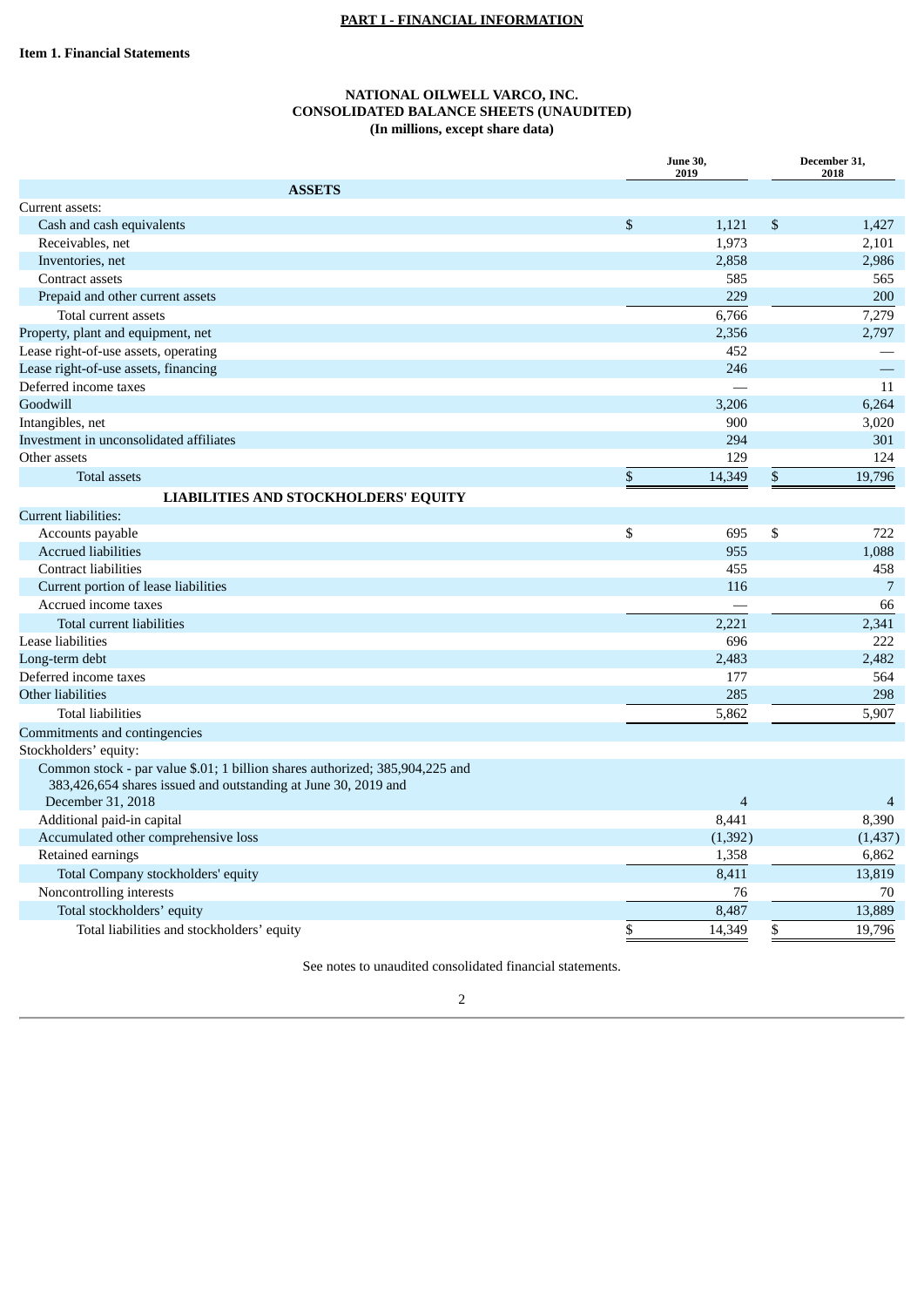## **NATIONAL OILWELL VARCO, INC. CONSOLIDATED STATEMENTS OF INCOME (LOSS) (UNAUDITED) (In millions, except per share data)**

|                                                           |      | <b>Three Months Ended</b><br><b>June 30,</b> |             | <b>Six Months Ended</b><br><b>June 30,</b> |                |        |  |  |
|-----------------------------------------------------------|------|----------------------------------------------|-------------|--------------------------------------------|----------------|--------|--|--|
|                                                           |      | 2019                                         | 2018        | 2019                                       |                | 2018   |  |  |
| Revenue                                                   | \$   | 2,132                                        | \$<br>2,106 | \$<br>4,072                                | \$             | 3,901  |  |  |
| Cost of revenue                                           |      | 2,070                                        | 1,751       | 3,754                                      |                | 3,259  |  |  |
| Gross profit                                              |      | 62                                           | 355         | 318                                        |                | 642    |  |  |
| Selling, general and administrative                       |      | 417                                          | 303         | 721                                        |                | 591    |  |  |
| Goodwill and indefinite-lived intangible asset impairment |      | 3,186                                        |             | 3,186                                      |                |        |  |  |
| Long-lived asset impairment                               |      | 2,187                                        |             | 2,187                                      |                |        |  |  |
| Operating profit (loss)                                   |      | (5,728)                                      | 52          | (5,776)                                    |                | 51     |  |  |
| Interest and financial costs                              |      | (25)                                         | (23)        | (50)                                       |                | (47)   |  |  |
| Interest income                                           |      | 6                                            | 5           | 12                                         |                | 12     |  |  |
| Equity income (loss) in unconsolidated affiliates         |      | (2)                                          | (1)         | (2)                                        |                | 1      |  |  |
| Other income (expense), net                               |      | (8)                                          | (3)         | (26)                                       |                | (50)   |  |  |
| Income (loss) before income taxes                         |      | (5,757)                                      | 30          | (5, 842)                                   |                | (33)   |  |  |
| Provision (benefit) for income taxes                      |      | (373)                                        | 5           | (383)                                      |                | 8      |  |  |
| Net income (loss)                                         |      | (5, 384)                                     | 25          | (5,459)                                    |                | (41)   |  |  |
| Net income attributable to noncontrolling interests       |      | 5                                            | 1           | 7                                          |                | 3      |  |  |
| Net income (loss) attributable to Company                 | \$   | (5,389)                                      | \$<br>24    | \$<br>(5,466)                              | \$             | (44)   |  |  |
| Net income (loss) attributable to Company per share:      |      |                                              |             |                                            |                |        |  |  |
| <b>Basic</b>                                              | $\,$ | (14.11)                                      | \$<br>0.06  | \$<br>(14.35)                              | $\mathfrak{F}$ | (0.12) |  |  |
| Diluted                                                   | \$   | (14.11)                                      | \$<br>0.06  | \$<br>(14.35)                              | \$             | (0.12) |  |  |
| Cash dividends per share                                  | \$   | 0.05                                         | \$<br>0.05  | \$<br>0.10                                 | \$             | 0.10   |  |  |
|                                                           |      |                                              |             |                                            |                |        |  |  |
| Weighted average shares outstanding:                      |      |                                              |             |                                            |                |        |  |  |
| <b>Basic</b>                                              |      | 382                                          | 378         | 381                                        |                | 377    |  |  |
| Diluted                                                   |      | 382                                          | 381         | 381                                        |                | 377    |  |  |

See notes to unaudited consolidated financial statements.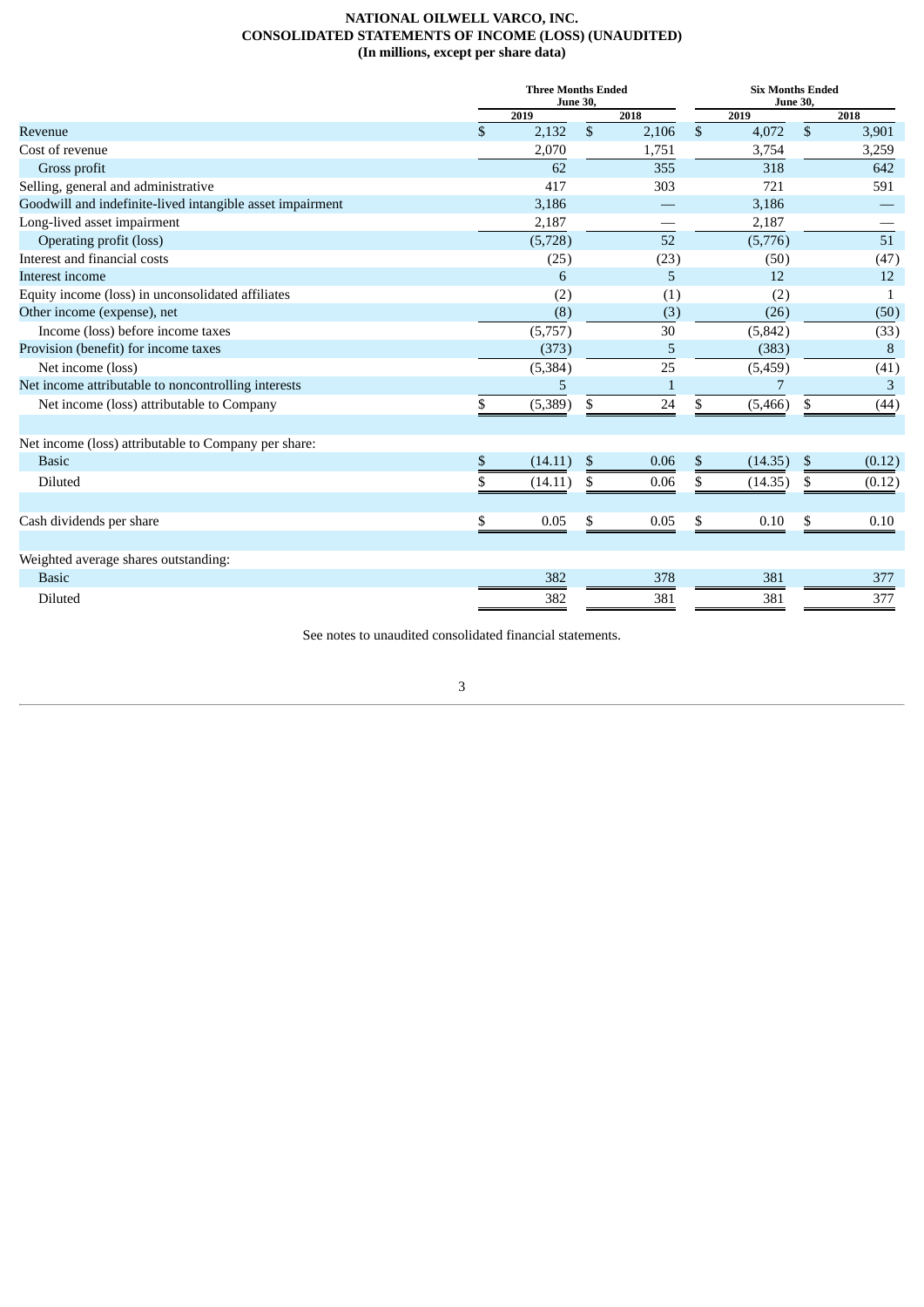## **NATIONAL OILWELL VARCO, INC. CONSOLIDATED STATEMENTS OF COMPREHENSIVE INCOME (LOSS) (UNAUDITED) (In millions)**

|                                                              | <b>Three Months Ended</b><br><b>June 30,</b> |       | <b>Six Months Ended</b><br><b>June 30,</b> |       |
|--------------------------------------------------------------|----------------------------------------------|-------|--------------------------------------------|-------|
|                                                              | 2019                                         | 2018  | 2019                                       | 2018  |
| Net income (loss)                                            | (5,384)                                      | 25    | (5,459)                                    | (41)  |
| Currency translation adjustments                             | 18                                           | (223) | 38                                         | (187) |
| Changes in derivative financial instruments, net of tax      |                                              | (14)  |                                            | (1)   |
| Comprehensive loss                                           | (5,363)                                      | (212) | (5, 414)                                   | (229) |
| Comprehensive income attributable to noncontrolling interest |                                              |       |                                            |       |
| Comprehensive loss attributable to Company                   | (5,368)                                      | (213) | (5, 421)                                   | (232) |

See notes to unaudited consolidated financial statements.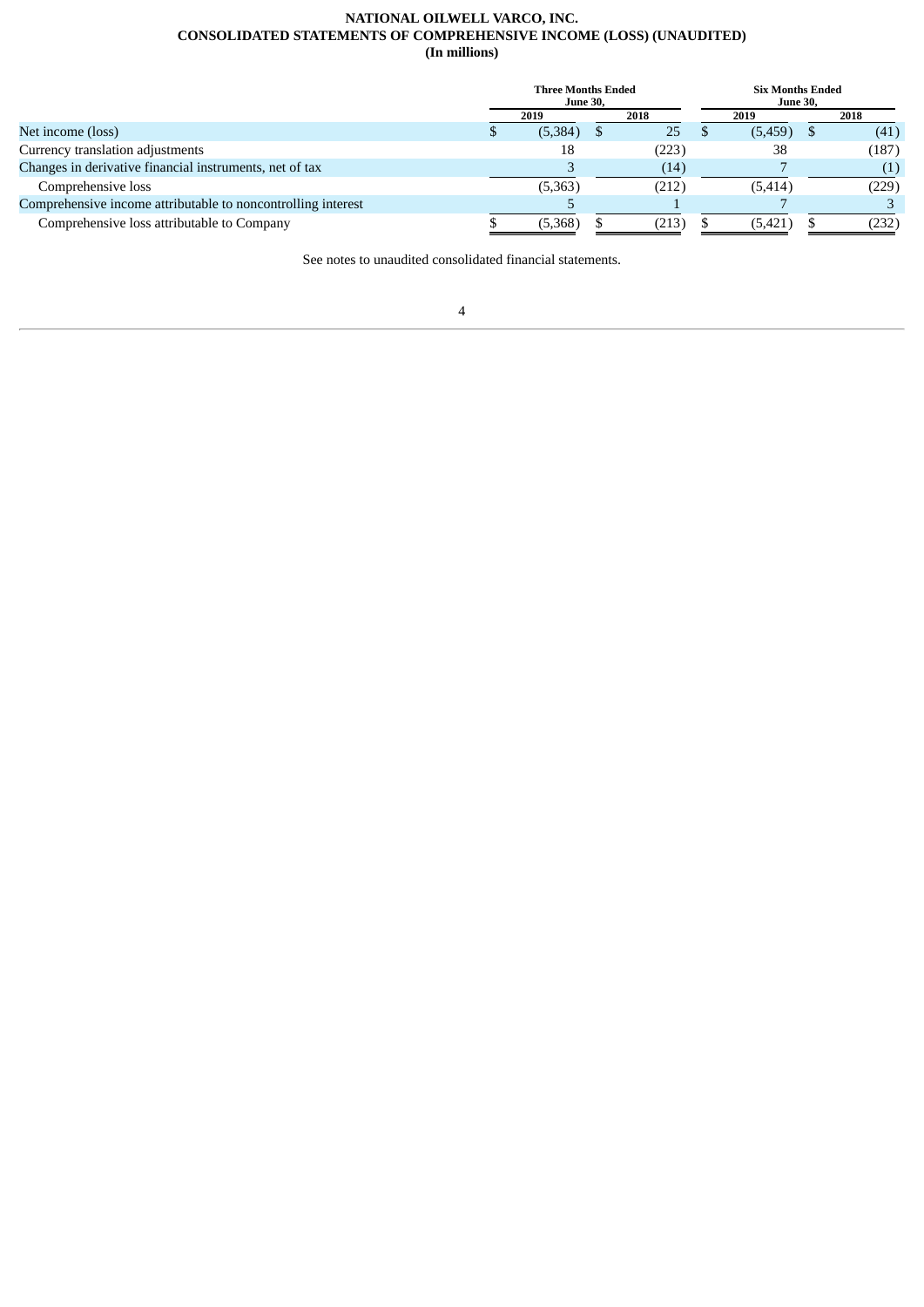## **NATIONAL OILWELL VARCO, INC. CONSOLIDATED STATEMENTS OF CASH FLOWS (UNAUDITED) (In millions)**

|                                                                                 | <b>Six Months Ended</b><br>June 30, |       |
|---------------------------------------------------------------------------------|-------------------------------------|-------|
|                                                                                 | 2019                                | 2018  |
| Cash flows from operating activities:<br>Net loss                               |                                     |       |
|                                                                                 | \$<br>(5,459)<br>\$                 | (41)  |
| Adjustments to reconcile net loss to net cash provided by operating activities: | 331                                 | 347   |
| Depreciation and amortization<br>Provision for inventory losses                 | 327                                 | 32    |
| Deferred income taxes                                                           |                                     | 17    |
| Goodwill and indefinite-lived intangible asset impairment                       | (369)                               |       |
|                                                                                 | 3,186                               |       |
| Long-lived asset impairment<br>Other, net                                       | 2,187<br>75                         | 41    |
| Change in operating assets and liabilities, net of acquisitions:                |                                     |       |
|                                                                                 |                                     |       |
| Receivables                                                                     | 144                                 | 87    |
| Inventories                                                                     | (193)                               | (150) |
| <b>Contract assets</b>                                                          | (20)                                | 49    |
| Prepaid and other current assets                                                | (29)                                | (30)  |
| Accounts payable                                                                | (33)                                | 88    |
| <b>Accrued liabilities</b>                                                      | (172)                               | (313) |
| <b>Contract liabilities</b>                                                     | (3)                                 | 89    |
| Income taxes payable                                                            | (66)                                | (71)  |
| Other assets/liabilities, net                                                   | (17)                                | (35)  |
| Net cash provided (used) by operating activities                                | \$<br>(111)                         | 110   |
| Cash flows from investing activities:                                           |                                     |       |
| Purchases of property, plant and equipment                                      | (97)                                | (102) |
| Business acquisitions, net of cash acquired                                     | (65)                                | (280) |
| Other                                                                           | $\sqrt{6}$                          | 22    |
| Net cash used in investing activities                                           | \$<br>\$<br>(156)                   | (360) |
| Cash flows from financing activities:                                           |                                     |       |
| Cash dividends paid                                                             | (38)                                | (38)  |
| Other                                                                           | (1)                                 | 18    |
| Net cash used in financing activities                                           | (39)                                | (20)  |
| Effect of exchange rates on cash                                                |                                     | (30)  |
| Decrease in cash and cash equivalents                                           | (306)                               | (300) |
| Cash and cash equivalents, beginning of period                                  | 1,427                               | 1,437 |
| Cash and cash equivalents, end of period                                        | \$<br>1,121<br>$\$$                 | 1,137 |
|                                                                                 |                                     |       |
| Supplemental disclosures of cash flow information:                              |                                     |       |
| Cash payments during the period for:                                            |                                     |       |
| Interest                                                                        | \$<br>\$<br>41                      | 46    |
| Income taxes                                                                    | \$<br>\$<br>70                      | 50    |

See notes to unaudited consolidated financial statements.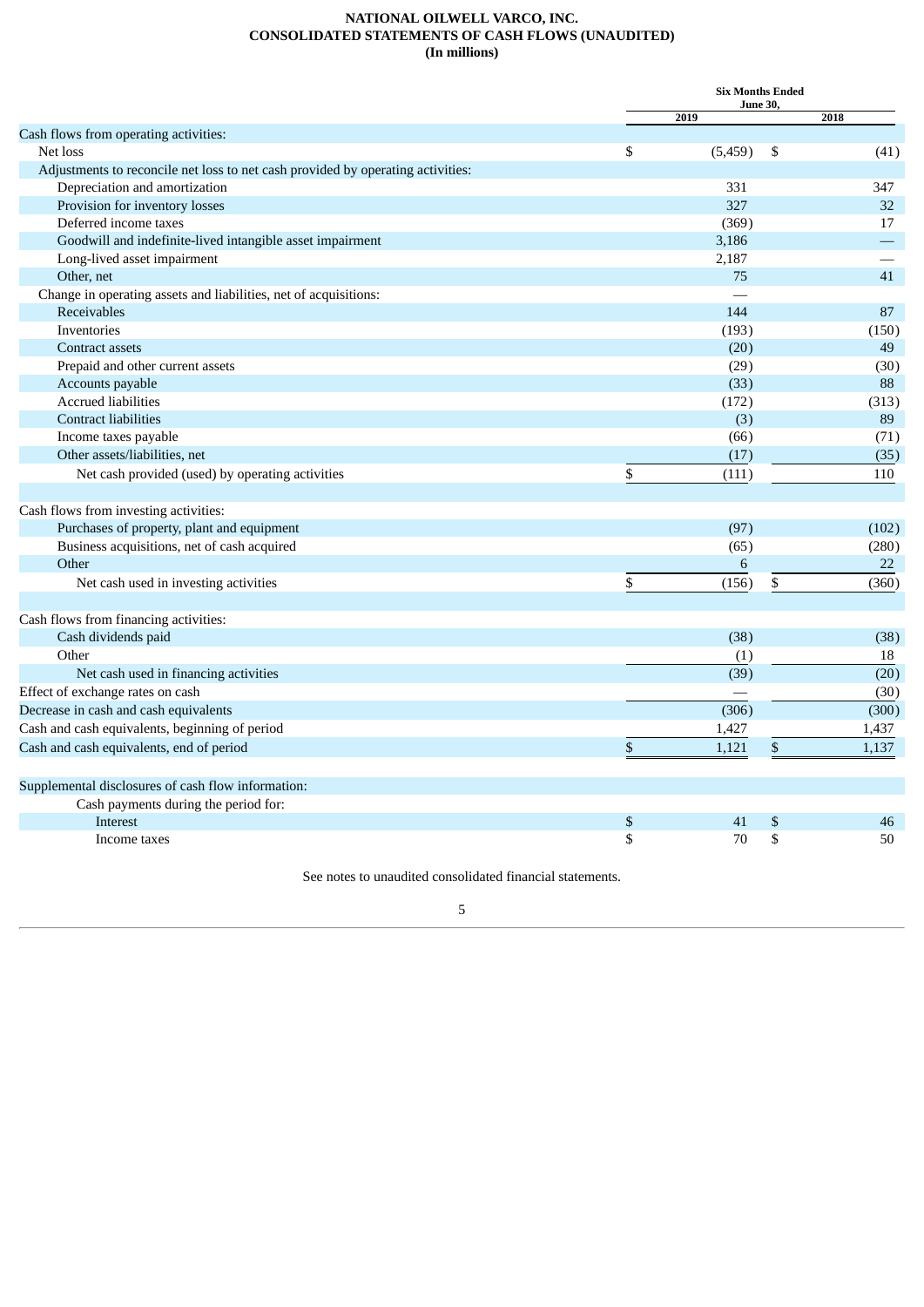#### **NATIONAL OILWELL VARCO, INC. CONSOLIDATED STATEMENTS OF STOCKHOLDERS' EQUITY (UNAUDITED) (In millions)**

|                                         | <b>Additional</b><br>Paid in<br>Common<br><b>Stock</b><br>Capital |  |       | Accumulated<br>Other<br>Comprehensive<br>Income (Loss) | Retained<br>Earnings<br>(Loss) | <b>Total</b><br>Company<br>Stockholders'<br><b>Equity</b> | <b>Noncontrolling</b><br>Interests | Total<br>Stockholders'<br>Equity |
|-----------------------------------------|-------------------------------------------------------------------|--|-------|--------------------------------------------------------|--------------------------------|-----------------------------------------------------------|------------------------------------|----------------------------------|
| Balance at December 31, 2018            | 4                                                                 |  | 8,390 | (1,437)                                                | 6,862                          | 13,819                                                    | 70                                 | \$<br>13,889                     |
| Net income (loss)                       |                                                                   |  |       |                                                        | (77)                           | (77)                                                      |                                    | (75)                             |
| Other comprehensive income              |                                                                   |  |       | 24                                                     |                                | 24                                                        |                                    | 24                               |
| Cash dividends, \$0.05 per common share |                                                                   |  |       |                                                        | (19)                           | (19)                                                      |                                    | (19)                             |
| Noncontrolling interest                 |                                                                   |  |       |                                                        |                                |                                                           | 3                                  |                                  |
| Stock-based compensation                |                                                                   |  | 12    |                                                        |                                | 12                                                        |                                    | 12                               |
| Common stock issued                     |                                                                   |  | 6     |                                                        |                                | 6                                                         |                                    | 6                                |
| Balance at March 31, 2019               | 4                                                                 |  | 8,408 | (1, 413)                                               | 6,766                          | 13,765                                                    | 75                                 | 13,840                           |
| Net income (loss)                       |                                                                   |  |       |                                                        | (5,389)                        | (5,389)                                                   | $\mathcal{F}$                      | (5, 384)                         |
| Other comprehensive income              |                                                                   |  |       | 21                                                     |                                | 21                                                        |                                    | 21                               |
| Cash dividends, \$0.05 per common share |                                                                   |  |       |                                                        | (19)                           | (19)                                                      |                                    | (19)                             |
| Noncontrolling interest                 |                                                                   |  |       |                                                        |                                |                                                           | (4)                                | (4)                              |
| Stock-based compensation                |                                                                   |  | 32    |                                                        |                                | 32                                                        |                                    | 32                               |
| Common stock issued                     |                                                                   |  |       |                                                        |                                |                                                           |                                    |                                  |
| Balance at June 30, 2019                | 4                                                                 |  | 8,441 | (1, 392)                                               | 1,358                          | 8,411                                                     | 76                                 | 8,487                            |

|                                         | Common<br><b>Stock</b> |   | <b>Additional</b><br>Paid in<br>Capital |  | <b>Accumulated</b><br>Other<br>Comprehensive<br>Income (Loss) |               | <b>Retained</b><br><b>Earnings</b><br>(Loss) |    | <b>Total</b><br>Company<br>Stockholders'<br><b>Equity</b> | Noncontrolling<br>Interests | <b>Total</b><br>Stockholders'<br><b>Equity</b> |
|-----------------------------------------|------------------------|---|-----------------------------------------|--|---------------------------------------------------------------|---------------|----------------------------------------------|----|-----------------------------------------------------------|-----------------------------|------------------------------------------------|
| Balance at December 31, 2017            |                        | 4 | 8,234                                   |  | (1,110)                                                       | <sup>\$</sup> | 6,966                                        | \$ | 14,094                                                    | 66                          | \$<br>14,160                                   |
| Net loss                                |                        |   |                                         |  |                                                               |               | (68)                                         |    | (68)                                                      |                             | (68)                                           |
| Other comprehensive income              |                        |   |                                         |  | 49                                                            |               |                                              |    | 49                                                        |                             | 49                                             |
| Cash dividends, \$0.05 per common share |                        |   |                                         |  |                                                               |               | (19)                                         |    | (19)                                                      |                             | (19)                                           |
| Adoption of new accounting standards    |                        |   |                                         |  |                                                               |               | $\overline{4}$                               |    | $\overline{4}$                                            |                             |                                                |
| Noncontrolling interest                 |                        |   |                                         |  |                                                               |               |                                              |    |                                                           | 3                           | 3                                              |
| Stock-based compensation                |                        |   | 19                                      |  |                                                               |               |                                              |    | 19                                                        |                             | 19                                             |
| Common stock issued                     |                        |   |                                         |  |                                                               |               |                                              |    | 3                                                         |                             | 3                                              |
| Balance at March 31, 2018               |                        | 4 | 8,256                                   |  | (1,061)                                                       | - \$          | 6,883                                        | \$ | 14,082                                                    | \$<br>69                    | \$<br>14,151                                   |
| Net income                              |                        |   |                                         |  |                                                               |               | 24                                           |    | 24                                                        |                             | 25                                             |
| Other comprehensive loss                |                        |   |                                         |  | (237)                                                         |               |                                              |    | (237)                                                     |                             | (237)                                          |
| Cash dividends, \$0.05 per common share |                        |   |                                         |  |                                                               |               | (19)                                         |    | (19)                                                      |                             | (19)                                           |
| Noncontrolling interest                 |                        |   |                                         |  |                                                               |               |                                              |    |                                                           | (2)                         | (2)                                            |
| Stock-based compensation                |                        |   | 30                                      |  |                                                               |               |                                              |    | 30                                                        |                             | 30                                             |
| Common stock issued                     |                        |   | 20                                      |  |                                                               |               |                                              |    | 20                                                        |                             | 20                                             |
| Balance at June 30, 2018                |                        | 4 | \$<br>8,306                             |  | (1,298)                                                       |               | 6,888                                        | \$ | 13,900                                                    | \$<br>68                    | 13,968                                         |

See notes to unaudited consolidated financial statements.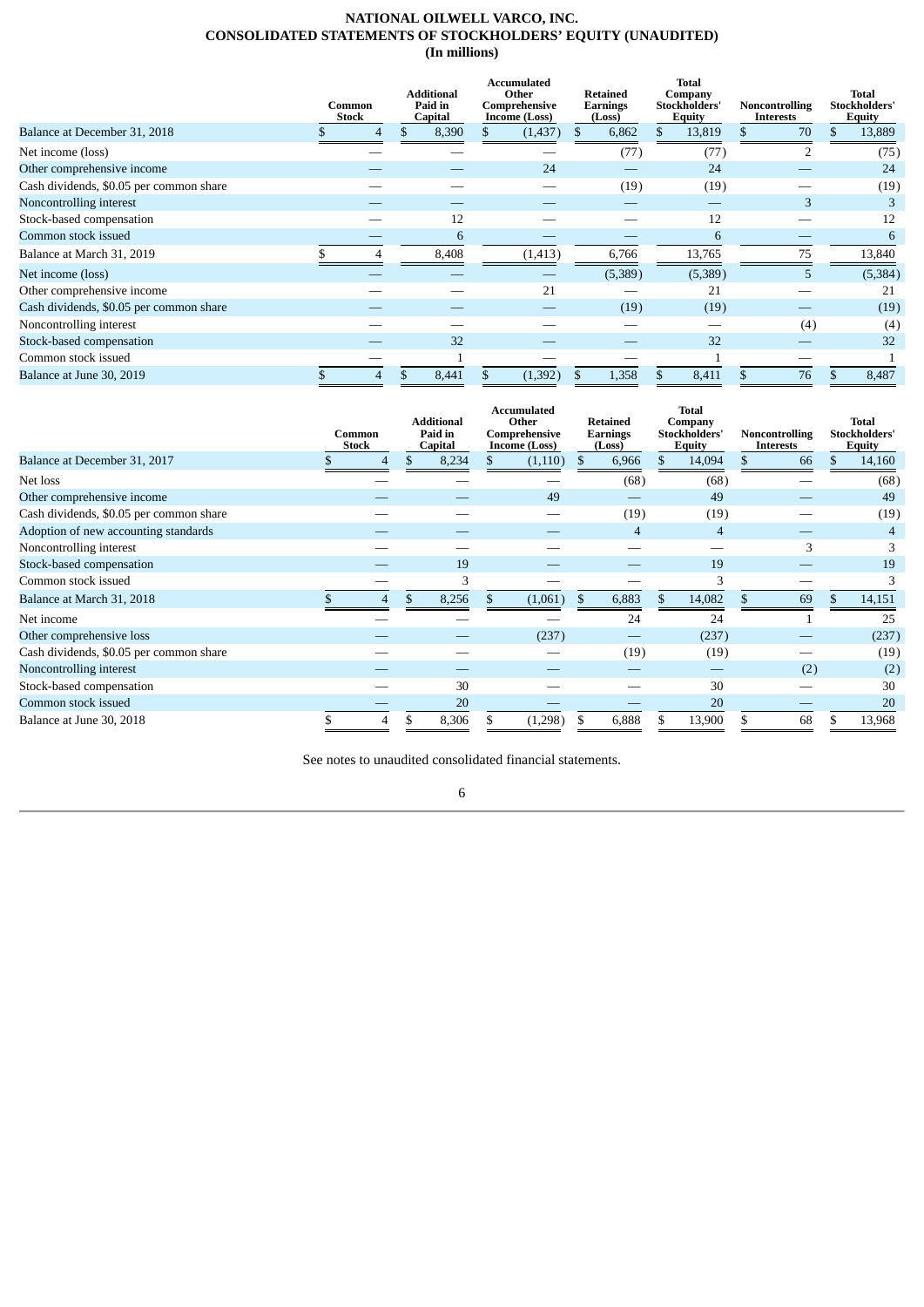#### **NATIONAL OILWELL VARCO, INC. Notes to Consolidated Financial Statements (Unaudited)**

#### **1. Basis of Presentation**

The preparation of financial statements in conformity with generally accepted accounting principles ("GAAP") in the United States requires management to make estimates and assumptions that affect reported and contingent amounts of assets and liabilities as of the date of the financial statements and reported amounts of revenues and expenses during the reporting period. Actual results could differ from those estimates.

The accompanying unaudited consolidated financial statements of National Oilwell Varco, Inc. ("NOV" or the "Company") present information in accordance with GAAP in the United States for interim financial information and the instructions to Form 10-Q and applicable rules of Regulation S-X. They do not include all information or footnotes required by GAAP in the United States for complete consolidated financial statements and should be read in conjunction with the Company's 2018 Annual Report on Form 10-K.

In our opinion, the consolidated financial statements include all adjustments, which are of a normal recurring nature unless otherwise disclosed, necessary for a fair presentation of the results for the interim periods. Certain reclassifications have been made to the prior year financial statements in order for them to conform with the current presentation, including the reclassification of \$229 million from the December 31, 2018 debt balance to lease liabilities. The results of operations for the three and six months ended June 30, 2019 are not necessarily indicative of the results to be expected for the full year.

The fair values of cash and cash equivalents, receivables and payables was approximately the same as their presented carrying values because of the short maturities of these instruments. The fair value of long-term debt is provided in Note 8, and the fair values of derivative financial instruments are provided in Note 11.

#### **2. Inventories, net**

Inventories consist of (in millions):

|                                       | <b>June 30,</b><br>2019 | December 31,<br>2018 |
|---------------------------------------|-------------------------|----------------------|
| Raw materials and supplies            | 637                     | 614                  |
| Work in process                       | 522                     | 501                  |
| Finished goods and purchased products | 2,606                   | 2,505                |
|                                       | 3,765                   | 3,620                |
| Less: Inventory reserve               | (907)                   | (634)                |
| Total                                 | 2,858                   | 2,986                |

## **3. Accrued Liabilities**

Accrued liabilities consist of (in millions):

|                           | <b>June 30,</b><br>2019 |    | December 31,<br>2018 |
|---------------------------|-------------------------|----|----------------------|
| Compensation              | \$<br>258               | \$ | 331                  |
| Vendor costs              | 135                     |    | 127                  |
| Warranties                | 101                     |    | 105                  |
| Taxes (non-income)        | 99                      |    | 124                  |
| Fair value of derivatives | 20                      |    | 23                   |
| Interest                  | 7                       |    | 7                    |
| Other                     | 335                     |    | 371                  |
| Total                     | 955                     | £. | 1,088                |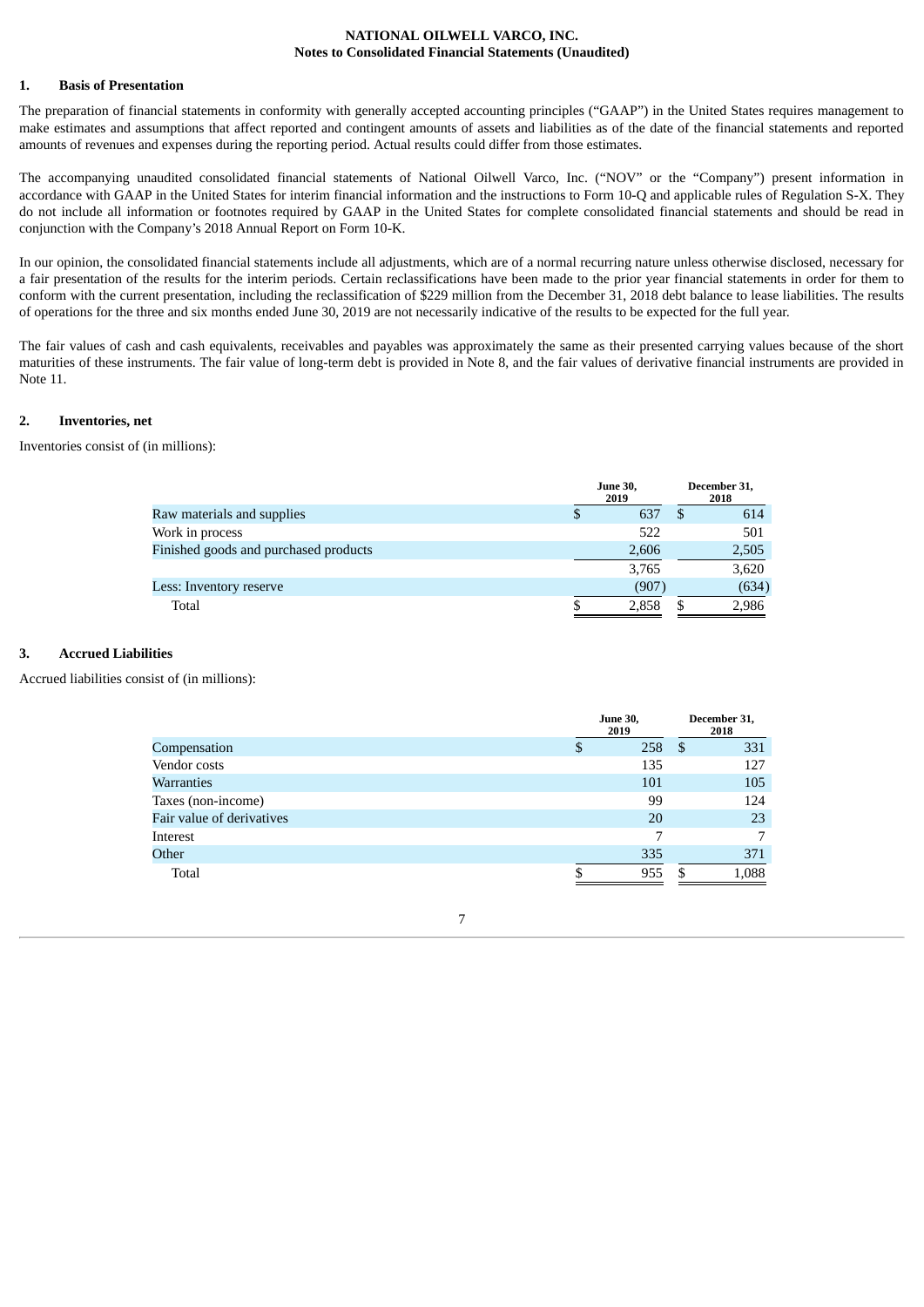#### **4. Accumulated Other Comprehensive Income (Loss)**

The components of accumulated other comprehensive loss are as follows (in millions):

|                                                                            | Currency<br><b>Translation</b><br><b>Adjustments</b> | <b>Derivative</b><br>Financial<br>Instruments,<br>Net of Tax |      | <b>Defined</b><br>Benefit<br>Plans.<br>Net of Tax |  | Total    |
|----------------------------------------------------------------------------|------------------------------------------------------|--------------------------------------------------------------|------|---------------------------------------------------|--|----------|
| Balance at December 31, 2018                                               | (1,396)                                              |                                                              | (14) | (27)                                              |  | (1, 437) |
| Accumulated other comprehensive<br>income (loss) before reclassifications  | 38                                                   |                                                              | 4    |                                                   |  | 42       |
| Amounts reclassified from accumulated<br>other comprehensive income (loss) |                                                      |                                                              |      |                                                   |  |          |
| Balance at June 30, 2019                                                   | (1,358)                                              |                                                              |      | (27                                               |  | (1, 392) |

The components of amounts reclassified from accumulated other comprehensive income (loss) are as follows (in millions):

|                 |                                                                                                                                                                    |                                               |                |              |                                                  |     | Three Months Ended June 30, |                                                                                                              |                                                      |    |                                                      |      |                                           |              |
|-----------------|--------------------------------------------------------------------------------------------------------------------------------------------------------------------|-----------------------------------------------|----------------|--------------|--------------------------------------------------|-----|-----------------------------|--------------------------------------------------------------------------------------------------------------|------------------------------------------------------|----|------------------------------------------------------|------|-------------------------------------------|--------------|
|                 |                                                                                                                                                                    |                                               |                | 2019         |                                                  |     |                             |                                                                                                              |                                                      |    |                                                      | 2018 |                                           |              |
|                 | <b>Defined</b><br>Currency<br><b>Derivative</b><br><b>Translation</b><br><b>Financial</b><br>Benefit<br>Plans<br><b>Adjustments</b><br>Total<br><b>Instruments</b> |                                               |                |              |                                                  |     |                             | <b>Derivative</b><br>Currency<br><b>Translation</b><br>Financial<br><b>Adjustments</b><br><b>Instruments</b> |                                                      |    |                                                      |      | <b>Defined</b><br><b>Benefit</b><br>Plans | <b>Total</b> |
| Revenue         | \$                                                                                                                                                                 |                                               |                | \$           |                                                  | \$  |                             | \$                                                                                                           |                                                      | \$ |                                                      |      |                                           | \$           |
| Cost of revenue |                                                                                                                                                                    |                                               | 2              |              |                                                  |     | 2                           |                                                                                                              |                                                      |    | (1)                                                  |      |                                           | (1)          |
| Tax effect      |                                                                                                                                                                    |                                               | (1)            |              |                                                  |     | (1)                         |                                                                                                              |                                                      |    |                                                      |      |                                           |              |
|                 |                                                                                                                                                                    |                                               | $\overline{2}$ |              |                                                  | \$  | 2                           | \$                                                                                                           |                                                      |    | (1)                                                  | \$   |                                           | (1)          |
|                 |                                                                                                                                                                    |                                               |                |              |                                                  |     | Six Months Ended June 30,   |                                                                                                              |                                                      |    |                                                      |      |                                           |              |
|                 |                                                                                                                                                                    |                                               |                | 2019         |                                                  |     |                             |                                                                                                              |                                                      |    |                                                      | 2018 |                                           |              |
|                 | Currency<br><b>Translation</b><br><b>Adjustments</b>                                                                                                               | <b>Derivative</b><br>Financial<br>Instruments |                |              | <b>Defined</b><br><b>Benefit</b><br><b>Plans</b> |     | <b>Total</b>                |                                                                                                              | Currency<br><b>Translation</b><br><b>Adjustments</b> |    | <b>Derivative</b><br><b>Financial</b><br>Instruments |      | <b>Defined</b><br><b>Benefit</b><br>Plans | <b>Total</b> |
| Revenue         | \$                                                                                                                                                                 |                                               |                | $\mathbf{s}$ |                                                  | \$. |                             | \$                                                                                                           |                                                      |    | (1)                                                  | \$   |                                           | \$<br>(1)    |
| Cost of revenue |                                                                                                                                                                    |                                               | 3              |              |                                                  |     | 3                           |                                                                                                              | $\overline{\phantom{a}}$                             |    | (5)                                                  |      |                                           | (5)          |
| Tax effect      |                                                                                                                                                                    |                                               | (1)            |              |                                                  |     | (1)                         |                                                                                                              |                                                      |    |                                                      |      |                                           |              |
|                 |                                                                                                                                                                    | \$                                            | 3              | \$           |                                                  | \$  | 3                           | \$                                                                                                           |                                                      |    | (4)                                                  | \$   |                                           | (4)          |

The Company's reporting currency is the U.S. dollar. A majority of the Company's international entities in which there is a substantial investment have the local currency as their functional currency. As a result, currency translation adjustments resulting from the process of translating the entities' financial statements into the reporting currency are reported in other comprehensive income (loss). The Company recorded income of \$18 million and \$38 million for the three and six months ended June 30, 2019, respectively and loss of \$223 million and \$187 million for the three and six months ended June 30, 2018, respectively.

The effect of changes in the fair values of derivatives designated as cash flow hedges are accumulated in other comprehensive income (loss), net of tax, until the underlying transactions they hedge are realized. The movement in other comprehensive income (loss) from period to period will be the result of the combination of changes in fair value of open derivatives and the outflow of other comprehensive income (loss) related to cumulative changes in the fair value of derivatives that have settled in the current period. The accumulated effect was other comprehensive income of \$3 million (net of tax of \$1 million) and \$7 million (net of tax of \$2 million) for the three and six months ended June 30, 2019, respectively. The accumulated effect was other comprehensive loss of \$14 million (net of tax of \$5 million) and \$1 million (net of tax of \$0 million) for the three and six months ended June 30, 2018, respectively.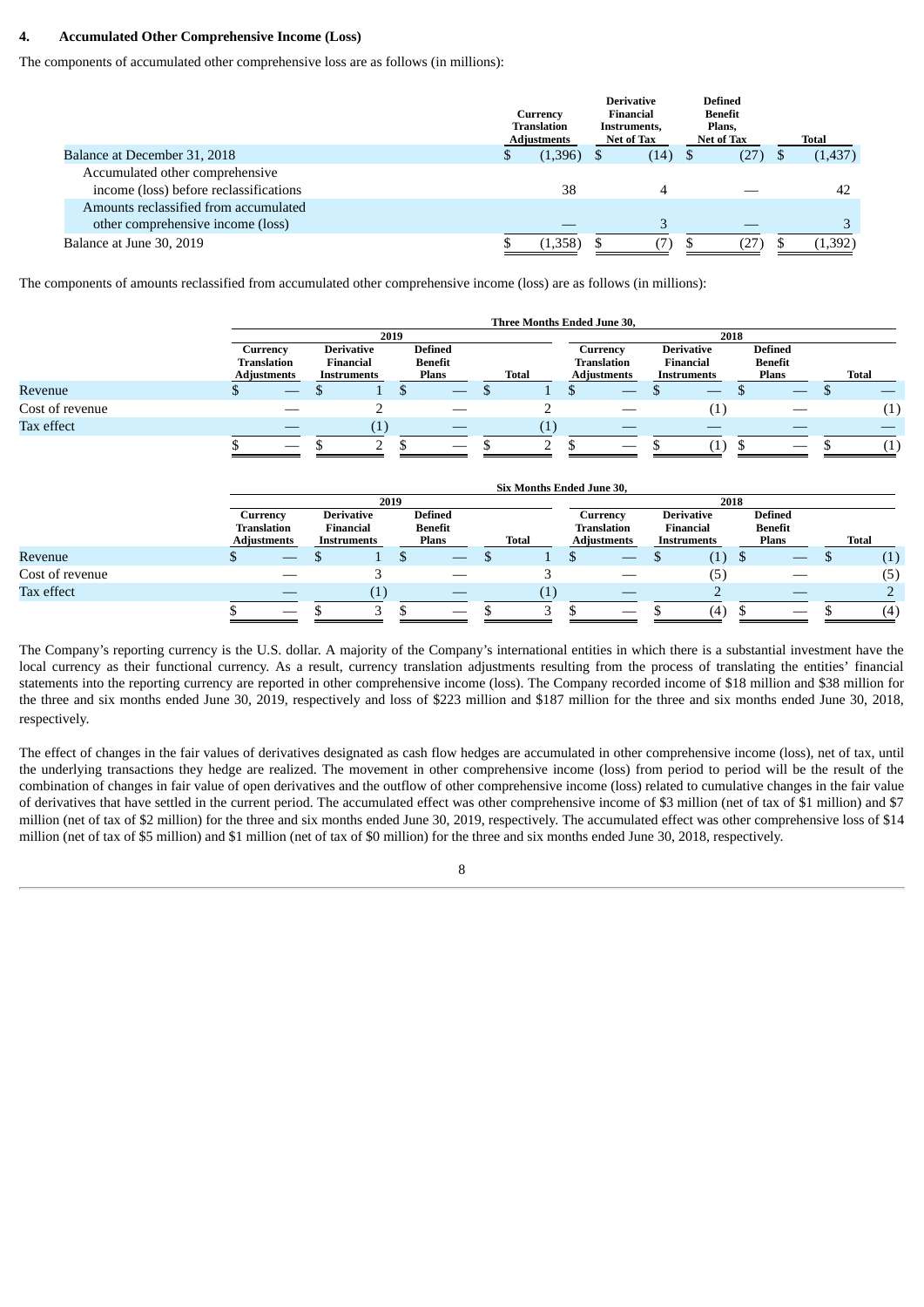#### **5. Segments**

Financial results by operating segment are as follows (in millions):

|                                   | <b>Three Months Ended</b><br><b>June 30,</b> |    |       | <b>Six Months Ended</b> | <b>June 30,</b> |    |       |
|-----------------------------------|----------------------------------------------|----|-------|-------------------------|-----------------|----|-------|
|                                   | 2019                                         |    | 2018  |                         | 2019            |    | 2018  |
| Revenue:                          |                                              |    |       |                         |                 |    |       |
| Wellbore Technologies             | \$<br>850                                    | \$ | 793   | S.                      | 1,657           | -S | 1,504 |
| Completion & Production Solutions | 663                                          |    | 738   |                         | 1,244           |    | 1,408 |
| Rig Technologies                  | 671                                          |    | 651   |                         | 1,274           |    | 1,134 |
| Eliminations                      | (52)                                         |    | (76)  |                         | (103)           |    | (145) |
| Total revenue                     | 2,132                                        | \$ | 2,106 |                         | 4,072           |    | 3,901 |
| Operating profit (loss):          |                                              |    |       |                         |                 |    |       |
| <b>Wellbore Technologies</b>      | \$<br>(3,295)                                |    | 38    | -\$                     | $(3,276)$ \$    |    | 50    |
| Completion & Production Solutions | (1,932)                                      |    | 40    |                         | (1,967)         |    | 56    |
| Rig Technologies                  | (422)                                        |    | 62    |                         | (391)           |    | 80    |
| Eliminations and corporate costs  | (79)                                         |    | (88)  |                         | (142)           |    | (135) |
| Total operating profit (loss)     | (5,728)                                      |    | 52    |                         | (5,776)         |    | 51    |

Sales from one segment to another generally are priced at estimated equivalent commercial selling prices; however, segments originating an external sale are credited with the full profit to the Company. Eliminations include intercompany transactions conducted between the three reporting segments that are eliminated in consolidation. Intrasegment transactions are eliminated within each segment.

|                                   |      | <b>Three Months Ended</b><br><b>June 30,</b> |  |      |       | <b>Six Months Ended</b><br><b>June 30,</b> |      |  |
|-----------------------------------|------|----------------------------------------------|--|------|-------|--------------------------------------------|------|--|
|                                   | 2019 |                                              |  | 2018 | 2019  |                                            | 2018 |  |
| Other Items:                      |      |                                              |  |      |       |                                            |      |  |
| Wellbore Technologies             |      | 3,345                                        |  |      | 3,343 |                                            | (3)  |  |
| Completion & Production Solutions |      | 1,939                                        |  |      | 1,950 |                                            |      |  |
| Rig Technologies                  |      | 474                                          |  |      | 476   |                                            | 6    |  |
| Eliminations and corporate costs  |      | 11                                           |  |      | 11    |                                            | (18) |  |
| Total other items                 |      | 5,769                                        |  |      | 5,780 |                                            | (12) |  |

Second quarter 2019 operating profit (loss) includes pre-tax charges for impairment of goodwill, indefinite-lived and finite-lived intangible and long-lived tangible assets (\$5,373 million); inventory charges (\$302 million); a Voluntary Early Retirement Program (\$89 million); and, severance, facility closures and other items (\$5 million). First quarter 2019 operating profit includes pre-tax charges for severance, facility closure and other items (\$11 million). First quarter 2018 operating profit includes a pre-tax net credit for severance, facility closures and reserve adjustments (\$12 million).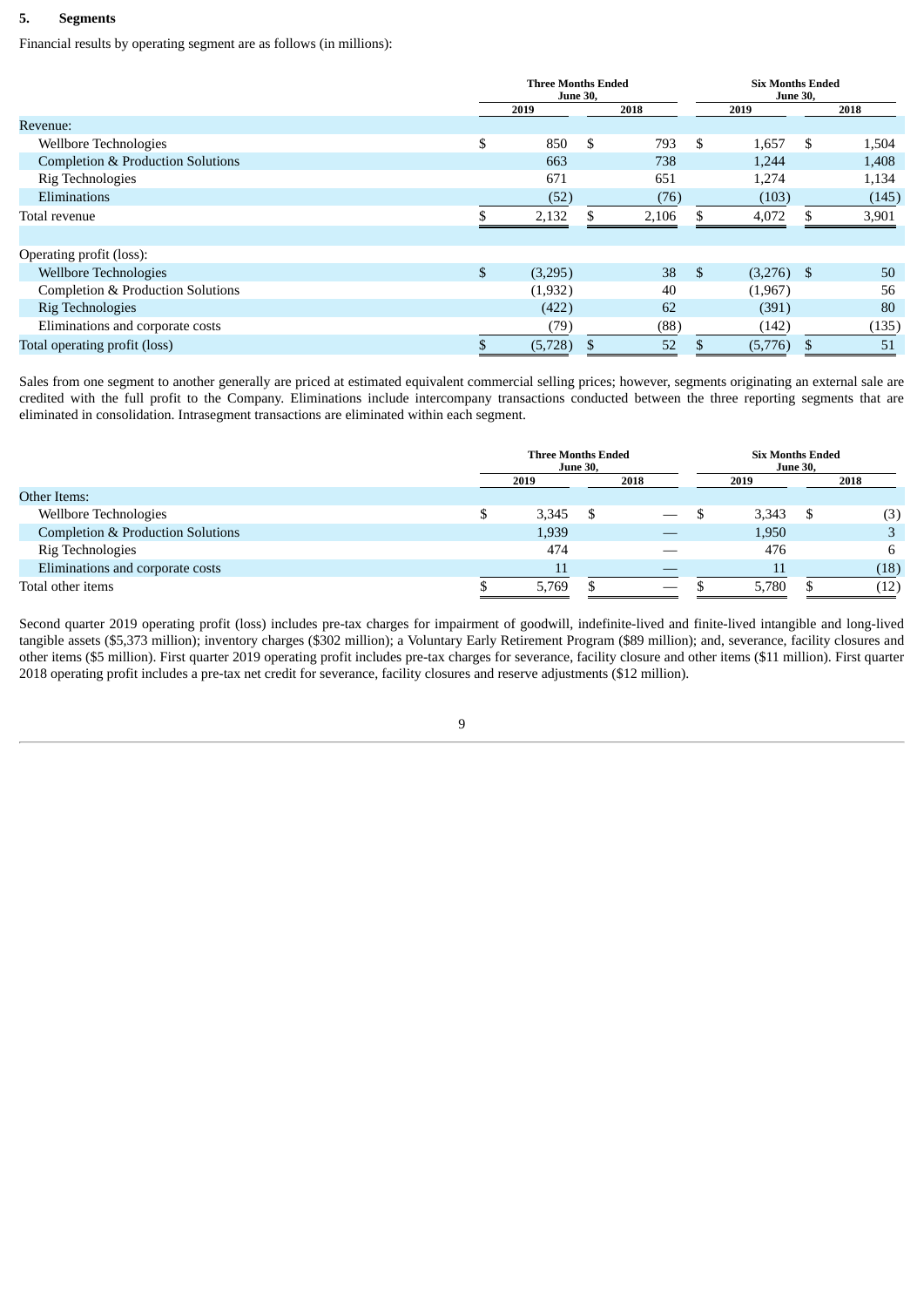#### **6. Revenue**

## *Disaggregation of Revenue*

The following table disaggregates the Company's revenue by major geographic and market segment destination. In the table, North America includes the U.S. and Canada (in millions):

|                 |     |                                 |    |                                                |                                   |                     | <b>Three Months Ended June 30.</b> |    |                                 |                                                |   |                                   |   |                     |             |
|-----------------|-----|---------------------------------|----|------------------------------------------------|-----------------------------------|---------------------|------------------------------------|----|---------------------------------|------------------------------------------------|---|-----------------------------------|---|---------------------|-------------|
|                 |     |                                 |    |                                                | 2019                              |                     |                                    |    |                                 |                                                |   | 2018                              |   |                     |             |
|                 |     | Wellbore<br><b>Technologies</b> |    | Completion<br>& Production<br><b>Solutions</b> | <b>Rig</b><br><b>Technologies</b> | <b>Eliminations</b> | Total                              |    | Wellbore<br><b>Technologies</b> | Completion<br>& Production<br><b>Solutions</b> |   | <b>Rig</b><br><b>Technologies</b> |   | <b>Eliminations</b> | Total       |
| North America   | \$. | 461                             | S  | 282                                            | \$<br>127                         |                     | 870                                | S  | 449                             | \$<br>342                                      | S | 143                               |   |                     | 934         |
| International   |     | 375                             |    | 364                                            | 523                               |                     | 1,262                              |    | 326                             | 374                                            |   | 472                               |   |                     | 1,172       |
| Eliminations    |     | 14                              |    | 17                                             | 21                                | (52)                |                                    |    | 18                              | 22                                             |   | 36                                |   | (76)                |             |
|                 |     | 850                             |    | 663                                            | 671                               | (52)                | \$2,132                            |    | 793                             | 738                                            |   | 651                               |   | (76)                | \$2,106     |
| Land            | \$  | 679                             | \$ | 456                                            | \$<br>171                         | \$                  | \$1,306                            | \$ | 660                             | \$<br>509                                      | S | 208                               | S |                     | \$<br>1,377 |
| <b>Offshore</b> |     | 157                             |    | 190                                            | 479                               |                     | 826                                |    | 115                             | 207                                            |   | 407                               |   | __                  | 729         |
| Eliminations    |     | 14                              |    | 17                                             | 21                                | (52)                |                                    |    | 18                              | 22                                             |   | 36                                |   | (76)                |             |
|                 |     | 850                             |    | 663                                            | 671                               | (52)                | \$2,132                            |    | 793                             | 738                                            |   | 651                               |   | (76)                | \$2,106     |
|                 |     |                                 |    |                                                |                                   |                     |                                    |    |                                 |                                                |   |                                   |   |                     |             |

|               |    |                                 |                                                |     |                            |   |                     | <b>Six Months Ended June 30.</b> |    |                                 |   |                                                |    |                            |                     |         |
|---------------|----|---------------------------------|------------------------------------------------|-----|----------------------------|---|---------------------|----------------------------------|----|---------------------------------|---|------------------------------------------------|----|----------------------------|---------------------|---------|
|               |    |                                 |                                                |     | 2019                       |   |                     |                                  |    |                                 |   |                                                |    | 2018                       |                     |         |
|               |    | Wellbore<br><b>Technologies</b> | Completion<br>& Production<br><b>Solutions</b> |     | Rig<br><b>Technologies</b> |   | <b>Eliminations</b> | Total                            |    | Wellbore<br><b>Technologies</b> |   | Completion<br>& Production<br><b>Solutions</b> |    | Rig<br><b>Technologies</b> | <b>Eliminations</b> | Total   |
| North America | S. | 921                             | \$<br>551                                      | S   | 268                        |   |                     | \$1,740                          | S  | 864                             | S | 634                                            | Ъ  | 278                        |                     | \$1,776 |
| International |    | 706                             | 660                                            |     | 966                        |   |                     | 2,332                            |    | 608                             |   | 732                                            |    | 785                        |                     | 2,125   |
| Eliminations  |    | 30                              | 33                                             |     | 40                         |   | (103)               |                                  |    | 32                              |   | 42                                             |    | 71                         | (145)               |         |
|               |    | 1,657                           | 1,244                                          |     | 1,274                      |   | (103)               | \$4,072                          |    | 1,504                           |   | 1,408                                          |    | 1,134                      | (145)               | \$3,901 |
|               |    |                                 |                                                |     |                            |   |                     |                                  |    |                                 |   |                                                |    |                            |                     |         |
| Land          | \$ | 1,344                           | \$<br>861                                      | \$. | 386                        | S |                     | \$2,591                          | \$ | 1,243                           | S | 955                                            | -S | 380                        |                     | \$2,578 |
| Offshore      |    | 283                             | 350                                            |     | 848                        |   |                     | 1,481                            |    | 229                             |   | 411                                            |    | 683                        |                     | 1,323   |
| Eliminations  |    | 30                              | 33                                             |     | 40                         |   | (103)               |                                  |    | 32                              |   | 42                                             |    | 71                         | (145)               |         |
|               |    | 1,657                           | 1,244                                          |     | 1,274                      |   | (103)               | \$4,072                          |    | 1,504                           |   | 1,408                                          |    | 1,134                      | (145)               | \$3,901 |

#### *Performance Obligations*

Net revenue recognized from performance obligations partially satisfied in previous periods was \$34 million and \$47 million for the six months ended June 30, 2019 and June 30, 2018, respectively, primarily due to change orders.

Remaining performance obligations represents the transaction price of firm orders for all revenue streams for which work has not been performed on contracts with original expected duration of one year or more. The Company does not disclose the remaining performance obligations of royalty contracts, service contracts for which there is a right to invoice, and short-term contracts that are expected to have a duration of one year or less. As of June 30, 2019, the aggregate amount of the transaction price allocated to remaining performance obligations was \$2,545 million. The Company expects to recognize approximately 23 percent of the remaining performance obligations in 2019 and 77 percent thereafter.

#### *Contract Assets and Liabilities*

Contract assets include unbilled amounts when revenue recognized exceeds the amount billed to the customer under contracts where revenue is recognized over-time. Contract liabilities consist of customer billings in excess of revenue recognized under over-time contracts, customer advance payments and deferred revenue.

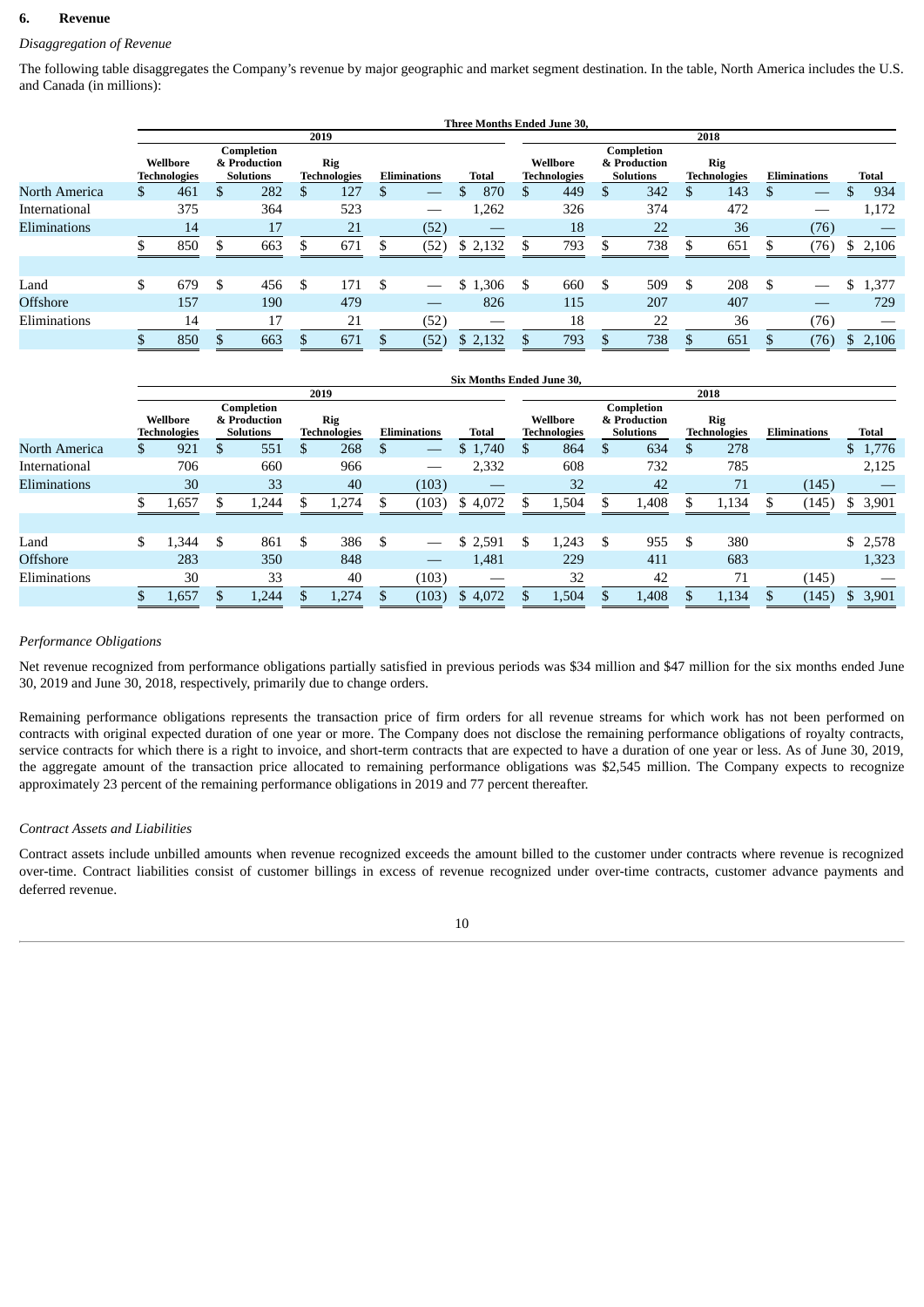The changes in the carrying amount of contract assets and contract liabilities are as follows (in millions):

|                                            | <b>Contract</b><br><b>Assets</b> | <b>Contract</b><br><b>Liabilities</b> |
|--------------------------------------------|----------------------------------|---------------------------------------|
| Balance at December 31, 2018               | 565                              | 458                                   |
| <b>Billings</b>                            | (478)                            | 278                                   |
| Revenue recognized                         | 557                              | (279)                                 |
| Currency translation adjustments and other | (59)                             |                                       |
| Balance at June 30, 2019                   | 585                              | 455                                   |

There were no impairment losses recorded on contract assets for the periods ending June 30, 2019 or 2018.

#### **7. Leases**

Effective January 1, 2019 the Company adopted the new US GAAP accounting rules in ASC Topic 842, Leases (ASC 842), using the modified retrospective method. The Company elected to follow the package of practical expedients provided under the transition guidance within ASC 842, the practical expedient to account for lease and non-lease components as a single lease, and to not include leases with an initial term of less than 12 months in lease assets and liabilities.

At adoption of ASC 842, January 1, 2019, the Company had lease right-of-use assets of \$786 million (\$537 million operating and \$249 million financing) and lease liabilities of \$839 million (\$554 million operating and \$285 million financing). The adoption had no material effect on retained earnings.

The Company leases certain facilities and equipment to support its operations around the world. These leases generally require the Company to pay maintenance, insurance, taxes and other operating costs in addition to rent. Renewal options are common in longer term leases; however, it is rare that the Company initially intends that a lease option will be exercised due to the cyclical nature of the Company's business. Residual value guarantees are not typically part of the Company's leases. Occasionally, the Company sub-leases excess facility space, generally at terms similar to the source lease. The Company reviews agreements at inception to determine if they include a lease and, when they do, uses its incremental borrowing rate to determine the present value of the future lease payments as most do not include implicit interest rates.

At adoption of ASC 842, for those existing leases that included a periodic rent adjustment based on an index (or a similar variable rate), the asset and liability balances were updated with the January 1, 2019 index. Going forward, new such leases are initially valued at the index rate in effect on the lease commencement date, and, for all continuing such leases, subsequent changes in variable rates will be recorded to expense.

Components of leases are as follows (in millions):

|                                       |    | <b>June 30,</b><br>2019 |    |              |  |  |
|---------------------------------------|----|-------------------------|----|--------------|--|--|
| Current portion of lease liabilities: |    |                         |    |              |  |  |
| Operating                             | \$ | 88                      | \$ |              |  |  |
| Financing                             |    | 28                      |    |              |  |  |
| Total                                 |    | 116                     |    |              |  |  |
|                                       |    |                         |    |              |  |  |
|                                       |    | <b>June 30,</b>         |    | December 31, |  |  |
| Long-term portion of lease liability: |    | 2019                    |    | 2018         |  |  |
| Operating                             | ሖ  | 431                     | \$ |              |  |  |
| Financing                             |    | 265                     |    | 222          |  |  |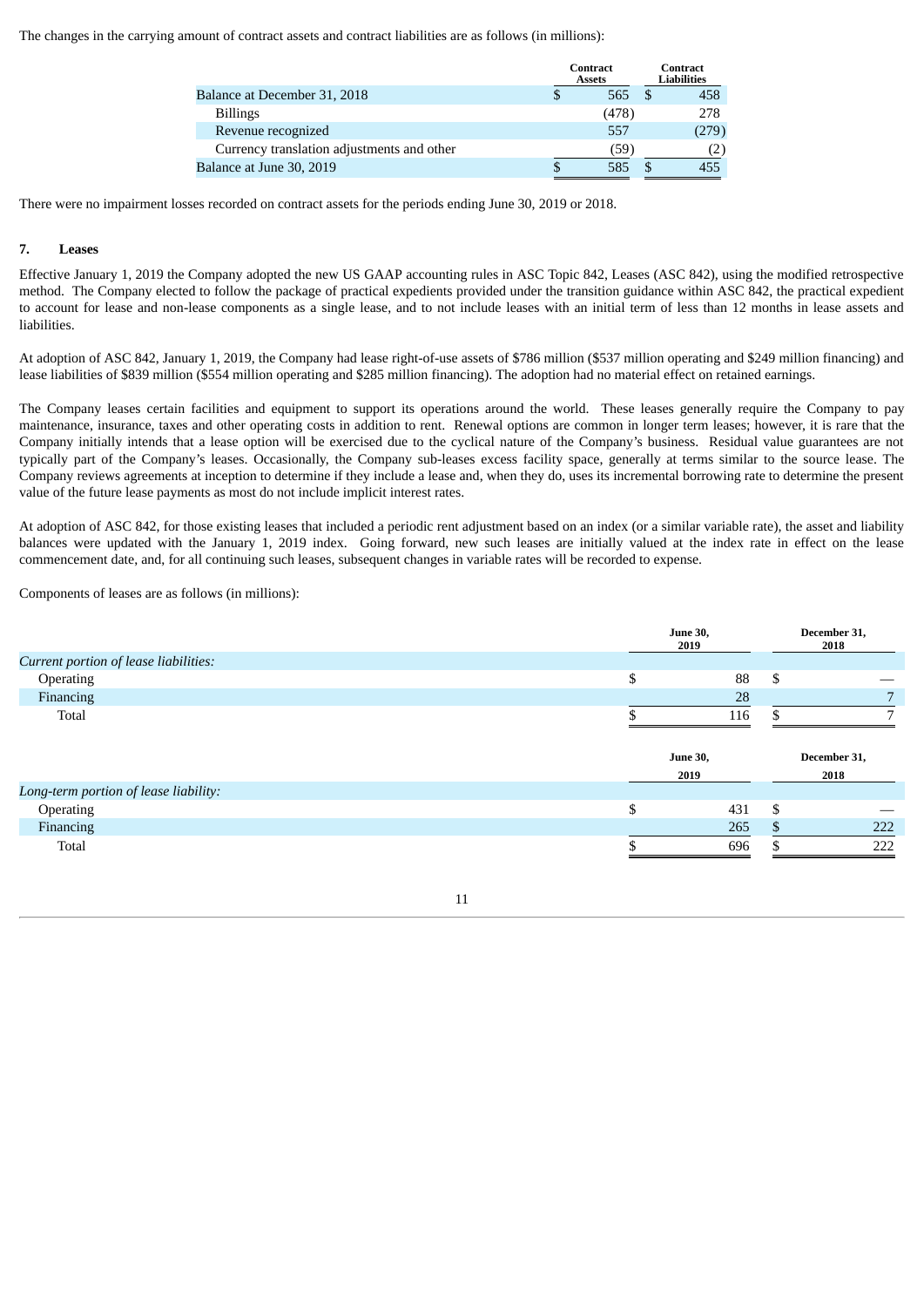Components of lease expense were as follows (in millions):

|                                     | <b>Three Months Ended</b><br><b>June 30, 2019</b> |    | <b>Six Months Ended</b><br><b>June 30, 2019</b> |
|-------------------------------------|---------------------------------------------------|----|-------------------------------------------------|
| Lease cost                          |                                                   |    |                                                 |
| Finance lease cost                  |                                                   |    |                                                 |
| Amortization of right-of-use assets | \$<br>9                                           | .S | 17                                              |
| Interest on lease liabilities       | ר                                                 |    |                                                 |
| Operating lease cost                | 27                                                |    | 60                                              |
| Short-term lease cost               | 17                                                |    | 33                                              |
| Sub-lease income                    | (3)                                               |    | (6)                                             |
| Total                               | 53                                                |    | 111                                             |

Supplemental information related to the Company's leases is as follows (in millions):

|                                                                         | <b>Three Months Ended</b><br>June 30, 2019 | <b>Six Months Ended</b><br>June 30, 2019 |
|-------------------------------------------------------------------------|--------------------------------------------|------------------------------------------|
| Other information:                                                      |                                            |                                          |
| Cash paid for amounts included in the measurement of lease liabilities: |                                            |                                          |
| Operating cash flows from finance leases                                | \$<br>3                                    | \$                                       |
| Operating cash flows from operating leases                              | 28                                         | 61                                       |
| Financing cash flows from finance leases                                | 8                                          | 15                                       |
| Right-of-use assets obtained in exchange for new:                       |                                            |                                          |
| Operating lease liabilities                                             |                                            | 31                                       |
| Finance lease liabilities                                               | \$<br>5.                                   | \$<br>11                                 |
|                                                                         |                                            |                                          |
| Weighted average remaining lease term:                                  |                                            |                                          |
| <b>Operating leases</b>                                                 |                                            | 10 years                                 |
| Finance leases                                                          |                                            | 17 years                                 |
| Weighted average discount rate:                                         |                                            |                                          |
| <b>Operating leases</b>                                                 |                                            | 5.04%                                    |
| <b>Finance leases</b>                                                   |                                            | 5.46%                                    |
|                                                                         |                                            |                                          |

Future minimum lease commitments for leases with initial or remaining terms of one year or more at June 30, 2019, are payable as follows (in millions):

|                                    | <b>Operating</b> | Finance |
|------------------------------------|------------------|---------|
| 2019                               | 81               | 27      |
| 2020                               | 126              | 45      |
| 2021                               | 88               | 37      |
| 2022                               | 69               | 27      |
| 2023                               | 53               | 19      |
| Thereafter                         | 281              | 263     |
| Total lease payments               | 698              | 418     |
| Less: Interest                     | (179)            | (125)   |
| Present value of lease liabilities | 519              | 293     |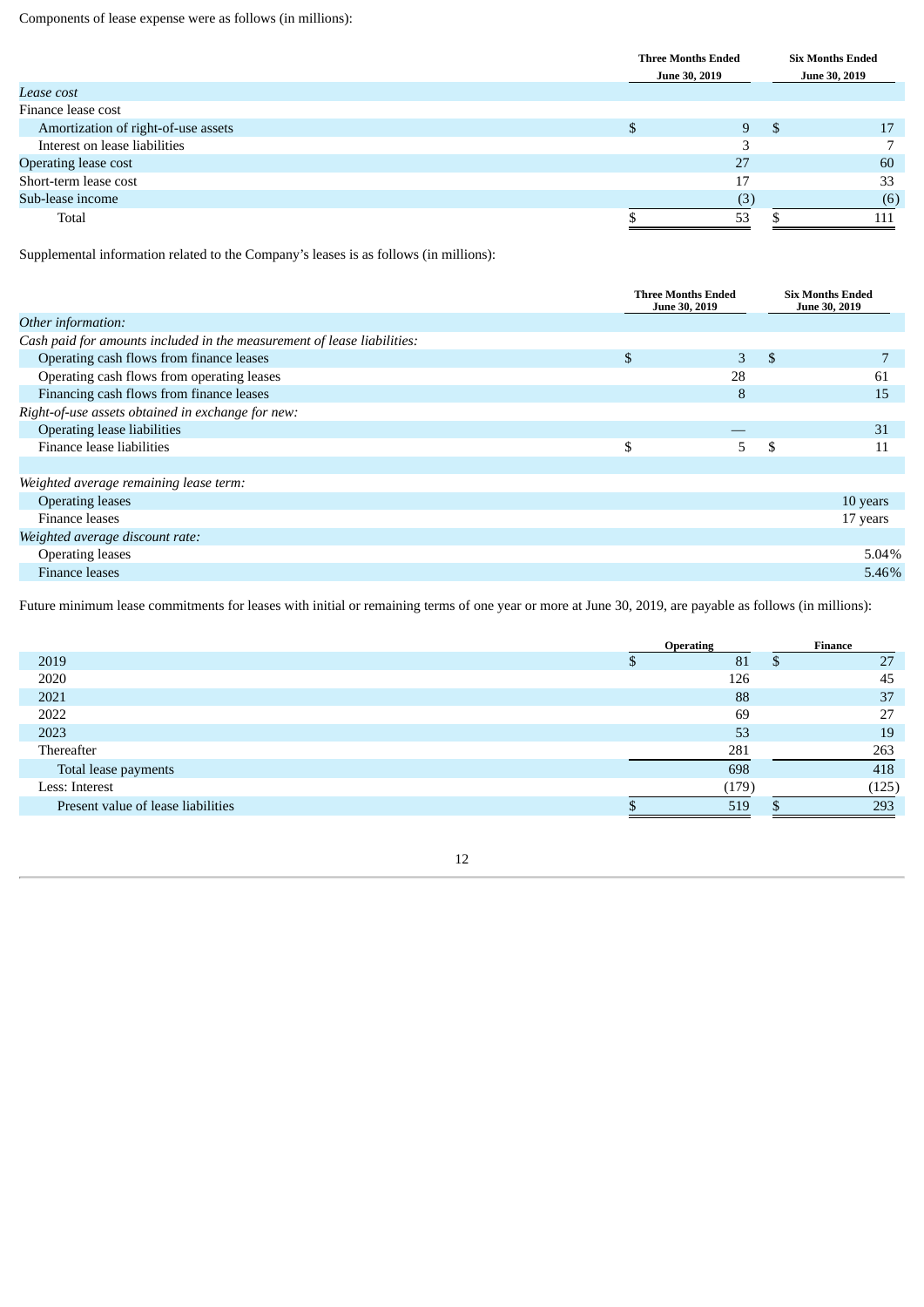|                                                          | <b>June 30.</b><br>2019 | December 31.<br>2018 |  |  |
|----------------------------------------------------------|-------------------------|----------------------|--|--|
| \$1.4 billion in Senior Notes, interest at 2.60% payable |                         |                      |  |  |
| semiannually, principal due on December 1, 2022          | 1.395                   | 1,394                |  |  |
| \$1.1 billion in Senior Notes, interest at 3.95% payable |                         |                      |  |  |
| semiannually, principal due on December 1, 2042          | 1.088                   | 1,088                |  |  |
| Total                                                    | 2.483                   | 2.482                |  |  |

The Company has a \$3.0 billion, five-year unsecured revolving credit facility, which expires on June 27, 2022. The Company has the right to increase the aggregate commitments under this agreement to an aggregate amount of up to \$4.0 billion upon the consent of only those lenders holding any such increase. Interest under the multicurrency facility is based upon LIBOR, NIBOR or CDOR plus 1.125% subject to a ratings-based grid or the U.S. prime rate. The credit facility contains a financial covenant regarding maximum debt-to-capitalization ratio of 60%. As of June 30, 2019, the Company was in compliance with a debt-to-capitalization ratio of 24.6%.

The Company has a commercial paper program under which borrowings are classified as long-term since the program is supported by the \$3.0 billion, fiveyear credit facility. At June 30, 2019, there were no commercial paper borrowings, and there were no outstanding letters of credit issued under the credit facility, resulting in \$3.0 billion of funds available under this credit facility.

The Company had \$491 million of outstanding letters of credit at June 30, 2019, primarily in the U.S. and Norway, that are under various bilateral letter of credit facilities. Letters of credit are issued as bid bonds, advanced payment bonds and performance bonds.

At June 30, 2019 and December 31, 2018, the fair value of the Company's unsecured Senior Notes approximated \$2,355 million and \$2,211 million, respectively. The fair value of the Company's debt is estimated using Level 2 inputs in the fair value hierarchy and is based on quoted prices for those of similar instruments.

#### **9. Income Taxes**

The effective tax rates for the three and six months ended June 30, 2019 were 6.5% and 6.6%, respectively, compared to 16.7% and (24.3)% for the same periods in 2018. The Company's ability to realize deferred tax assets is now limited to items supported by reversing deferred tax liabilities as a result of recent losses. The change in the effective tax rate from 2018 to 2019 was impacted by a change in jurisdictional mix of income between the two periods and 2019 was negatively impacted by the impairment of nondeductible goodwill and the establishment of additional valuation allowance partially offset by the reduction in uncertain tax positions due to a settlement.

For the three and six months ended June 30, 2018, the Company utilized the discrete-period method to compute its interim tax provision due to significant variations in the relationship between income tax expense and pre-tax accounting income or loss. For the three and six months ended June 30, 2019, the Company estimated and recorded tax based on a full year effective tax rate.

## **10. Stock-Based Compensation**

On May 28, 2019, the Company granted 65,752 restricted stock awards with a fair value of \$21.90 per share. The awards were granted to non-employee members of the board of directors and vest on the first anniversary of the grant date.

Total stock-based compensation for all stock-based compensation arrangements under the Plan and the 2018 Plan was \$30 million and \$63 million for the three and six months ended June 30, 2019, respectively and \$31 million and \$58 million for the three and six months ended June 30, 2018, respectively.

The total income tax benefit recognized in the Consolidated Statements of Income (Loss) for all stock-based compensation arrangements under the Plan was \$4 million and \$8 million for the three and six months ended June 30, 2019 and \$4 million and \$6 million for the three and six months ended June 30, 2018, respectively.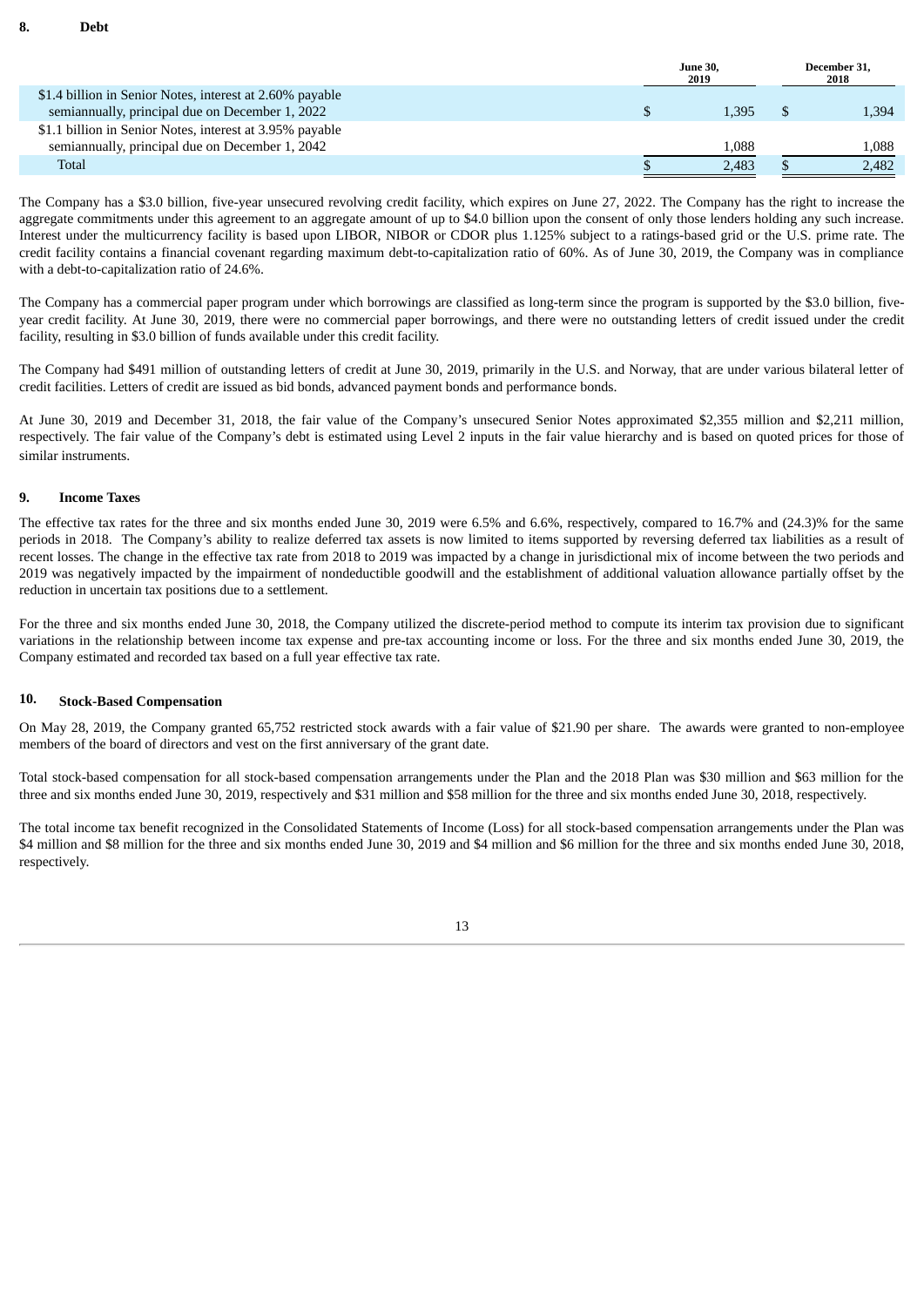#### **11. Derivative Financial Instruments**

The Company uses derivative financial instruments to manage its foreign currency exchange rate risk. Forward currency contracts are executed to manage the foreign currency exchange rate risk on forecasted revenues and expenses denominated in currencies other than the functional currency of the operating unit (cash flow hedge). The Company also executes forward currency contracts to manage the foreign currency exchange rate risk on recognized nonfunctional currency monetary accounts (non-designated hedge).

Forward currency contracts consist of (in millions):

|                               |            | <b>Currency Denomination</b> |            |                      |
|-------------------------------|------------|------------------------------|------------|----------------------|
| <b>Foreign Currency</b>       |            | <b>June 30,</b><br>2019      |            | December 31,<br>2018 |
| South Korean Won              | <b>KRW</b> | 17,600                       | <b>KRW</b> |                      |
| Norwegian Krone               | <b>NOK</b> | 4,199                        | <b>NOK</b> | 5,229                |
| U.S. Dollar                   | <b>USD</b> | 680                          | <b>USD</b> | 631                  |
| Mexican Peso                  | <b>MXN</b> | 156                          | <b>MXN</b> | 204                  |
| Euro                          | <b>EUR</b> | 171                          | <b>EUR</b> | 172                  |
| South African Rand            | ZAR        | 124                          | ZAR        | 124                  |
| Japanese Yen                  | <b>JPY</b> | 121                          | <b>JPY</b> | 121                  |
| Danish Krone                  | <b>DKK</b> | 15                           | <b>DKK</b> | 35                   |
| Singapore Dollar              | <b>SGD</b> | 38                           | SGD        |                      |
| <b>British Pound Sterling</b> | <b>GBP</b> | 23                           | <b>GBP</b> | 12                   |
| Canadian Dollar               | <b>CAD</b> |                              | <b>CAD</b> |                      |

#### *Cash Flow Hedging Strategy*

To protect against the volatility of forecasted foreign currency cash flows resulting from forecasted revenues and expenses, the Company instituted a cash flow hedging program. For derivative instruments that are designated and qualify as a cash flow hedge, the gain or loss on the derivative instrument is recorded in accumulated other comprehensive income (loss) and reclassified into earnings in the same line item associated with the forecasted transaction and in the same period or periods during which the hedged transaction affects earnings (e.g., in "revenues" when the hedged transactions are cash flows associated with forecasted revenues). The Company includes time value in hedge relationships.

The Company expects \$9 million of the accumulated other comprehensive income (loss) will be reclassified into earnings within the next twelve months with an offset by gains from the underlying transactions resulting in no impact to earnings or cash flow.

#### *Non-designated Hedging Strategy*

The Company enters into forward exchange contracts to hedge certain nonfunctional currency monetary accounts. The gain or loss on the derivative instrument is recognized in earnings in other income (expense), together with the changes in the hedged nonfunctional monetary accounts.

The amount of gain (loss) recognized in other income (expense), net was (\$7) million and (\$3) million for the three and six months ended June 30, 2019, and (\$19) million and (\$8) million for the three and six months ended June 30, 2018, respectively.

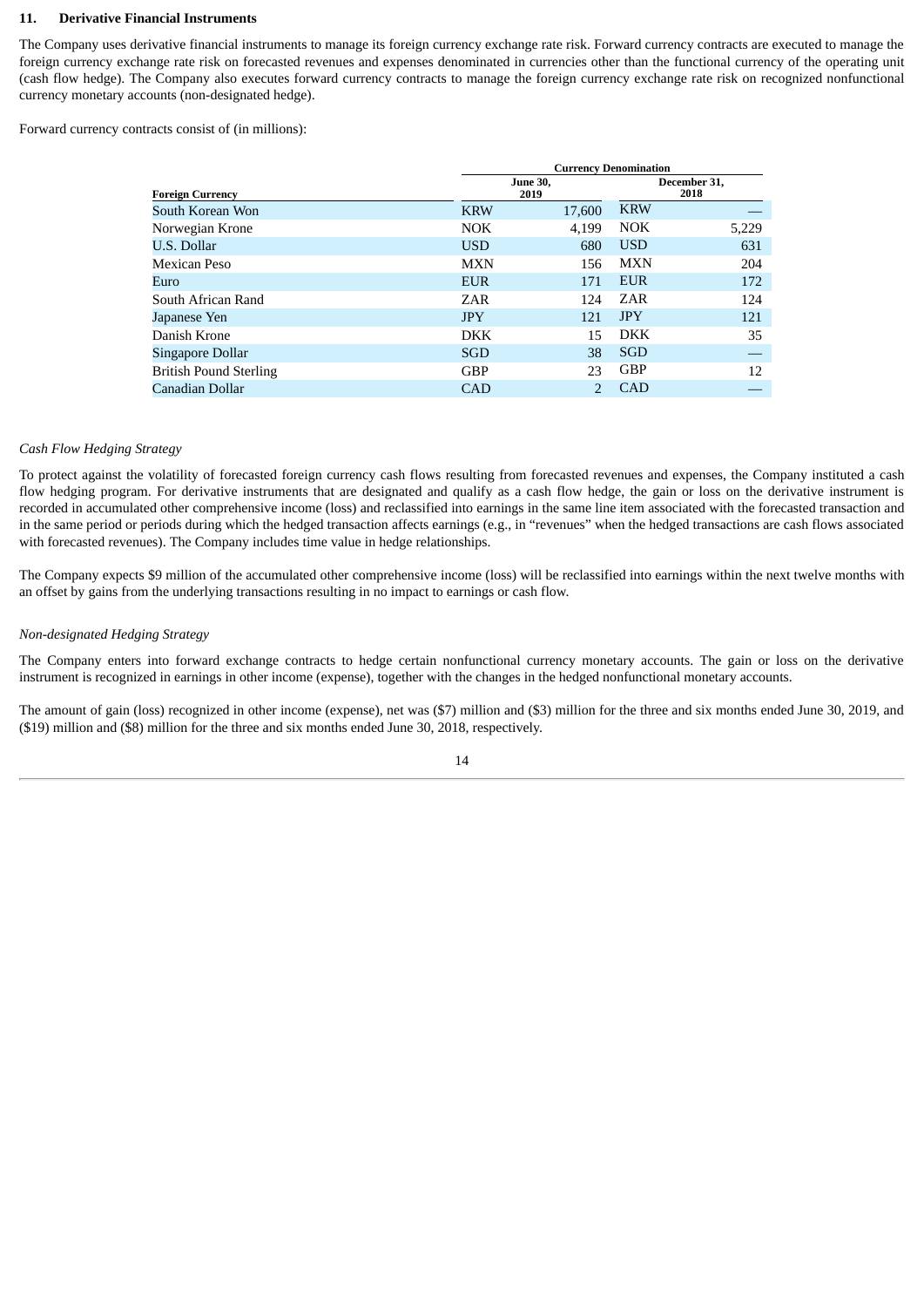The Company has the following fair values of its derivative instruments and their balance sheet classifications (in millions):

|                                                                                    | <b>Asset Derivatives</b>            |              |                         |              |                          | <b>Liability Derivatives</b>     |              |                         |                   |                      |  |  |
|------------------------------------------------------------------------------------|-------------------------------------|--------------|-------------------------|--------------|--------------------------|----------------------------------|--------------|-------------------------|-------------------|----------------------|--|--|
|                                                                                    |                                     |              | <b>Fair Value</b>       |              |                          |                                  |              |                         | <b>Fair Value</b> |                      |  |  |
|                                                                                    | <b>Balance Sheet</b><br>Location    |              | <b>June 30,</b><br>2019 |              | December 31,<br>2018     | <b>Balance Sheet</b><br>Location |              | <b>June 30,</b><br>2019 |                   | December 31,<br>2018 |  |  |
| Derivatives designated as<br>hedging instruments<br>under ASC Topic 815            |                                     |              |                         |              |                          |                                  |              |                         |                   |                      |  |  |
| Foreign exchange contracts                                                         | Prepaid and other                   |              |                         |              |                          | <b>Accrued liabilities</b>       |              |                         |                   |                      |  |  |
|                                                                                    | current assets                      | $\mathbb{S}$ | $\mathbf{1}$            | $\mathbb{S}$ | $\overline{2}$           |                                  | $\mathbb{S}$ | 16                      | $\mathfrak{S}$    | 17                   |  |  |
| Foreign exchange contracts                                                         | <b>Other Assets</b>                 |              |                         |              |                          | Other liabilities                |              | 3                       |                   | 11                   |  |  |
|                                                                                    |                                     |              |                         |              |                          |                                  |              |                         |                   |                      |  |  |
| <b>Total derivatives designated</b><br>as hedging instruments                      |                                     |              |                         |              |                          |                                  |              |                         |                   |                      |  |  |
| under ASC Topic 815                                                                |                                     | \$           |                         | \$           | 2                        |                                  |              | 19                      | \$.               | 28                   |  |  |
| <b>Derivatives not designated</b><br>as hedging instruments<br>under ASC Topic 815 |                                     |              |                         |              |                          |                                  |              |                         |                   |                      |  |  |
|                                                                                    |                                     |              |                         |              |                          |                                  |              |                         |                   |                      |  |  |
| Foreign exchange contracts                                                         | Prepaid and other<br>current assets | \$           | $\overline{4}$          | \$           | 4                        | <b>Accrued liabilities</b>       | \$           | $\overline{4}$          | \$                | 6                    |  |  |
| Foreign exchange contracts                                                         | <b>Other Assets</b>                 |              | $\mathbf{1}$            |              |                          | <b>Other Liabilities</b>         |              |                         |                   | $\overline{2}$       |  |  |
|                                                                                    |                                     |              |                         |              |                          |                                  |              |                         |                   |                      |  |  |
| <b>Total derivatives not</b><br>designated as hedging<br>instruments under ASC     |                                     |              |                         |              |                          |                                  |              |                         |                   |                      |  |  |
| Topic 815                                                                          |                                     | $\$$         | 5                       | \$           | $\overline{\mathcal{A}}$ |                                  | \$           | $\overline{4}$          | $\mathfrak{S}$    | 8                    |  |  |
|                                                                                    |                                     |              |                         |              |                          |                                  |              |                         |                   |                      |  |  |
| <b>Total derivatives</b>                                                           |                                     | \$           | 6                       | \$           | 6                        |                                  | \$           | 23                      | \$                | 36                   |  |  |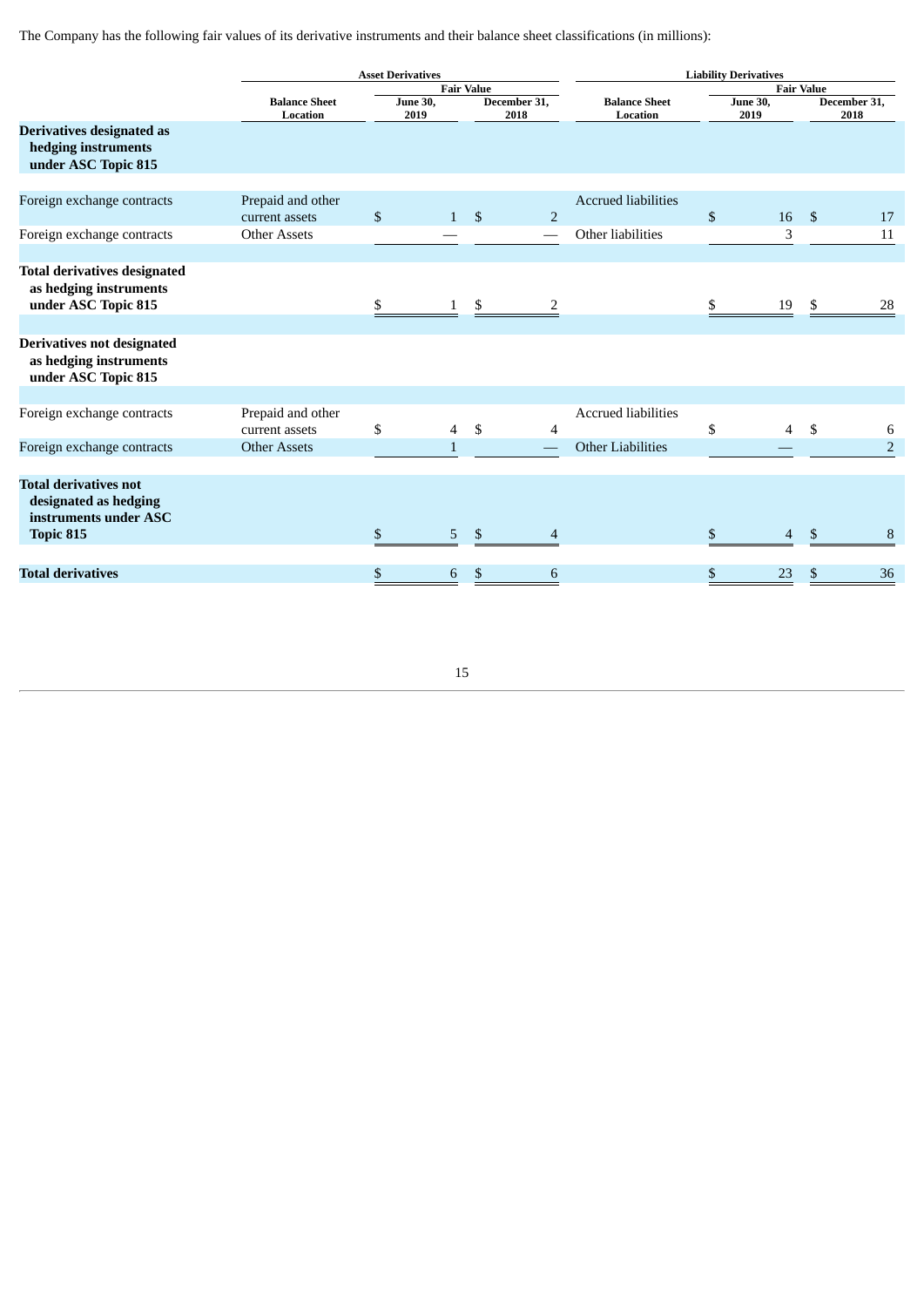#### **12. Net Income (Loss) Attributable to Company Per Share**

The following table sets forth the computation of weighted average basic and diluted shares outstanding (in millions, except per share data):

|                                                      | <b>Three Months Ended</b><br><b>June 30,</b> |         |      |      |     | <b>Six Months Ended</b><br><b>June 30,</b> |      |        |  |
|------------------------------------------------------|----------------------------------------------|---------|------|------|-----|--------------------------------------------|------|--------|--|
|                                                      | 2019                                         |         | 2018 | 2019 |     |                                            | 2018 |        |  |
| Numerator:                                           |                                              |         |      |      |     |                                            |      |        |  |
| Net income (loss) attributable to Company            | \$                                           | (5,389) | \$   | 24   | \$  | (5,466)                                    | \$.  | (44)   |  |
| Denominator:                                         |                                              |         |      |      |     |                                            |      |        |  |
| Basic-weighted average common shares outstanding     |                                              | 382     |      | 378  |     | 381                                        |      | 377    |  |
| Dilutive effect of employee stock options and other  |                                              |         |      |      |     |                                            |      |        |  |
| unvested stock awards                                |                                              |         |      | 3    |     |                                            |      |        |  |
| Diluted outstanding shares                           |                                              | 382     |      | 381  |     | 381                                        |      | 377    |  |
|                                                      |                                              |         |      |      |     |                                            |      |        |  |
| Net income (loss) attributable to Company per share: |                                              |         |      |      |     |                                            |      |        |  |
| <b>Basic</b>                                         | \$                                           | (14.11) |      | 0.06 |     | (14.35)                                    |      | (0.12) |  |
| <b>Diluted</b>                                       |                                              | (14.11) |      | 0.06 |     | (14.35)                                    |      | (0.12) |  |
|                                                      |                                              |         |      |      |     |                                            |      |        |  |
| Cash dividends per share                             | \$                                           | 0.05    | \$   | 0.05 | \$. | 0.10                                       | \$.  | 0.10   |  |

Companies with unvested participating securities are required to utilize a two-class method for the computation of net income attributable to Company per share. The two-class method requires a portion of net income attributable to Company to be allocated to participating securities, which are unvested awards of share-based payments with non-forfeitable rights to receive dividends or dividend equivalents, if declared. Net income (loss) attributable to Company allocated to participating securities was immaterial for each of the three and six months ended June 30, 2019 and 2018.

The Company had stock options outstanding that were anti-dilutive totaling 25 million and 21 million shares for the three and six months ended June 30, 2019, compared to 18 million shares for each of the three and six months ended June 30, 2018.

#### **13. Cash Dividends**

On May 29, 2019, the Company announced that its Board of Directors declared a cash dividend of \$0.05 per share. The cash dividend was paid on June 28, 2019, to each stockholder of record on June 14, 2019. Cash dividends were \$19 million and \$38 million for each the three and six months ended June 30, 2019 and 2018, respectively. The declaration and payment of future dividends is at the discretion of the Company's Board of Directors and will be dependent upon the Company's results of operations, financial condition, capital requirements and other factors deemed relevant by the Company's Board of Directors.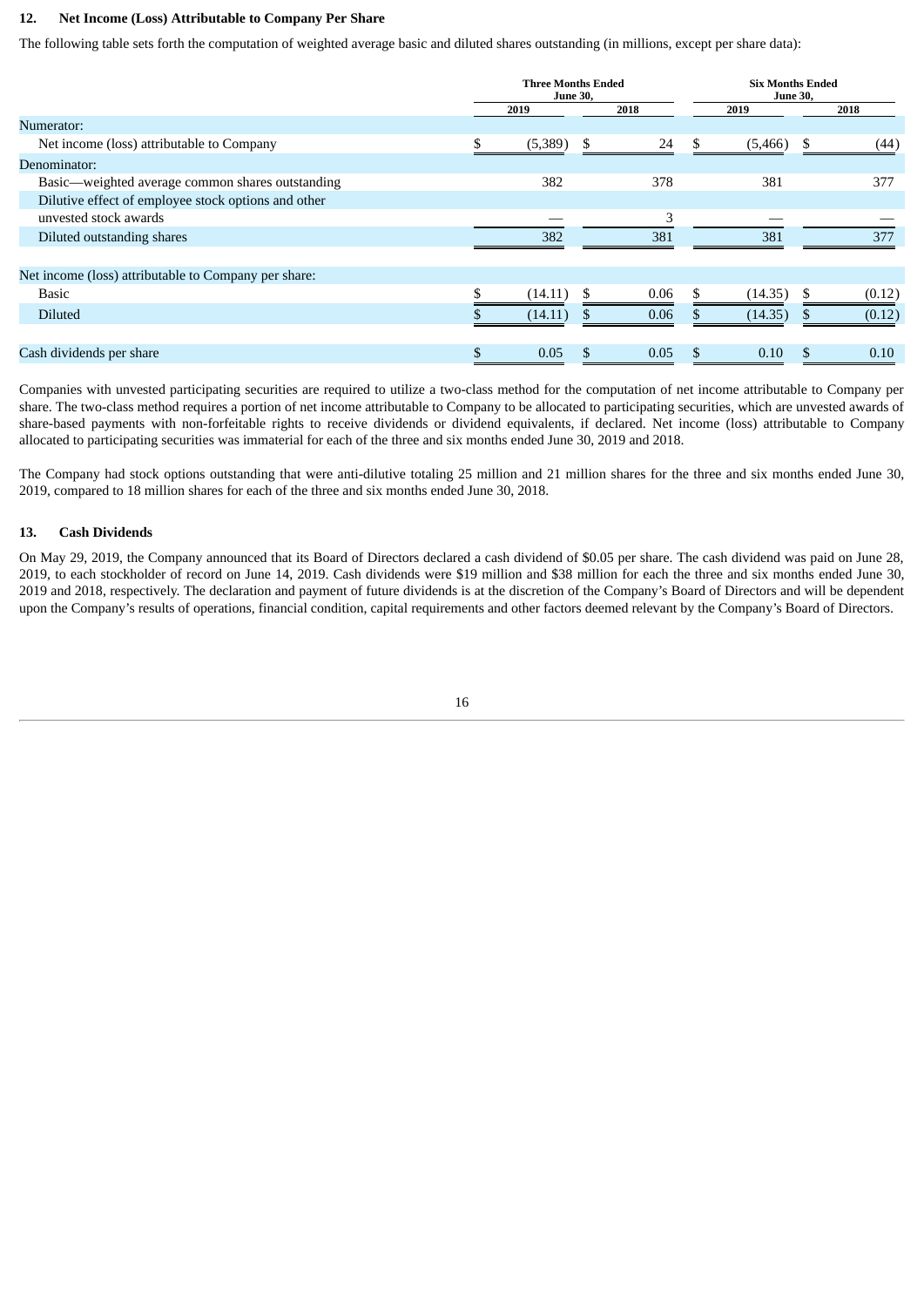#### **14. Asset Impairments**

## *Goodwill and Other Indefinite-Lived Intangible Assets*

The Company had approximately \$6.3 billion of goodwill and \$0.4 billion of other intangible assets with indefinite lives at May 31, 2019. The Company tests these intangible assets for impairment annually, or more frequently if events or circumstances indicate they could be impaired. Potential impairment indicators include (but are not limited to) a sustained increase in worldwide inventories of oil or gas or sustained reductions in: worldwide oil and gas prices or drilling activity; the profitability or cash flow of oil and gas companies or drilling contractors; available financing or other capital investment for oil and gas companies or drilling contractors; the market capitalization of the Company or its customers; or capital investments by drilling companies and oil and gas companies.

The global oil and gas market downturn that began in 2014 has repeatedly exhibited brief signs of recovery that subsequently faded. During the second quarter of 2019, several market indicators hit new decade-lows, consistent with a more prolonged downturn for the industry and diminished probability of a stronger near-term recovery. The Company's stock price reached a fourteen-year low during the quarter and its market capitalization was below its carrying value. Also, during the quarter, the Oil Services Index (OSX), an indicator of the health and the cost of capital of the oil and gas services industry (and of the Company's primary customer base), hit a low not seen since 2004. The OSX traded down approximately 14 percent from the first quarter to the second quarter of 2019, reflecting a policy of capital discipline adopted by oil and gas producers during the quarter, diminished access to capital, and a higher cost of capital to oilfield services firms. Management reduced its outlook accordingly. In the Company's view, falling rig count levels in the second quarter provided tangible proof to the equity markets that oil and gas producers were committed to reduced levels of capital investment in drilling, which will lead to reduced levels of demand for oilfield services, which will lead to reduced levels of demand for the capital equipment that the Company sells to its oilfield services customers. Additionally, the second quarter saw the number of oilfield services firms declaring bankruptcy grow, including one of the Company's large-cap peers and substantial customers. In management's judgement the current facts and circumstances including those described above constituted a triggering event in the second quarter which indicated the Company's goodwill and other long-lived assets may be impaired. The Company performed a detailed Step 1 analysis under ASC 350, incorporating this refined outlook, which determined that the fair values were less than the respective carrying values for the following reporting units: Rig Equipment, Marine Construction, Downhole, ReedHycalog, IntelliServ, Grant Prideco, Tuboscope, Wellsite Services, Intervention & Stimulation Equipment, Floating Production Systems, XL Systems, Subsea Production Systems, Fiberglass Systems and Process & Flow Technologies ("Reporting Units").

The Company primarily uses the discounted cash flow method to estimate the fair value of its reporting units when conducting the impairment test, but also considers the comparable companies and representative transaction methods to validate the test result and management's forecast and other expectations, where possible. The valuation techniques used in the test were consistent with those used during previous testing. Fair value of the reporting unit is determined using significant unobservable inputs, or level 3 in the fair value hierarchy. These inputs are based on internal management estimates, forecasts and judgments, using discounted cash flow.The inputs used in the test were updated to reflect management's judgement, current market conditions and forecasts.

The discounted cash flow was based on management's forecast of operating performance for each reporting unit. The two main assumptions used, which bear the risk of change and could impact the test result, include the forecast cash flow from operations from each of the Company's reporting units and their respective weighted average cost of capital. The starting point for each of the reporting unit's cash flow from operations was the detailed mid-year plan, modified to incorporate our revised outlook, as appropriate. The reporting unit carrying values were adjusted based on the long-lived asset impairment assessment noted below. Cash flows beyond the plan or forecast were estimated using a terminal value calculation which incorporated historical and forecasted financial cyclical trends for each reporting unit and considered long-term earnings growth rates. Financial and credit market volatility directly impacts our fair value measurement through the weighted average cost of capital used to determine a discount rate. During times of volatility, significant judgment must be applied to determine whether credit changes are a short-term or long-term trend.

During the second quarter of 2019, the Company recorded a \$3,099 million impairment charge to goodwill and a \$87 million charge to indefinite-lived intangible assets. Following the impairment charge, the effected reporting units did not have a fair value substantially in excess of their book value. Further deterioration of market conditions, in management's judgement, beyond those incorporated into the extended forecast by management, could result in additional charges. The remaining goodwill balance for these reporting units at June 30, 2019 is as follows: Rig Equipment (\$851 million), Marine Construction (\$154 million), Downhole (\$265 million), ReedHycalog (\$359 million), Grant Prideco (\$194 million), Tuboscope (\$37 million), WellSite Services (\$305 million), Intervention and Stimulation Equipment (\$7 million), Floating Production Systems (\$60 million), XL Systems (\$65 million), Fiber Glass Systems (\$526 million), Process and Flow Technologies (\$353 million), and Completion Tools (\$25 million).

#### *Impairment of Long-Lived Assets (Excluding Goodwill and Other Indefinite-Lived Intangible Assets)*

The Company had approximately \$2.6 billion of property, plant and equipment and \$2.5 billion of other intangible assets with finite lives as of May 31, 2019. Long-lived assets, which include property, plant and equipment, right of use, and identified intangible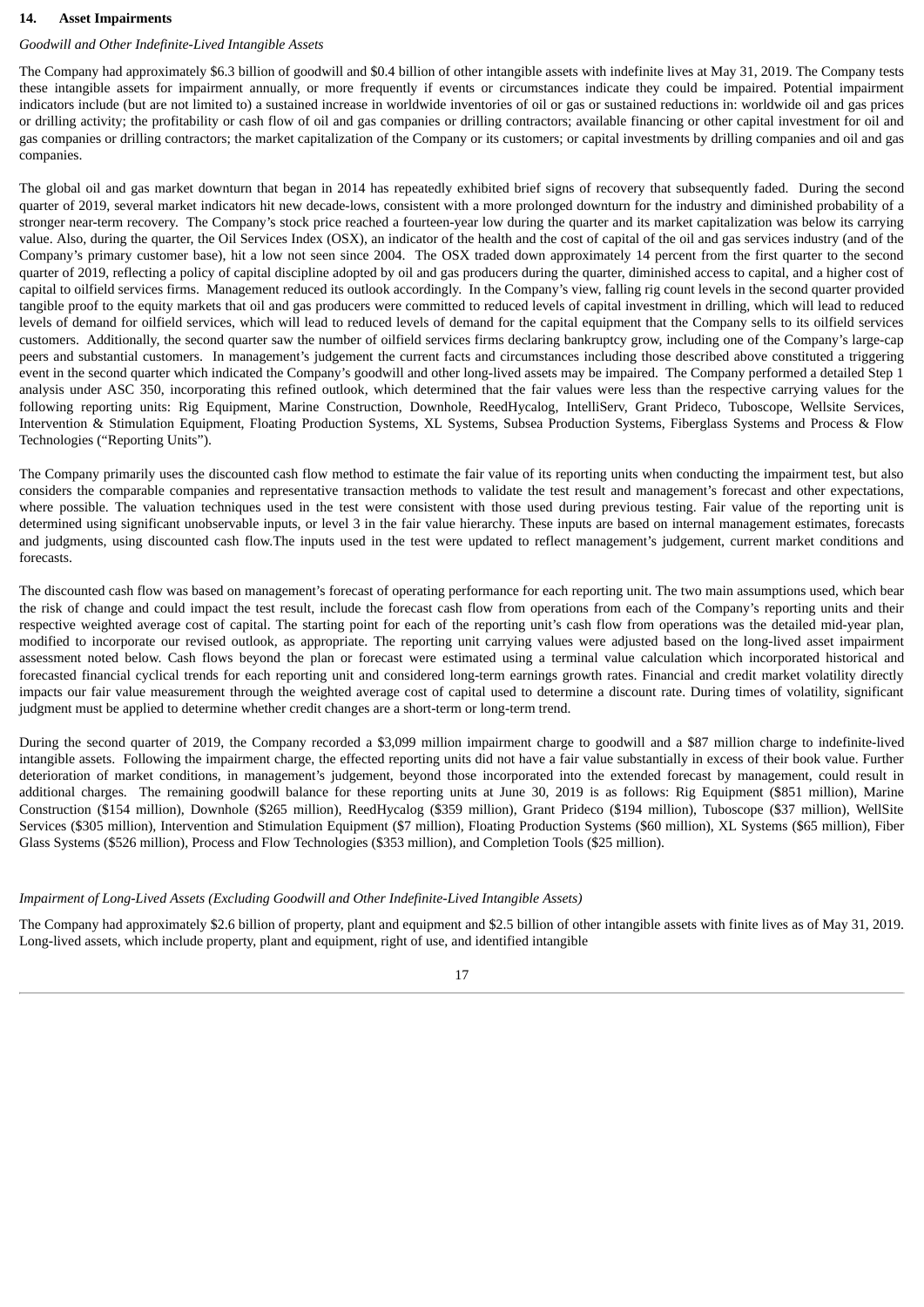assets, comprise a significant amount of the Company's total assets. The Company makes judgments and estimates in conjunction with the carrying value of these assets, including amounts to be capitalized, depreciation and amortization methods and estimated useful lives.

The Company identified its Reporting Units as individual asset groups. The carrying values of these asset groups are reviewed for impairment whenever events or changes in circumstances indicate that the carrying amounts may not be recoverable. An impairment loss is recorded in the period in which it is determined that the carrying amount of the asset is not recoverable based on estimated future undiscounted cash flows. We estimate the fair value of these intangible and fixed assets using an income approach that requires the Company to make long-term forecasts of its future revenues and costs related to the assets subject to review. These forecasts require assumptions about demand for the Company's products and services, future market conditions and technological developments. The forecasts are dependent upon assumptions including those regarding oil and gas prices, the general outlook for the global oil and gas industry, available financing for the Company's customers, political stability in major oil and gas producing areas, and the potential obsolescence of various types of equipment we sell, among other factors. Financial and credit market volatility directly impacts our fair value measurement through our income forecast. Changes to these assumptions, including, but not limited to: sustained declines in worldwide rig counts below current analysts' forecasts, collapse of spot and futures prices for oil and gas, significant deterioration of external financing for our customers, higher risk premiums or higher cost of equity, or any other significant adverse economic news could require a provision for impairment.

During the second quarter of 2019, the results of the Company's test for impairment of goodwill and indefinite-lived intangible assets, and the other negative market indicators described above, were a triggering event that indicated that its long-lived tangible assets and definite-lived intangible assets were impaired. Recoverability testing was performed at certain asset groups and yielded an estimated undiscounted net cash flow below the carrying amount of the related assets, and impairment was indicated.

Impairment testing performed as of June 1, 2019 resulted in the determination that certain long-lived assets associated with most of the Company's asset groups were not recoverable. The estimated fair value of these asset groups was below the carrying value and as a result, during the second quarter of 2019, the Company recorded an impairment charge of \$1,901 million to customer relationships, patents, trademarks, tradenames, and other finite-lived intangible assets, \$230 million to property, plant and equipment, and \$56 million for right-of-use assets.

At June 30, 2019, the Company has approximately \$3.2 billion of goodwill, by segment as follows (in millions):

|                                            | Wellbore<br><b>Technologies</b> | Completion &<br><b>Production</b><br><b>Solutions</b> | <b>Rig Technologies</b> | Total   |
|--------------------------------------------|---------------------------------|-------------------------------------------------------|-------------------------|---------|
| Balance at December 31, 2018               | 3,011                           | 2,041                                                 | 1,212                   | 6,264   |
| Impairment                                 | (1,866)                         | (1,013)                                               | (220)                   | (3,099) |
| <b>Additions</b>                           | 11                              | 4                                                     | 13                      | 28      |
| Currency translation adjustments and other |                                 |                                                       |                         | 13      |
| Balance at June 30, 2019                   | 1,160                           | 1,041                                                 | 1,005                   | 3,206   |

Accumulated goodwill impairment was \$2,457 million at March 31, 2019, and \$5,556 million at June 30, 2019. Additions during the second quarter 2019 were \$4 million, adjustments were \$8 million and impairments were \$3,099 million.

At June 30, 2019, the Company has approximately \$900 million of identified intangible assets, by segment as follows (in millions):

|                                            | Wellbore<br><b>Technologies</b> | Completion &<br>Production<br><b>Solutions</b> | <b>Rig Technologies</b> | Total   |
|--------------------------------------------|---------------------------------|------------------------------------------------|-------------------------|---------|
| Balance at December 31, 2018               | 1,735                           | 1,005                                          | 280                     | 3,020   |
| Impairment                                 | (1,298)                         | (690)                                          |                         | (1,988) |
| <b>Additions</b>                           | 9                               |                                                |                         | 9       |
| Amortization                               | (87)                            | (45)                                           | (14)                    | (146)   |
| Currency translation adjustments and other | (10)                            | 13                                             |                         |         |
| Balance at June 30, 2019                   | 349                             | 283                                            | 268                     | 900     |

At June 30, 2019, the Company's Wellbore Technology segment recorded \$73 million, Completion and Production Solutions recorded \$146 million and Rig Technology reported \$67 million of the total \$287 million impairment related to property, plant and equipment and right-of-use assets.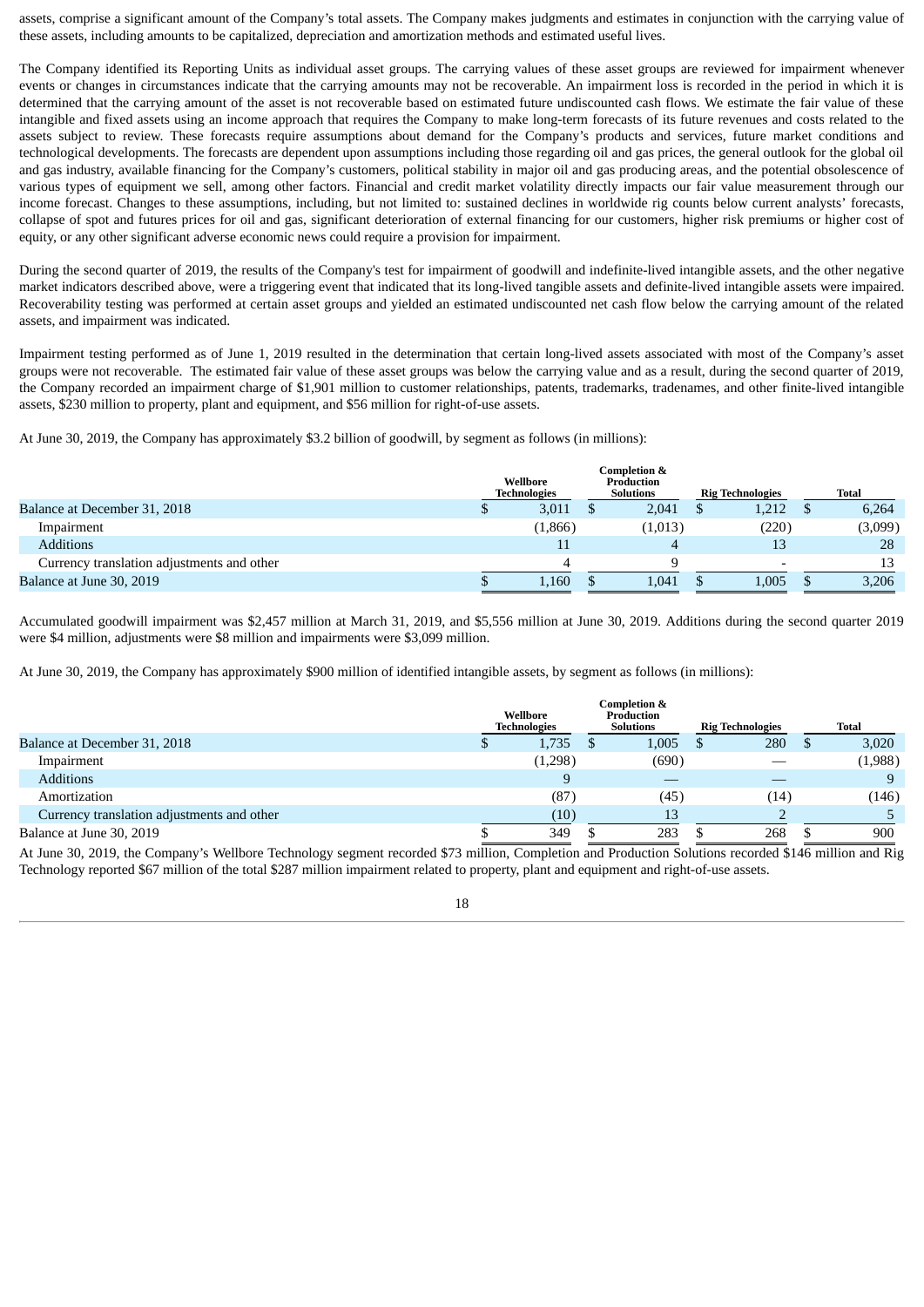#### **15. Commitments and Contingencies**

Our business is affected by governmental laws and regulations relating to the oilfield service industry, including, health, safety and environmental laws and regulations, as well as customs and trade laws and regulations. We have not incurred any known, material unreserved liabilities in connection with our compliance with such laws. New laws, regulations and enforcement policies may result in additional, presently unquantifiable or unknown, costs or liabilities.

The Company is exposed to customs and regulatory risk in the countries in which we do business or to which we transport goods. For example, the effects of the United Kingdom's withdrawal from the European Union, known as Brexit may have a negative impact on our results from operations. Uncertainty concerning the legal and regulatory risks of Brexit, include: (i) supply chain risks resulting from lack of trade agreements, potential changes in customs administrations or tariff; (ii) revenue risk, loss of customers or increased costs; (iii) delays in delivery of materials to the Company or delay in delivery by the Company; (iv) the need for renegotiation of agreements; and other business disruptions. In addition, trade regulations and laws may adversely impact our ability to do business in certain countries, e.g., Iran, Syria, Russia and Venezuela. Such trade regulations can be complex and present compliance challenges which could result in future liabilities.

The Company is involved in various claims, regulatory agency audits and pending or threatened legal actions involving a variety of matters. In many instances, the Company maintains insurance that covers claims arising from risks associated with the business activities of the Company, including claims for premises liability, product liability and other such claims. The Company carries substantial insurance to cover such risks above a self-insured retention. The Company believes, and the Company's experience has been, that such insurance has been sufficient to cover such risks. See Item 1A. Risk Factors.

The Company is also a party to claims, threatened and actual litigation, private arbitration, internal investigations of potential regulatory and compliance matters arising from ordinary day to day business activities, in which parties, including government authorities, assert claims against the Company for a broad spectrum of potential claims and theories of liability, including: individual employment law claims, collective actions under federal employment laws, intellectual property claims, (such as alleged patent infringement, and/or misappropriation of trade secrets), premises liability claims, product liability claims, warranty claims, personal injury claims arising from allegedly defective products, alleged regulatory violations, alleged improper payments under anticorruption and anti-bribery laws and other commercial claims seeking recovery for alleged actual or exemplary damages. For many such contingent claims, the Company's insurance coverage is inapplicable or an exclusion to coverage may apply. In such instances, settlement or other resolution of such contingent claims could have a material financial or reputational impact on the Company.

As of June 30, 2019, the Company recorded reserves in an amount believed to be enough for contingent liabilities representing all contingencies believed to be probable. The Company has assessed the potential for additional losses above the amounts accrued as well as potential losses for matters that are not probable but are reasonably possible. The litigation process as well as the final outcome of regulatory oversight is inherently uncertain, and our best judgment concerning the probable outcome of litigation or regulatory enforcement matters may prove to be incorrect in some instances. The total potential loss on these matters cannot be determined; however, in our opinion, any ultimate liability, to the extent not otherwise provided for, will not materially affect our financial position, cash flow or results of operations. These estimated liabilities are based on the Company's assessment of the nature of these matters, their progress toward resolution, the advice of legal counsel and outside experts as well as management's experience. Of course, because of uncertainty and risk inherent to litigation and arbitration, the actual liabilities incurred may exceed our estimated liabilities and reserves, which could have a material financial or reputational impact on the Company. In many instances, the Company's products and services embody or incorporate trade secrets or patented inventions. From time to time, we are engaged in disputes concerning protection of trade secrets and confidential information, patents and other intellectual property rights. Such disputes frequently involve complex, factual, technical and/or legal issues which result in high costs to adjudicate our rights and difficulty in predicting the ultimate outcome. Because of the importance of the Company's intellectual property to the Company's performance, an adverse result in such disputes could materially and adversely impact our financial performance.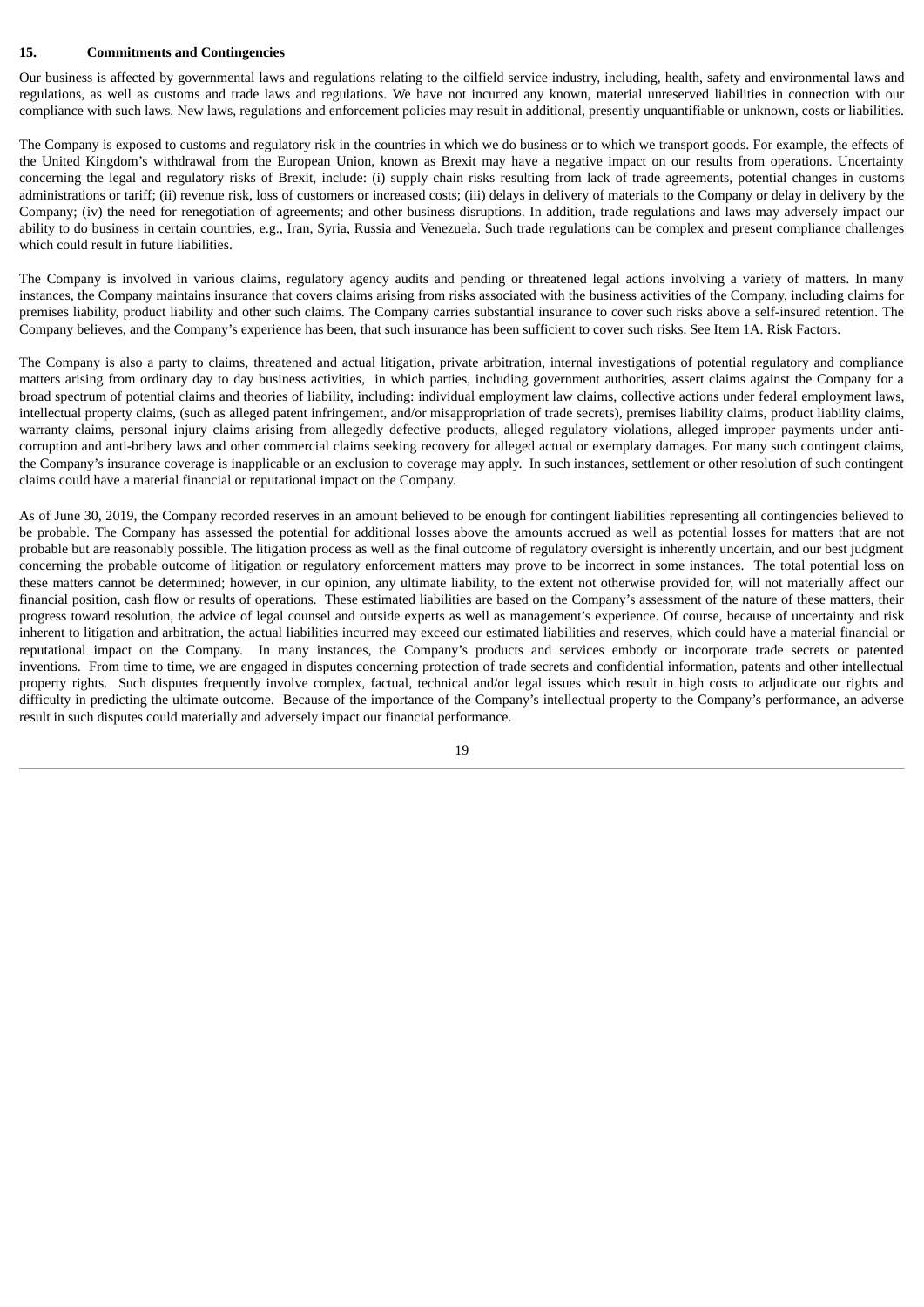Further, in some instances, direct or indirect consumers of our products and services, entities providing financing for purchases of our products and services or members of the supply chain for our products and services have become involved in governmental investigations, internal investigations, political or other enforcement matters. In such circumstances, such investigations may adversely impact the ability of consumers of our products, entities providing financial support to such consumers or entities in the supply chain to timely perform their business plans or to timely perform under agreements with us. We may, from time to time, become involved in these investigations, at substantial cost to the Company. We also are subject to trade regulations and other regulatory compliance in which the laws and regulations of different jurisdictions conflict or trade regulations may conflict with contractual terms. In such circumstances, our compliance with U.S. laws and regulations may subject us to risk of fines, penalties or contractual liability in other jurisdictions. Our efforts to actively manage such risks may not always be successful which could lead to negative impacts on revenue or earnings.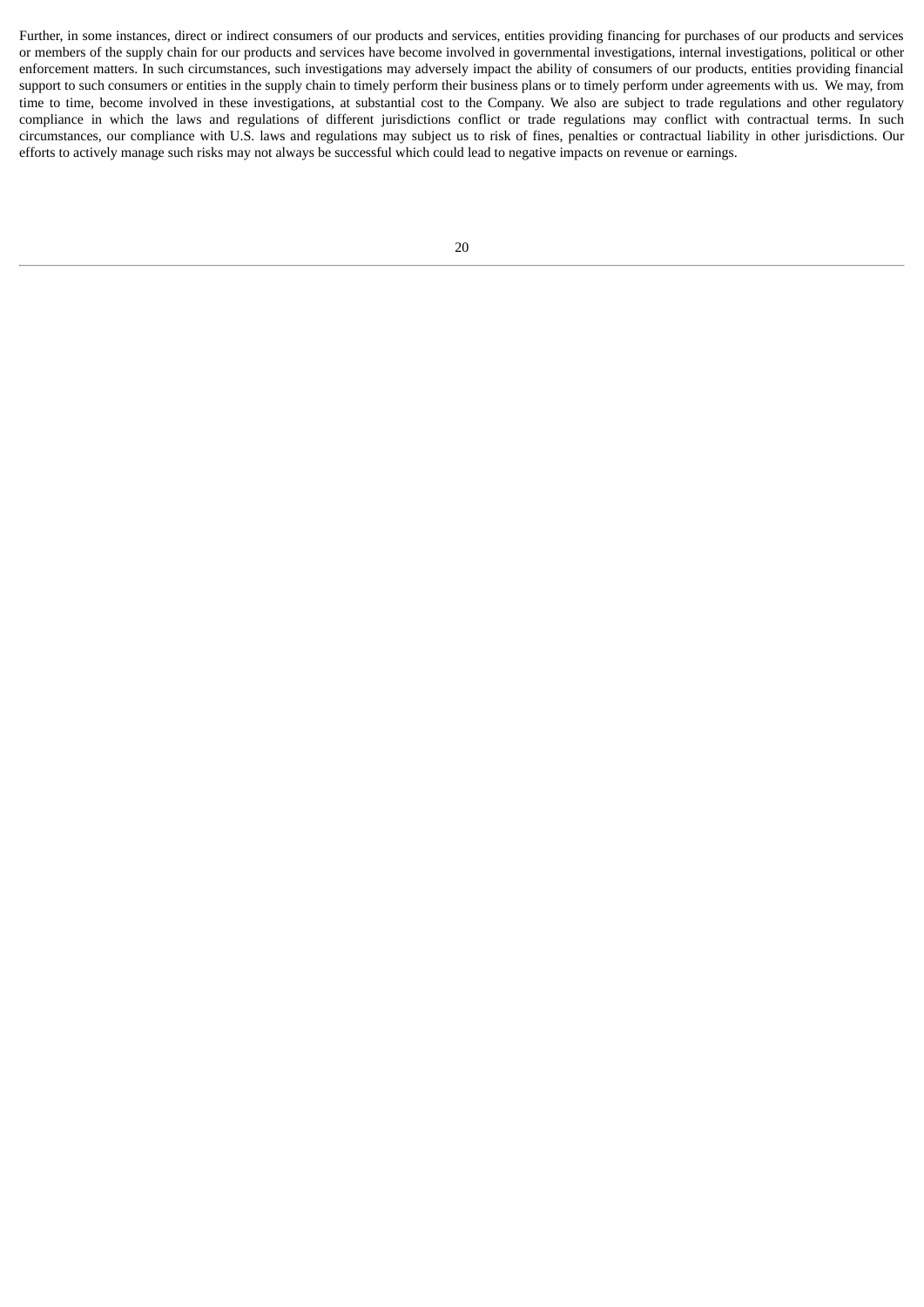#### **16. New Accounting Pronouncements**

## *Recently Adopted Accounting Standards*

In August 2017, the FASB issued Accounting Standard Update No. 2017-12 "Derivatives and Hedging – Targeted Improvements to Accounting for Hedging Activities" (ASU 2017-12). This update improves the financial reporting of hedging relationships and simplifies the application of the hedge accounting guidance. ASU 2017-12 is effective for fiscal periods beginning after December 15, 2018, and for interim periods within those fiscal years. The Company adopted this update on January 1, 2019, with no material impact.

In March 2016, the FASB issued ASC Topic 842, "Leases" (ASC Topic 842), which supersedes the lease requirements in ASC Topic No. 840 "Leases" and most industry-specific guidance. This update increases transparency and comparability among organizations by recognizing lease assets and lease liabilities on the balance sheet and disclosing key information about leasing arrangements. ASC Topic 842 is effective for fiscal years beginning after December 15, 2018, and for interim periods within those fiscal years. The Company adopted ASU Topic 842 on January 1, 2019. Refer to Note 7, *Leases*, for the impact of this adoption on the Company's financial statements.

In February 2018, the FASB issued ASU 2018-02, Reclassification of Certain Tax Effects from Accumulated Other Comprehensive Income, which allows for a reclassification from accumulated other comprehensive income to retained earnings for stranded tax effects resulting from the U.S. Tax Cuts and Jobs Act (the "Tax Act"). The Company adopted ASU Topic 2018-02 on January 1, 2019 and elected not to reclassify stranded tax effects caused by tax reform from AOCI to retained earnings.

#### *Recently Issued Accounting Standards*

In June 2016, the FASB issued ASU 2016-13, Financial Instruments – Credit Losses (ASC Topic 326): Measurement of Credit Losses on Financial Instruments. This update improves financial reporting by requiring earlier recognition of credit losses on financing receivables and other financial assets in scope. ASU 2016-13 is effective for fiscal periods beginning after December 15, 2019, including interim periods within those fiscal years. The Company is currently evaluating the effect of adopting this standard.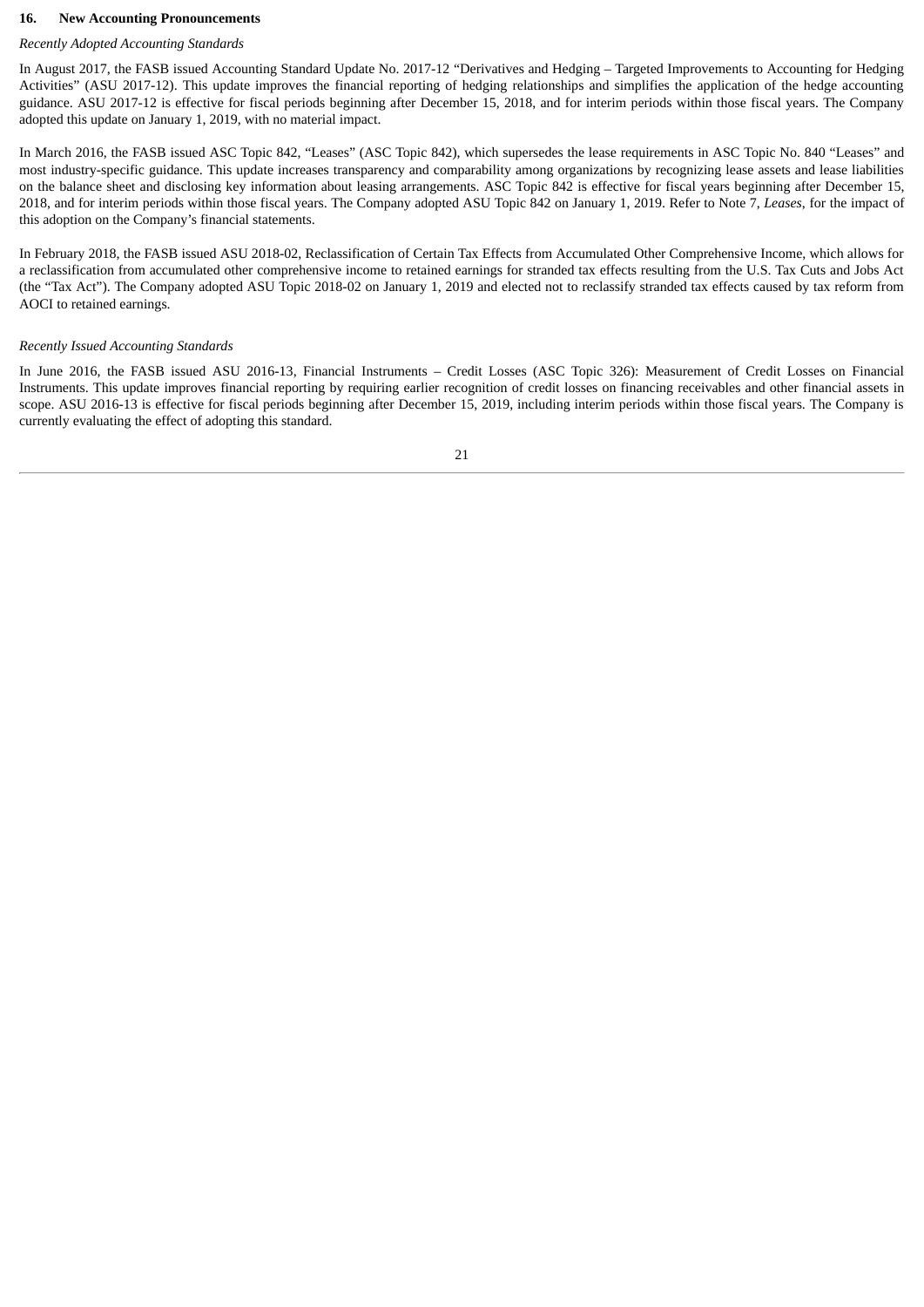#### **Item 2. Management's Discussion and Analysis of Financial Condition and Results of Operations**

## *Introduction*

National Oilwell Varco, Inc. (the "Company") is a leading independent provider of equipment and technology to the upstream oil and gas industry. The Company designs, manufactures, sells and services a comprehensive line of drilling and well servicing equipment; sells and rents drilling motors, specialized downhole tools, and rig instrumentation; performs inspection and internal coating of oilfield tubular products; provides drill cuttings separation, management and disposal systems and services; and provides expendables and spare parts used in conjunction with the Company's large installed base of equipment. The Company also manufactures coiled tubing and high-pressure fiberglass and composite tubing, and sells and rents advanced in-line inspection equipment to makers of oil country tubular goods. The Company has a long tradition of pioneering innovations which improve the cost-effectiveness, efficiency, safety, and environmental impact of oil and gas operations.

Unless indicated otherwise, results of operations are presented in accordance with accounting principles generally accepted in the United States ("GAAP"). Certain reclassifications have been made to prior period financial information in order to conform with current period presentation. The Company discloses Adjusted EBITDA (defined as Operating Profit excluding Depreciation, Amortization and, when applicable, Other Items) in its periodic earnings press releases and other public disclosures to provide investors additional information about the results of ongoing operations. See Non-GAAP Financial Measures and Reconciliations in Results of Operations for an explanation of our use of non-GAAP financial measures and reconciliations to their corresponding measures calculated in accordance with GAAP.

#### *Wellbore Technologies*

The Company's Wellbore Technologies segment designs, manufactures, rents, and sells a variety of equipment and technologies used to perform drilling operations, and offers services that optimize their performance, including: solids control and waste management equipment and services; drilling fluids; portable power generation; premium drill pipe; wired pipe; drilling optimization and automation services; tubular inspection, repair and coating services; rope access inspection; instrumentation; measuring and monitoring; downhole and fishing tools; steerable technologies; hole openers; and drill bits.

Wellbore Technologies focuses on oil and gas companies and supports drilling contractors, oilfield service companies, and oilfield equipment rental companies. Demand for the segment's products and services depends on the level of oilfield drilling activity by oil and gas companies, drilling contractors, and oilfield service companies.

#### *Completion & Production Solutions*

The Company's Completion & Production Solutions segment integrates technologies for well completions and oil and gas production. The segment designs, manufactures, and services equipment and technologies needed for hydraulic fracture stimulation, including downhole multistage fracturing tools, pressure pumping trucks, blenders, sanders, hydration units, injection units, flowline, and manifolds; well intervention, including coiled tubing units, coiled tubing, and wireline units and tools; well construction, including premium connections and liner hangers; onshore production, including composite pipe, surface transfer and progressive cavity pumps, and artificial lift systems; and, offshore production, including floating production systems and subsea production technologies.

Completion & Production Solutions supports service companies and oil and gas companies. Demand for the segment's products depends on the level of oilfield completions and workover activity by oilfield service companies and drilling contractors, and capital spending plans by oil and gas companies and oilfield service companies.

#### *Rig Technologies*

The Company's Rig Technologies segment makes and supports the capital equipment and integrated systems needed to drill oil and gas wells on land and offshore as well as other marine-based markets, including offshore wind vessels. The segment designs, manufactures and sells land rigs, offshore drilling equipment packages, including installation and commissioning services, and drilling rig components that mechanize and automate the drilling process and rig functionality. Equipment and technologies the segment brings to customers include: substructures, derricks, and masts; cranes; jacking systems; pipe lifting, racking, rotating, and assembly systems; fluid transfer technologies, such as mud pumps; pressure control equipment, including blowout preventers; power transmission systems, including drives and generators; rig instrumentation and control systems; mooring, anchor, and deck handling machinery; and pipelay and construction systems. The segment also provides spare parts, repair, and rentals as well as comprehensive remote equipment monitoring, technical support, field service, and customer training through an extensive network of aftermarket service and repair facilities strategically located in major areas of drilling operations around the world.

Rig Technologies supports land and offshore drillers. Demand for the segment's products depends on drilling contractors' and oil and gas companies' capital spending plans, specifically capital expenditures on rig construction and refurbishment; and secondarily on the overall level of oilfield drilling activity, which drives demand for spare parts, service, and repair for the segment's large installed base of equipment.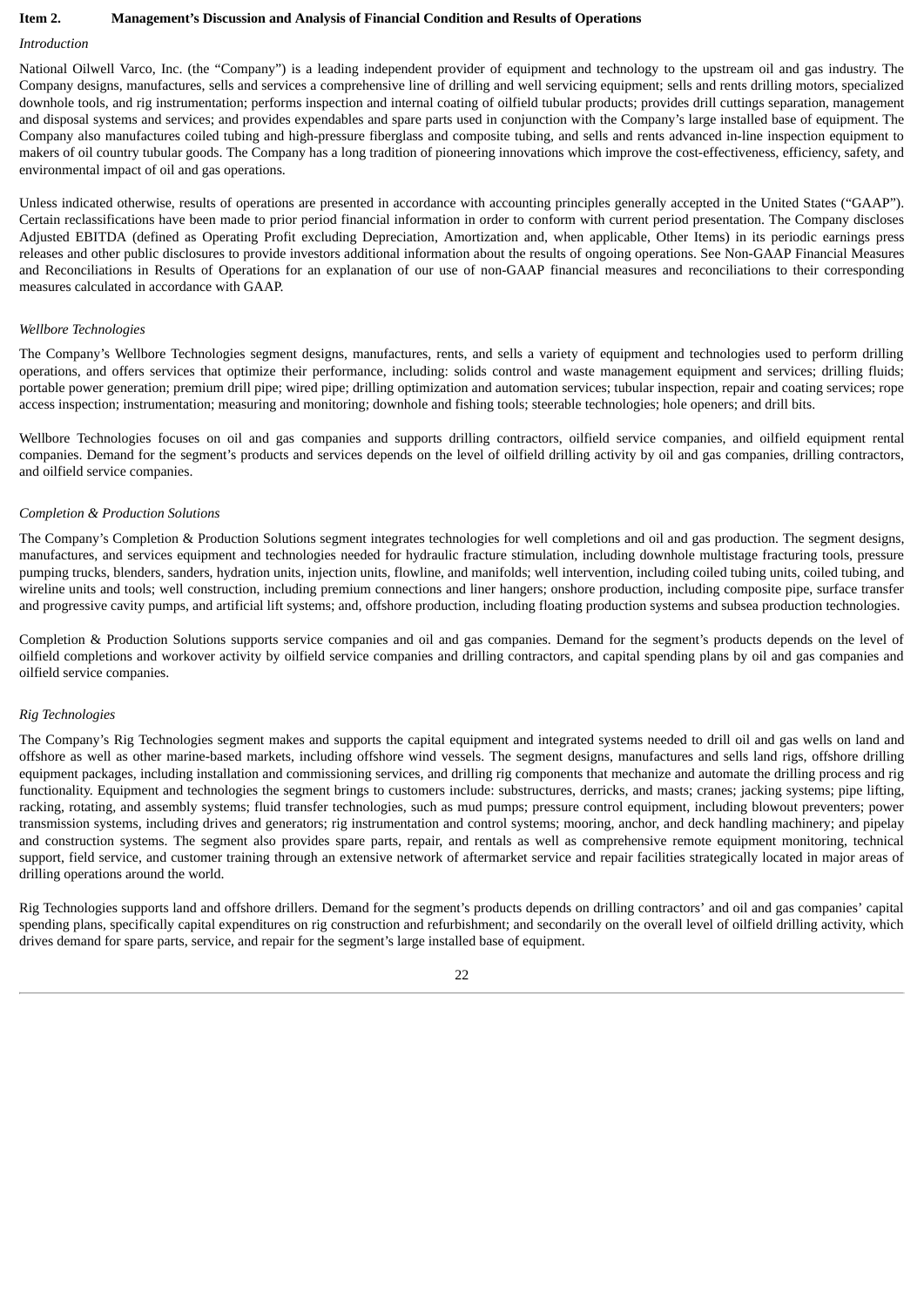#### **Critical Accounting Policies and Estimates**

In our annual report on Form 10-K for the year ended December 31, 2018, we identified our most critical accounting policies. In preparing the financial statements, we make assumptions, estimates and judgments that affect the amounts reported. We periodically evaluate our estimates and judgments that are most critical in nature which are related to revenue recognition (See Note 6); allowance for doubtful accounts; inventory reserves; impairment of long-lived assets (excluding goodwill and other indefinite-lived intangible assets); goodwill and other indefinite-lived intangible assets; purchase price allocation of acquisitions; warranties; and income taxes. Our estimates are based on historical experience and on our future expectations that we believe are reasonable. The combination of these factors forms the basis for making judgments about the carrying values of assets and liabilities that are not readily apparent from other sources. Actual results are likely to differ from our current estimates and those differences may be material.

#### **EXECUTIVE SUMMARY**

For the second quarter ended June 30, 2019, the Company generated revenues of \$2.13 billion, an increase of 10 percent compared to the first quarter of 2019 and an increase of one percent from the second quarter of 2018. Operating loss for the second quarter of 2019 was \$5.7 billion, and net loss was \$5.4 billion. Operating loss and net income include a non-cash, pre-tax charge of \$5.37 billion related to impairments of goodwill, intangibles, and other assets (See Note 14). Adjusted EBITDA (operating profit excluding depreciation, amortization, and other items) increased \$55 million sequentially to \$195 million, or 9.1 percent of sales. Other items totaled \$5.8 billion and included impairment charges, inventory charges, severance accruals, and restructuring costs.

#### **Segment Performance**

#### *Wellbore Technologies*

Wellbore Technologies generated revenues of \$850 million in the second quarter of 2019, an increase of five percent from the first quarter of 2019 and an increase of seven percent from the second quarter of 2018. Improving global market conditions drove a 14 percent sequential improvement in international markets outside North America, while U.S. revenue increased two percent amid declining drilling activity levels. Operating loss was \$3.30 billion and includes \$3.35 billion of other items. Adjusted EBITDA increased 15 percent sequentially to \$134 million, or 15.8 percent of sales. Higher volumes and cost savings initiatives resulted in 40 percent Adjusted EBITDA incrementals (the change in Adjusted EBITDA divided by the change in revenue).

#### *Completion & Production Solutions*

Completion & Production Solutions generated revenues of \$663 million in the second quarter of 2019, an increase of 14 percent from the first quarter of 2019 and a decrease of 10 percent from the second quarter of 2018. Most of the segment's business units posted sequential revenue increases on rising demand from international and offshore markets for completion and production-related equipment. Operating loss was \$1.93 billion and includes \$1.94 billion in other items. Adjusted EBITDA increased 86 percent sequentially to \$52 million, or 7.8 percent of sales.

New orders booked during the quarter totaled \$548 million, marking the segment's highest quarterly order intake in five years and representing a book-to-bill of 145 percent when compared to the \$379 million of orders shipped from backlog. At June 30, 2019, backlog for capital equipment orders for Completion & Production Solutions was \$1.22 billion.

#### *Rig Technologies*

Rig Technologies generated revenues of \$671 million in the second quarter of 2019, an increase of 11 percent from the first quarter of 2019 and an increase of three percent from the second quarter of 2018. The segment realized greater contributions from offshore projects and growing demand for aftermarket parts and services. Operating loss was \$422 million and included \$474 million of other items. Adjusted EBITDA increased 32 percent sequentially to \$74 million, or 11.0 percent of sales.

New orders booked during the quarter grew 14 percent to \$310 million, representing a book-to-bill of 109 percent when compared to the \$284 million of orders shipped from backlog. At June 30, 2019, backlog for capital equipment orders for Rig Technologies was \$3.17 billion.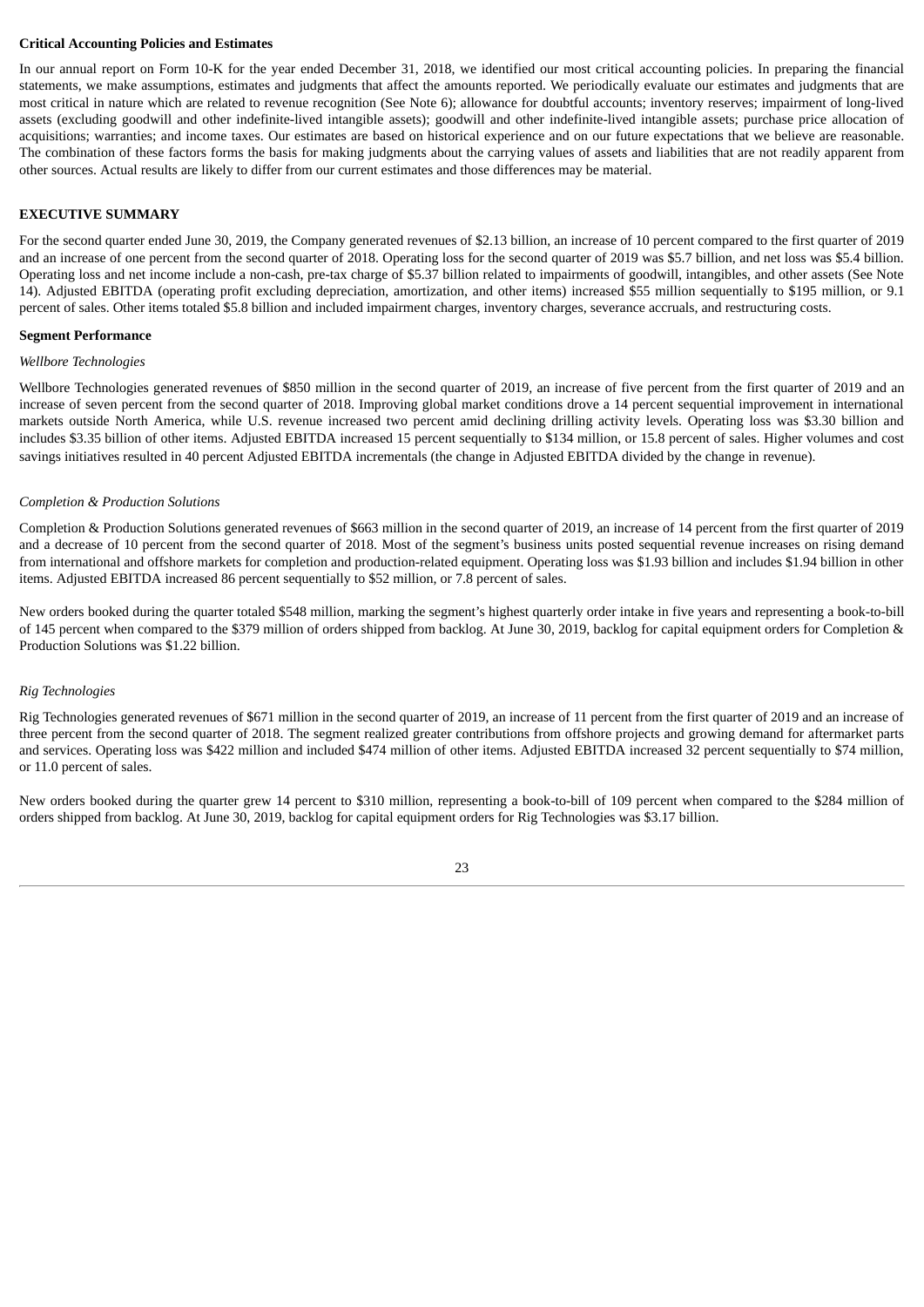#### **Oil & Gas Equipment and Services Market and Outlook**

Following approximately two and a half years of steady improvements in oil prices and global drilling activity levels, commodity prices declined sharply during the fourth quarter of 2018 due to stronger than expected growth in US oil production and concerns regarding the global economy. These developments, along with pressure from investors on North American exploration and production companies to reduce investments and generate free cash flow, led to uncertainty in 2019 capital budgets and caused certain customers to accelerate deliveries of equipment prior to year-end. As a result, NOV reported improved operations during the fourth quarter of 2018, despite oil prices that fell over 40 percent late in the year.

The uncertainty surrounding 2019 budgets, and the pull-forward of equipment deliveries into 2018, led to a sharp reduction in NOV's first quarter of 2019 revenues; however, commodity prices increased, and the Company's bookings improved allowing each of the Company's three operating segments to realize a sequential improvement in the second quarter.

During the second quarter of 2019, several market indicators hit new decade-lows, consistent with a more prolonged downturn for the industry and diminished probability of a stronger near-term recovery. The Oil Services Index (OSX), an indicator of the health and the cost of capital of the oil and gas services industry (and of the Company's primary customer base), hit a new low not seen since 2004, reflecting a policy of capital discipline adopted by oil and gas producers during the quarter, diminished access to and a higher cost of capital, to oilfield services firms. In the Company's view, falling rig count levels in the second quarter provided tangible proof to the equity markets that oil and gas producers were committed to reduced levels of capital investment in drilling, which will lead to reduced levels of demand for oilfield services, which will lead to reduced levels of demand for the capital equipment that the Company sells to its oilfield services customers. Management reduced its outlook accordingly, resulting in a significant impairment of goodwill, intangibles, and other assets (See Note 14).

Slowly improving activity in international and offshore markets, and growing market share for certain of NOV's products and services, are expected to partially offset the near-term effects of capital austerity in the North American land marketplace. Longer-term, the Company remains optimistic regarding improvements in market fundamentals as existing oil and gas fields continue to deplete and numerous major projects to replenish supply have been deferred or canceled while global demand continues to grow. Notwithstanding this optimism, the market outlook remains uncertain and NOV is committed to streamlining its operations and improving organizational efficiencies while continuing to invest in developing and acquiring new products and technologies that further advance the Company's competitive position, regardless of the market environment.

#### **Operating Environment Overview**

The Company's results are dependent on, among other things, the level of worldwide oil and gas drilling, well remediation activity, the prices of crude oil and natural gas, capital spending by other oilfield service companies and drilling contractors, and worldwide oil and gas inventory levels. Key industry indicators for the second quarter of 2019 and 2018, and the first quarter of 2019 include the following:

|                                      |                | 2Q19* | 2Q18* |             | 1Q19* | $\frac{0}{0}$<br><b>2Q19</b><br><b>2Q18</b> | $\%$<br>2Q19<br>1Q19 |
|--------------------------------------|----------------|-------|-------|-------------|-------|---------------------------------------------|----------------------|
| <b>Active Drilling Rigs:</b>         |                |       |       |             |       |                                             |                      |
| U.S.                                 |                | 989   |       | 1,037       | 1,046 | $(4.6\%)$                                   | $(5.4\%)$            |
| Canada                               |                | 83    |       | 105         | 185   | $(21.0\%)$                                  | $(55.1\%)$           |
| International                        |                | 1,138 |       | 968         | 1,029 | 17.6%                                       | 10.6%                |
| Worldwide                            |                | 2,210 |       | 2,110       | 2,260 | 4.7%                                        | $(2.2\%)$            |
|                                      |                |       |       |             |       |                                             |                      |
| <b>West Texas Intermediate</b>       |                |       |       |             |       |                                             |                      |
| <b>Crude Prices (per barrel)</b>     | $\mathfrak{S}$ | 59.78 | \$    | 68.03<br>\$ | 54.83 | $(12.1\%)$                                  | $9.0\%$              |
|                                      |                |       |       |             |       |                                             |                      |
| <b>Natural Gas Prices (\$/mmbtu)</b> | $\mathfrak{S}$ | 2.51  | \$.   | 2.82<br>\$. | 2.87  | $(11.0\%)$                                  | (12.5%)              |
|                                      |                |       |       |             |       |                                             |                      |

Averages for the quarters indicated. See sources below.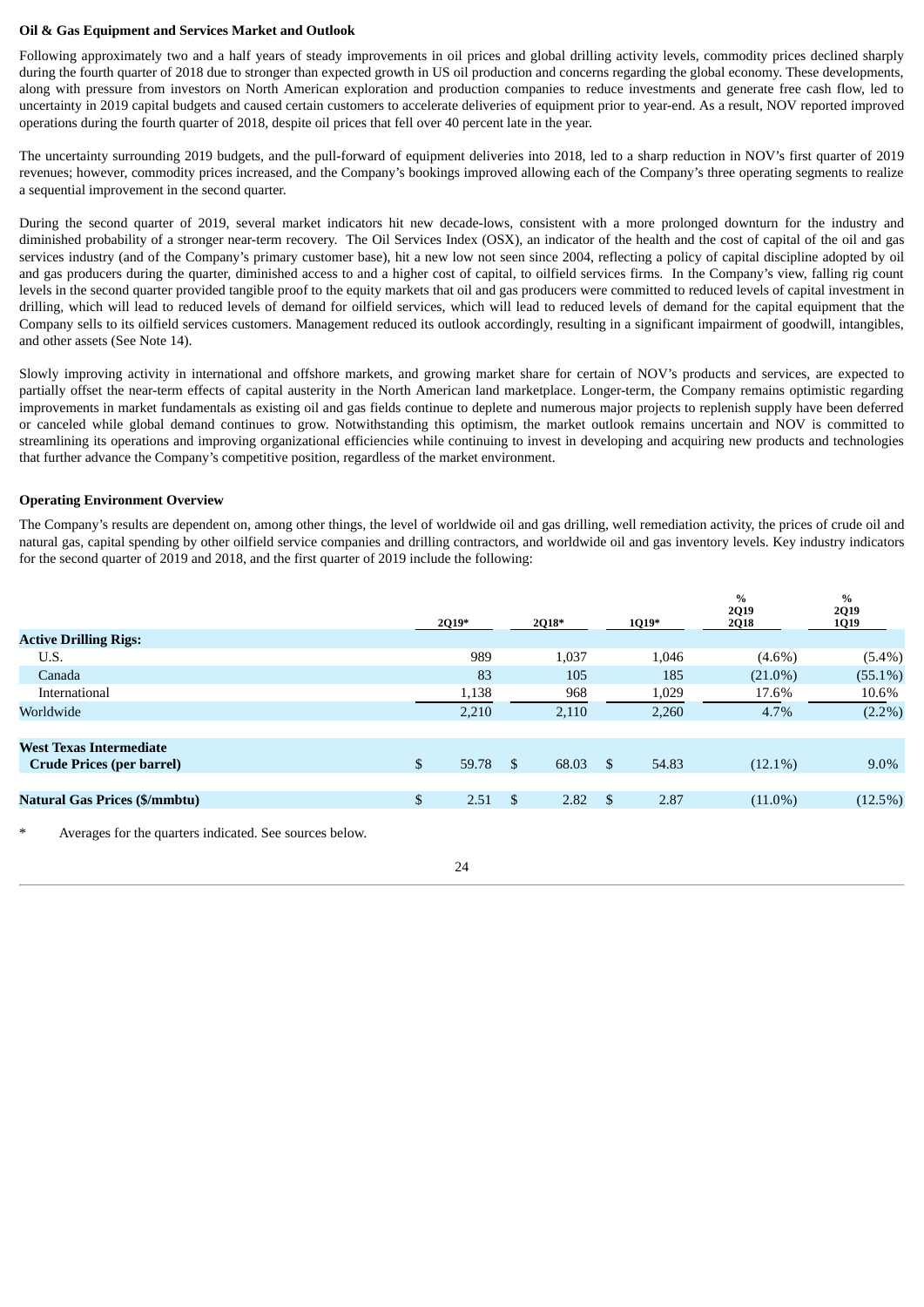The following table details the U.S., Canadian, and international rig activity and West Texas Intermediate Crude Oil prices for the past nine quarters ended June 30, 2019, on a quarterly basis:



Source: Rig count: Baker Hughes, Inc. (www.bakerhughes.com); West Texas Intermediate Crude Oil and Natural Gas Prices: Department of Energy, Energy Information Administration (www.eia.doe.gov).

The worldwide quarterly average rig count decreased two percent (from 2,260 to 2,210), and the U.S. decreased five percent (from 1,046 to 989), in the second quarter of 2019 compared to the first quarter of 2019. The average per barrel price of West Texas Intermediate Crude Oil increased nine percent (from \$54.83 per barrel to \$59.78 per barrel) and natural gas prices decreased 13 percent (from \$2.87 per mmbtu to \$2.51 per mmbtu) in the second quarter of 2019 compared to the fourth quarter of 2018.

At July 26, 2019, there were 1,073 rigs actively drilling in North America, which remained flat with the second quarter average of 1,072 rigs. The price for West Texas Intermediate Crude Oil was \$56.20 per barrel at July 26, 2019, a decrease of 6% from the second quarter of 2019 average. The price for natural gas was \$2.17 per mmbtu at July 26, 2019, a decrease of 14% from the second quarter of 2019 average.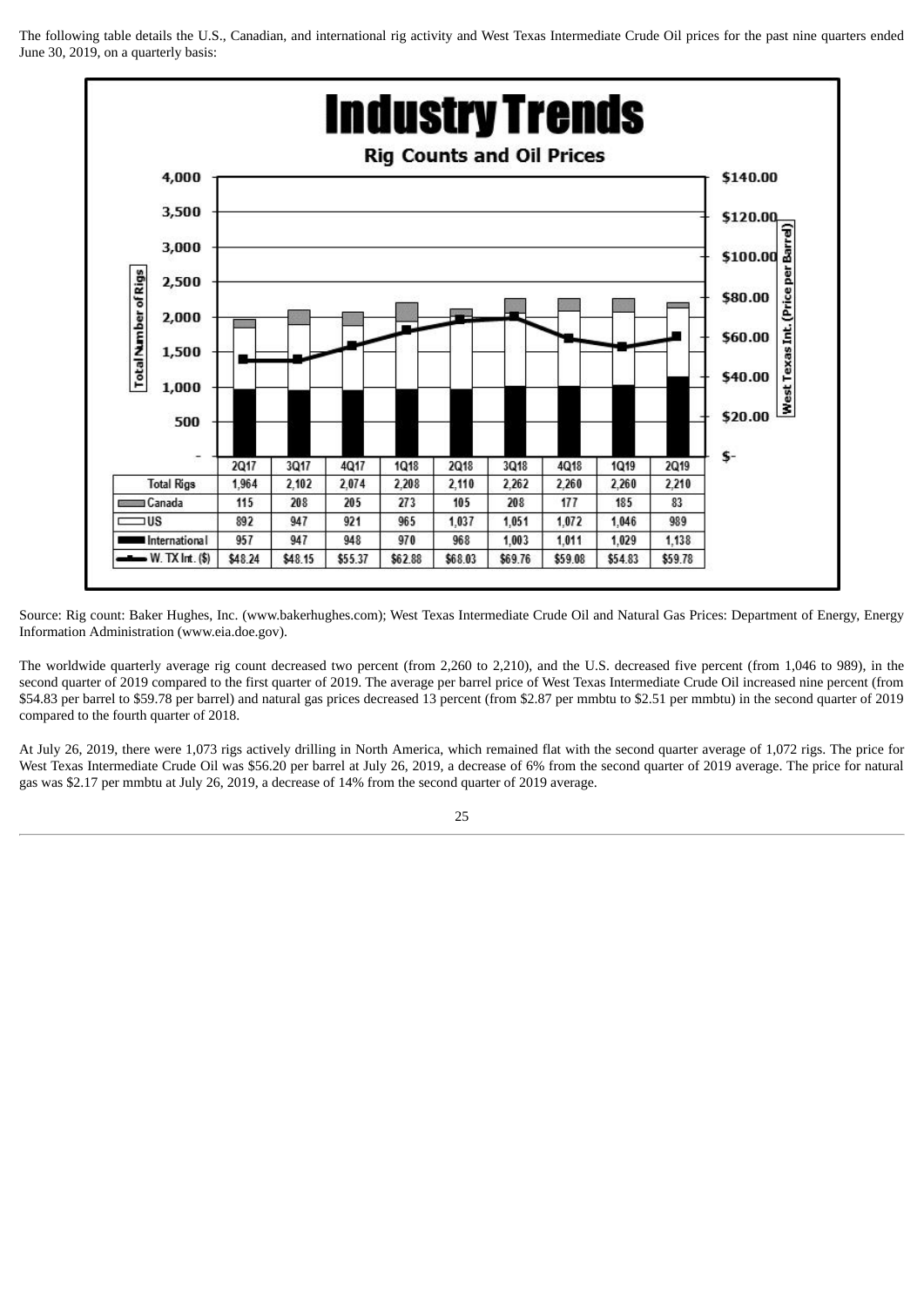#### **Results of Operations**

Financial results by operating segment are as follows (in millions):

|                                              | <b>Three Months Ended</b><br><b>June 30,</b> |         |     |       |            | <b>Six Months Ended</b><br><b>June 30,</b> |    |       |  |
|----------------------------------------------|----------------------------------------------|---------|-----|-------|------------|--------------------------------------------|----|-------|--|
|                                              |                                              | 2019    |     | 2018  | 2019       |                                            |    | 2018  |  |
| Revenue:                                     |                                              |         |     |       |            |                                            |    |       |  |
| Wellbore Technologies                        | \$                                           | 850     | \$. | 793   | \$.        | 1,657                                      | -S | 1,504 |  |
| <b>Completion &amp; Production Solutions</b> |                                              | 663     |     | 738   |            | 1,244                                      |    | 1,408 |  |
| Rig Technologies                             |                                              | 671     |     | 651   |            | 1,274                                      |    | 1,134 |  |
| Eliminations                                 |                                              | (52)    |     | (76)  |            | (103)                                      |    | (145) |  |
| Total revenue                                |                                              | 2,132   | \$  | 2,106 |            | 4,072                                      |    | 3,901 |  |
|                                              |                                              |         |     |       |            |                                            |    |       |  |
| Operating profit (loss):                     |                                              |         |     |       |            |                                            |    |       |  |
| <b>Wellbore Technologies</b>                 | \$                                           | (3,295) |     | 38    | $^{\circ}$ | $(3,276)$ \$                               |    | 50    |  |
| Completion & Production Solutions            |                                              | (1,932) |     | 40    |            | (1,967)                                    |    | 56    |  |
| <b>Rig Technologies</b>                      |                                              | (422)   |     | 62    |            | (391)                                      |    | 80    |  |
| Eliminations and corporate costs             |                                              | (79)    |     | (88)  |            | (142)                                      |    | (135) |  |
| Total operating profit (loss)                |                                              | (5,728) |     | 52    |            | (5,776)                                    |    | 51    |  |

#### *Wellbore Technologies*

*Three and six months ended June 30, 2019 and 2018.* Revenue from Wellbore Technologies was \$850 million for the three months ended June 30, 2019, compared to \$793 million for the three months ended June 30, 2018, an increase of \$57 million or seven percent. For the six months ended June 30, 2019, revenue from Wellbore Technologies was \$1,657 million compared to \$1,504 million for the six months ending June 30, 2018, an increase of \$153 million or 10 percent.

Operating loss from Wellbore Technologies was \$3,295 million for the three months ended June 30, 2019 compared to operating profit of \$38 for the three months ended June 30, 2018, a decrease of \$3,333 million. For the six months ended June 30, 2019, operating loss from Wellbore Technologies was \$3276 million compared to operating profit of \$50 million for the six months ending June 30, 2018, a decrease of \$3326 million primarily due to the impairment of certain assets.

#### *Completion & Production Solutions*

*Three and six months ended June 30, 2019 and 2018.* Revenue from Completion & Production Solutions was \$663 million for the three months ended June 30, 2019, compared to \$738 million for the three months ended June 30, 2018, a decrease of \$75 million or 10 percent. For the six months ended June 30, 2019, revenue from Completion & Production Solutions was \$1,244 million compared to \$1,408 million for the six months ending June 30, 2018, a decrease of \$164 million or 12 percent.

Operating loss from Completion & Production Solutions was \$1,932 million for the three months ended June 30, 2019 compared to operating profit of \$40 million for the three months ended June 30, 2018, a decrease of \$1,972 million. For the six months ended June 30, 2019, operating loss from Completion and Production Solutions was \$1,967 million compared to \$56 million for the six months ending June 30, 2018, a decrease of \$2023 million primarily due to the impairment of certain assets.

The Completion & Productions Solutions segment monitors its capital equipment backlog to plan its business. New orders are added to backlog only when the Company receives a firm written order for major completion and production components or a contract related to a construction project. The capital equipment backlog was \$1.22 billion at June 30, 2019, an increase of \$260 million, or 27 percent from backlog of \$955 million at June 30, 2018. Numerous factors may affect the timing of revenue out of backlog. Considering these factors, the Company reasonably expects approximately 59 percent of backlog to become revenue during the remainder of 2019 and 41 percent thereafter. At June 30, 2019, approximately 64 percent of the capital equipment backlog was for offshore products and approximately 82 percent of the capital equipment backlog was destined for international markets.

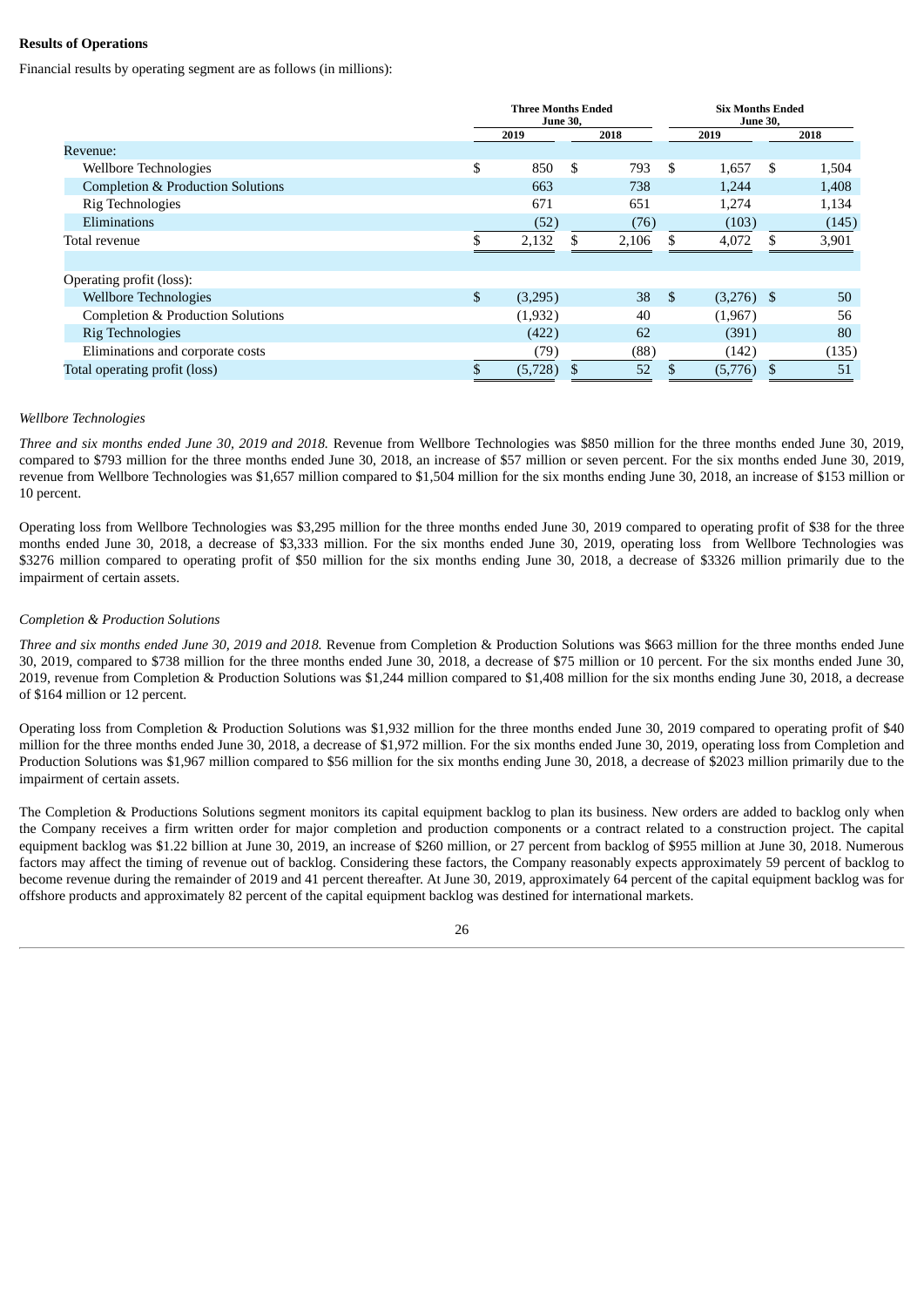#### *Rig Technologies*

*Three and six months ended June 30, 2019 and 2018*. Revenue from Rig Technologies was \$671 million for the three months ended June 30, 2019, compared to \$651 million for the three months ended June 30, 2018, an increase of \$20 million or three percent. For the six months ended June 30, 2019, revenue from Rig Technologies was \$1,274 million compared to \$1,134 million for the six months ending June 30, 2018, an increase of \$140 million.

Operating loss from Rig Technologies was \$422 million for the three months ended June 30, 2019 compared to operating profit of \$62 million for the three months ended June 30, 2018, a decrease of \$484 million. For the six months ended June 30, 2019, operating loss from Rig Technologies was \$391 million compared to operating profit of \$80 million for the six months ending June 30, 2018, a decrease of \$453 million, primarily due to asset impairments.

The Rig Technologies segment monitors its capital equipment backlog to plan its business. New orders are added to backlog only when the Company receives a firm written order for major drilling rig components or a signed contract related to a construction project. The capital equipment backlog was \$3.17 billion at June 30, 2019, a decrease of \$34 million, or 10 percent, from backlog of \$3.51 billion at June 30, 2018. Numerous factors may affect the timing of revenue out of backlog. Considering these factors, the Company reasonably expects approximately 16 percent during the remainder of 2019 and 84 percent thereafter. At June 30, 2019, approximately 34 percent of the capital equipment backlog was for offshore products and approximately 93 percent of the capital equipment backlog was destined for international markets.

#### *Eliminations and corporate costs*

Eliminations and corporate costs were \$79 million and \$142 million for the three and six months ended June 30, 2019, respectively, compared to \$88 million and \$135 million for the three six months ended June 30, 2018. Sales from one segment to another generally are priced at estimated equivalent commercial selling prices; however, segments originating an external sale are credited with the full profit to the company. Eliminations include intercompany transactions conducted between the three reporting segments that are eliminated in consolidation. Intrasegment transactions are eliminated within each segment.

#### *Other income (expense), net*

Other income (expense), net were expenses of \$26 million for the three months ended June 30, 2019 compared to expenses of \$50 million for the six months ended June 30, 2018. The change in expense was primarily due to the fluctuations in foreign currencies.

#### *Provision for income taxes*

The effective tax rates for the three and six months ended June 30, 2019 were 6.5% and 6.6%, respectively, compared to 16.7% and (24.3)% for the same periods in 2018. The Company's ability to realize deferred tax assets is now limited to items supported by reversing deferred tax liabilities as a result of recent losses. The change in the effective tax rate from 2018 to 2019 was impacted by a change in jurisdictional mix of income between the two periods and 2019 was negatively impacted by the impairment of nondeductible goodwill and the establishment of additional valuation allowance partially offset by the reduction in uncertain tax positions due to a settlement.

For the three and six months ended June 30, 2018, the Company utilized the discrete-period method to compute its interim tax provision due to significant variations in the relationship between income tax expense and pre-tax accounting income or loss. For the three and six months ended June 30, 2019, the Company estimated and recorded tax based on a full year effective tax rate.

#### *Non-GAAP Financial Measures and Reconciliations*

The Company discloses Adjusted EBITDA (defined as Operating Profit excluding Depreciation, Amortization and, when applicable, Other Items) in its periodic earnings press releases and other public disclosures to provide investors additional information about the results of ongoing operations. The Company uses Adjusted EBITDA internally to evaluate and manage the business. Adjusted EBITDA is not intended to replace GAAP financial measures, such as Net Income. Other items include impairment charges for Goodwill, indefinite and finite-lived intangible assets, long-lived tangible assets, restructure costs for facility closures, inventory write downs, severance payments and adjustments of certain reserves.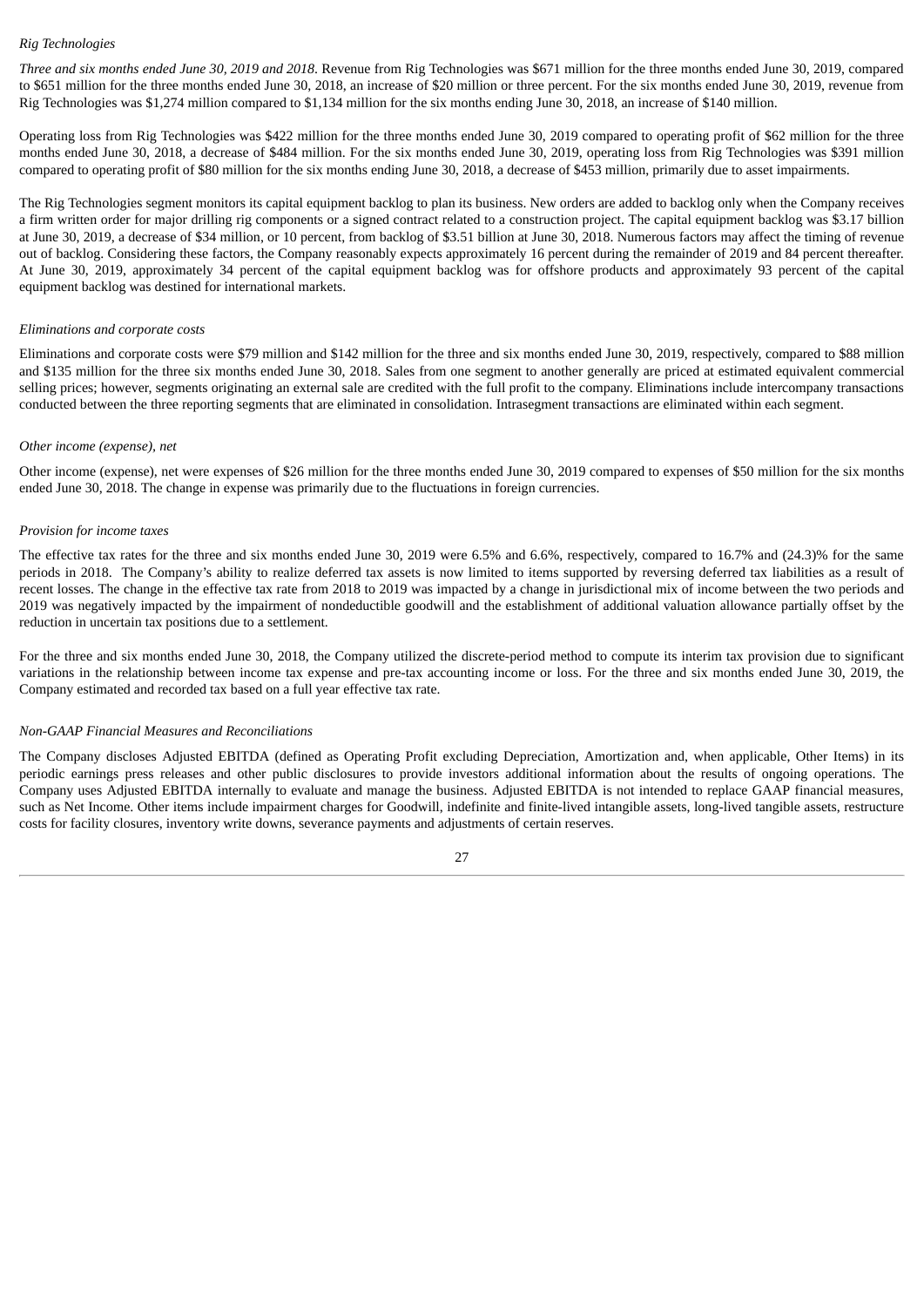The following tables set forth the reconciliation of Adjusted EBITDA to its most comparable GAAP financial measure (in millions):

|                                                                  |              | <b>Three Months Ended</b> |                |                    |    |                |                | <b>Six Months Ended</b> |                           |                |
|------------------------------------------------------------------|--------------|---------------------------|----------------|--------------------|----|----------------|----------------|-------------------------|---------------------------|----------------|
|                                                                  |              | <b>June 30,</b>           |                |                    |    | March 31,      |                | <b>June 30,</b>         |                           |                |
| Operating profit (loss):                                         |              | 2019                      |                | 2018               |    | 2019           |                | 2019                    |                           | 2018           |
| Wellbore Technologies                                            | \$           | (3,295)                   | \$             | 38                 | \$ | 19             | \$             | $(3,276)$ \$            |                           | 50             |
| <b>Completion &amp; Production Solutions</b>                     |              | (1,932)                   |                | 40                 |    | (35)           |                | (1,967)                 |                           | 56             |
| <b>Rig Technologies</b>                                          |              | (422)                     |                | 62                 |    | 31             |                | (391)                   |                           | 80             |
| Eliminations and corporate costs                                 |              | (79)                      |                | (88)               |    | (63)           |                | (142)                   |                           | (135)          |
| Total operating profit (loss)                                    | \$           | (5,728)                   | ${\mathbb S}$  | 52                 | \$ | (48)           | ${\mathbb S}$  | (5,776)                 | \$                        | 51             |
|                                                                  |              |                           |                |                    |    |                |                |                         |                           |                |
| Other items:                                                     |              |                           |                |                    |    |                |                |                         |                           |                |
| <b>Wellbore Technologies</b>                                     | \$           | 3,345                     | $\mathfrak{s}$ |                    | \$ | (2)            | $\mathfrak{s}$ | 3,343                   | \$                        | (3)            |
| Completion & Production Solutions                                |              | 1,939                     |                |                    |    | 11             |                | 1,950                   |                           | 3              |
| <b>Rig Technologies</b>                                          |              | 474                       |                |                    |    | $\overline{2}$ |                | 476                     |                           | 6              |
| Corporate                                                        |              | 11                        |                |                    |    |                |                | 11                      |                           | (18)           |
| Total other items                                                | \$           | 5,769                     | \$             |                    | \$ | 11             | \$             | 5,780                   | \$                        | (12)           |
| Depreciation & amortization:                                     |              |                           |                |                    |    |                |                |                         |                           |                |
| Wellbore Technologies                                            | \$           | 84                        | \$             | 95                 | \$ | 100            | \$             | 184                     | \$                        | 189            |
| <b>Completion &amp; Production Solutions</b>                     |              | 45                        |                | 54                 |    | 52             |                | 97                      |                           | 108            |
| <b>Rig Technologies</b>                                          |              | 22                        |                | 22                 |    | 23             |                | 45                      |                           | 43             |
| Corporate                                                        |              | 3                         |                | 3                  |    | $\overline{2}$ |                | 5                       |                           | $\overline{7}$ |
| Total depreciation & amortization                                | \$           | 154                       | \$             | 174                | \$ | 177            | \$             | 331                     | \$                        | 347            |
|                                                                  |              |                           |                |                    |    |                |                |                         |                           |                |
| Adjusted EBITDA:                                                 |              |                           |                |                    |    |                |                |                         |                           |                |
| <b>Wellbore Technologies</b>                                     | $\mathbb{S}$ | 134                       | \$             | 133                | \$ | 117            | \$             | 251                     | $\mathbb{S}$              | 236            |
| Completion & Production Solutions                                |              | 52                        |                | 94                 |    | 28             |                | 80                      |                           | 167            |
| <b>Rig Technologies</b>                                          |              | 74                        |                | 84                 |    | 56             |                | 130                     |                           | 129            |
| Eliminations and corporate costs                                 |              | (65)                      |                | (85)               |    | (61)           |                | (126)                   |                           | (146)          |
| <b>Total Adjusted EBITDA</b>                                     | \$           | 195                       | \$             | 226                | \$ | 140            | \$             | 335                     | $\$$                      | 386            |
|                                                                  |              |                           |                |                    |    |                |                |                         |                           |                |
| Reconciliation of Adjusted EBITDA:                               |              |                           |                |                    |    |                |                |                         |                           |                |
| GAAP net income (loss) attributable to Company                   | \$           | (5,389)<br>5              | \$             | 24<br>$\mathbf{1}$ | \$ | (77)<br>2      | \$             | (5,466)<br>7            | - \$                      | (44)<br>3      |
| Noncontrolling interests<br>Provision (benefit) for income taxes |              | (373)                     |                | 5                  |    | (10)           |                | (383)                   |                           | 8              |
| Interest expense                                                 |              | 25                        |                | 23                 |    | 25             |                | 50                      |                           | 47             |
| Interest income                                                  |              | (6)                       |                | (5)                |    | (6)            |                | (12)                    |                           | (12)           |
| Equity (income) loss in unconsolidated affiliate                 |              | $\overline{2}$            |                | $\mathbf{1}$       |    | $\equiv$       |                | $\overline{2}$          |                           | (1)            |
| Other (income) expense, net                                      |              | 8                         |                | 3                  |    | 18             |                | 26                      |                           | 50             |
| Depreciation and amortization                                    |              | 154                       |                | 174                |    | 177            |                | 331                     |                           | 347            |
| Other items                                                      |              | 5,769                     |                |                    |    | 11             |                | 5,780                   |                           | (12)           |
| <b>Total Adjusted EBITDA</b>                                     | \$           | 195                       | \$             | 226                | \$ | 140            | \$             | 335                     | $\boldsymbol{\mathsf{S}}$ | 386            |
|                                                                  |              |                           |                |                    |    |                |                |                         |                           |                |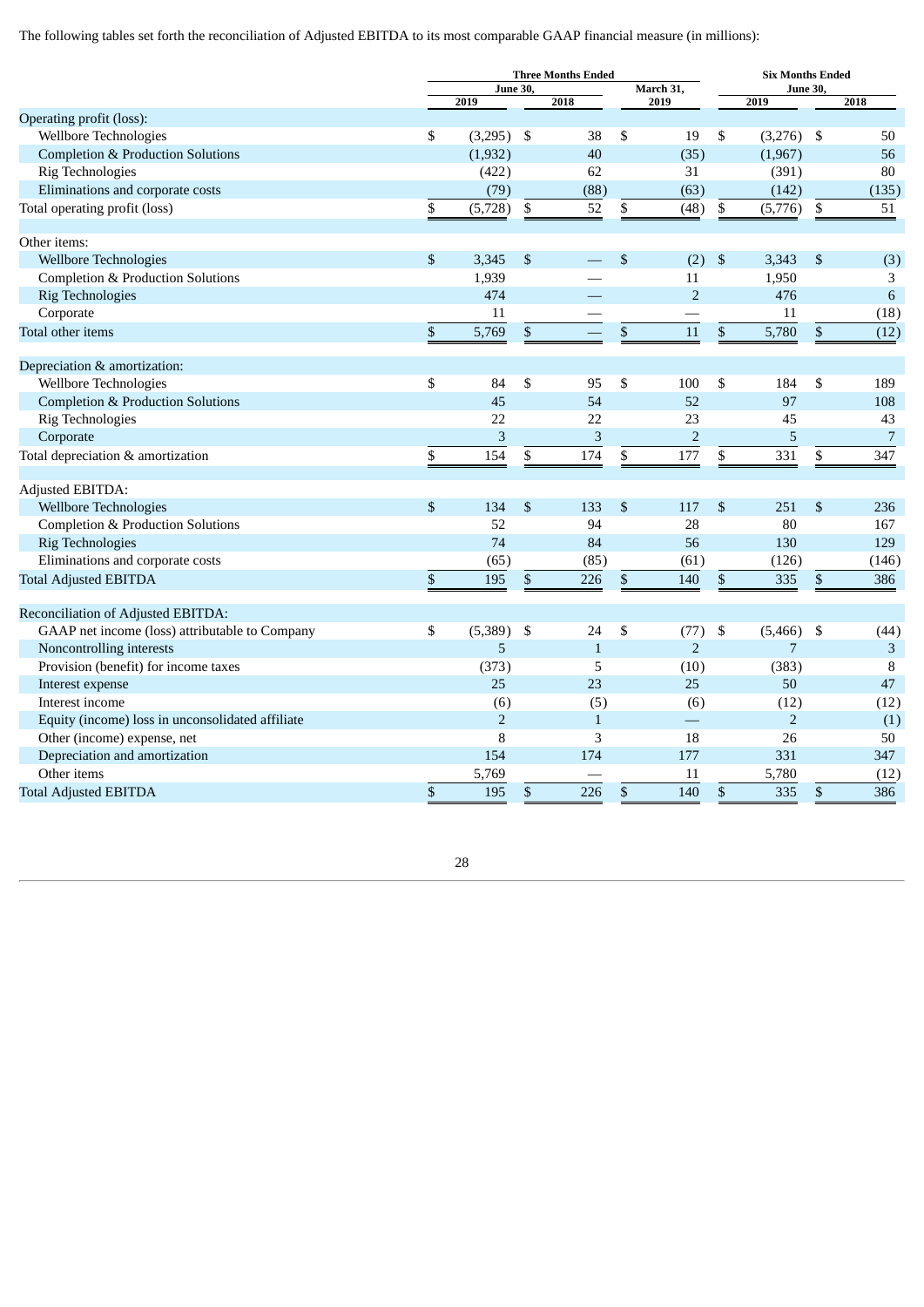#### **Liquidity and Capital Resources**

#### *Overview*

At June 30, 2019, the Company had cash and cash equivalents of \$1,121 million compared to \$1,427 million at December 31, 2018. Of our current cash and cash equivalents balance, approximately \$784 million was held by our foreign subsidiaries and the earnings associated with this cash were subject to U.S. taxation. If opportunities to invest in the U.S. are greater than available cash balances that are not subject to income tax, rather than repatriating cash, we may choose to borrow against our revolving credit facility or utilize its commercial paper program.

At June 30, 2019, there were no commercial paper borrowings, and there were no outstanding letters of credit issued under the credit facility, resulting in \$3.0 billion of funds available under this credit facility.

From time to time, we participate in factoring arrangements to sell accounts receivable to third-party financial institutions. Our factoring transactions are recognized as sales, and the proceeds are included as operating cash flows in our Condensed Consolidated Statements of Cash Flows.

Our outstanding debt and lease liabilities at June 30, 2019 of \$3,179 million consisted of \$1,395 million in 2.60% Senior Notes, \$1,088 million in 3.95% Senior Notes, and lease liabilities of \$696 million. We were in compliance with all covenants at June 30, 2019.

We had \$491 million of outstanding letters of credit at June 30, 2019, primarily in the U.S. and Norway, that are under various bilateral letter of credit facilities. Letters of credit are issued as bid bonds, advanced payment bonds and performance bonds.

The following table summarizes our net cash provided by continuing operating activities, continuing investing activities and continuing financing activities for the periods presented (in millions):

|                                                  | <b>Six Months Ended</b><br>June 30. |     |       |
|--------------------------------------------------|-------------------------------------|-----|-------|
|                                                  | 2019                                |     | 2018  |
| Net cash provided (used) by operating activities | (111)                               | - S | 110   |
| Net cash used in investing activities            | (156)                               |     | (360) |
| Net cash used in financing activities            | (39`                                |     | (20)  |

*Significant sources and uses of cash during the first six months of 2019*

- Cash flows used by operating activities was \$111 million. This included changes in the primary components of our working capital (receivables, inventories and accounts payable), primarily related to a build-up of inventory for increased order intake.
- We sold accounts receivable of \$216 million (cost of approximately \$2 million), receiving cash proceeds totaling \$214 million.
- Business acquisitions, net of cash acquired, were \$65 million.
- Capital expenditures were \$97 million.
- We paid \$38 million in dividends to our shareholders.

#### *Other*

The effect of the change in exchange rates on cash flows was a \$0 and a decrease of \$30 million for the first six months of 2019 and 2018, respectively.

We believe that cash on hand, cash generated from operations and amounts available under our credit facilities and from other sources of debt will be sufficient to fund operations, lease payments, working capital needs, capital expenditure requirements, dividends and financing obligations.

We intend to pursue additional acquisition candidates, but the timing, size or success of any acquisition effort and the related potential capital commitments cannot be predicted. We continue to expect to fund future cash acquisitions primarily with cash flow from operations and borrowings, including the unborrowed portion of the revolving credit facility or new debt issuances, but may also issue additional equity either directly or in connection with acquisitions. There can be no assurance that additional financing for acquisitions will be available at terms acceptable to us.

#### **New Accounting Pronouncements**

See Note 16 for recently adopted and recently issued accounting standards.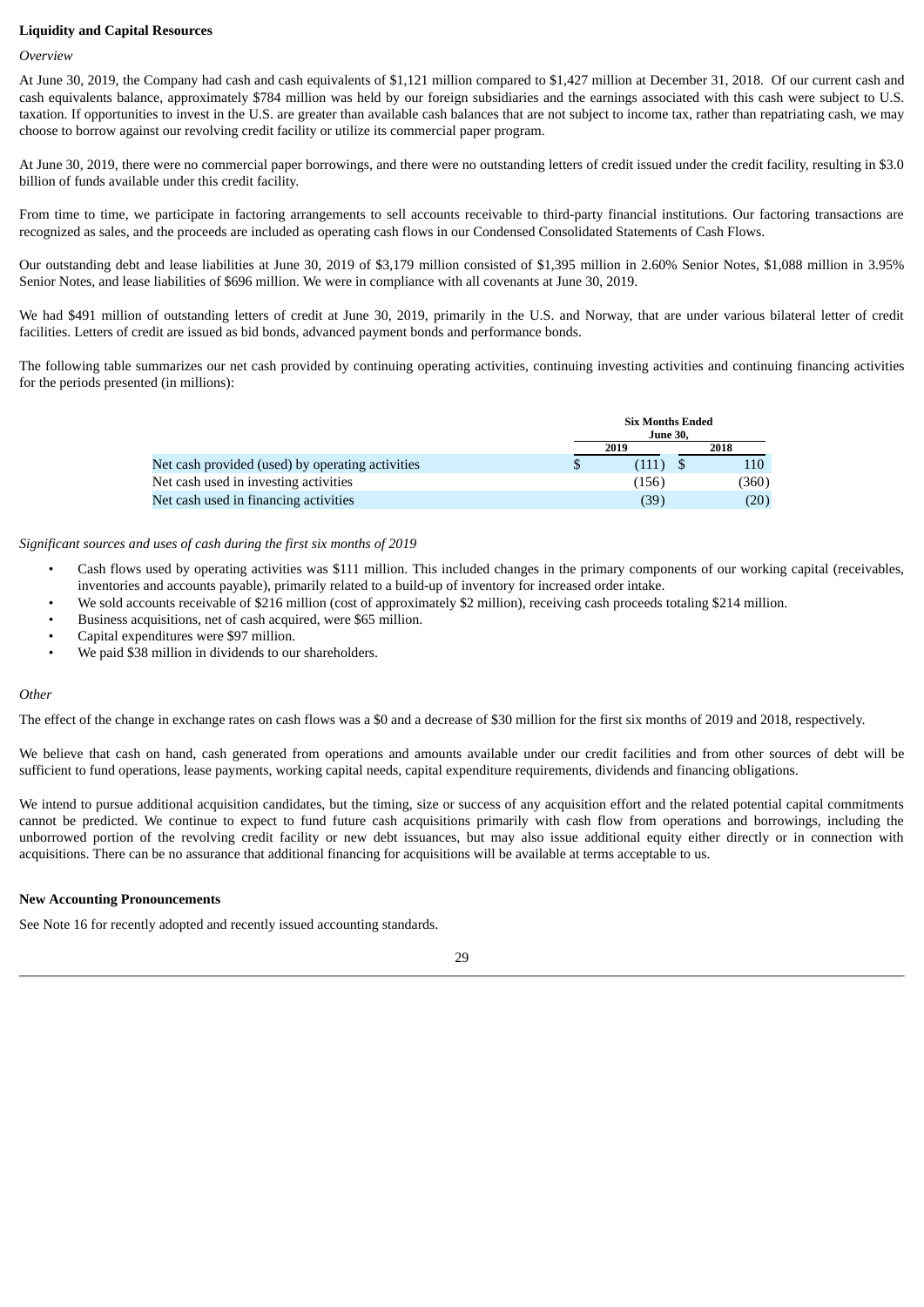#### **Forward-Looking Statements**

Some of the information in this document contains, or has incorporated by reference, forward-looking statements. Statements that are not historical facts, including statements about our beliefs and expectations, are forward-looking statements. Forward-looking statements typically are identified by use of terms such as "may," "expect," "anticipate," "estimate," and similar words, although some forward-looking statements are expressed differently. All statements herein regarding expected merger synergies are forward-looking statements. You should be aware that our actual results could differ materially from results anticipated in the forward-looking statements due to a number of factors, including but not limited to changes in oil and gas prices, customer demand for our products, difficulties encountered in integrating mergers and acquisitions, and worldwide economic activity. You should also consider carefully the statements under "Risk Factors," as disclosed in our Annual Report on Form 10-K for the year ended December 31, 2018, which address additional factors that could cause our actual results to differ from those set forth in the forward-looking statements. Given these uncertainties, current or prospective investors are cautioned not to place undue reliance on any such forward-looking statements. We undertake no obligation to update any such factors or forward-looking statements to reflect future events or developments.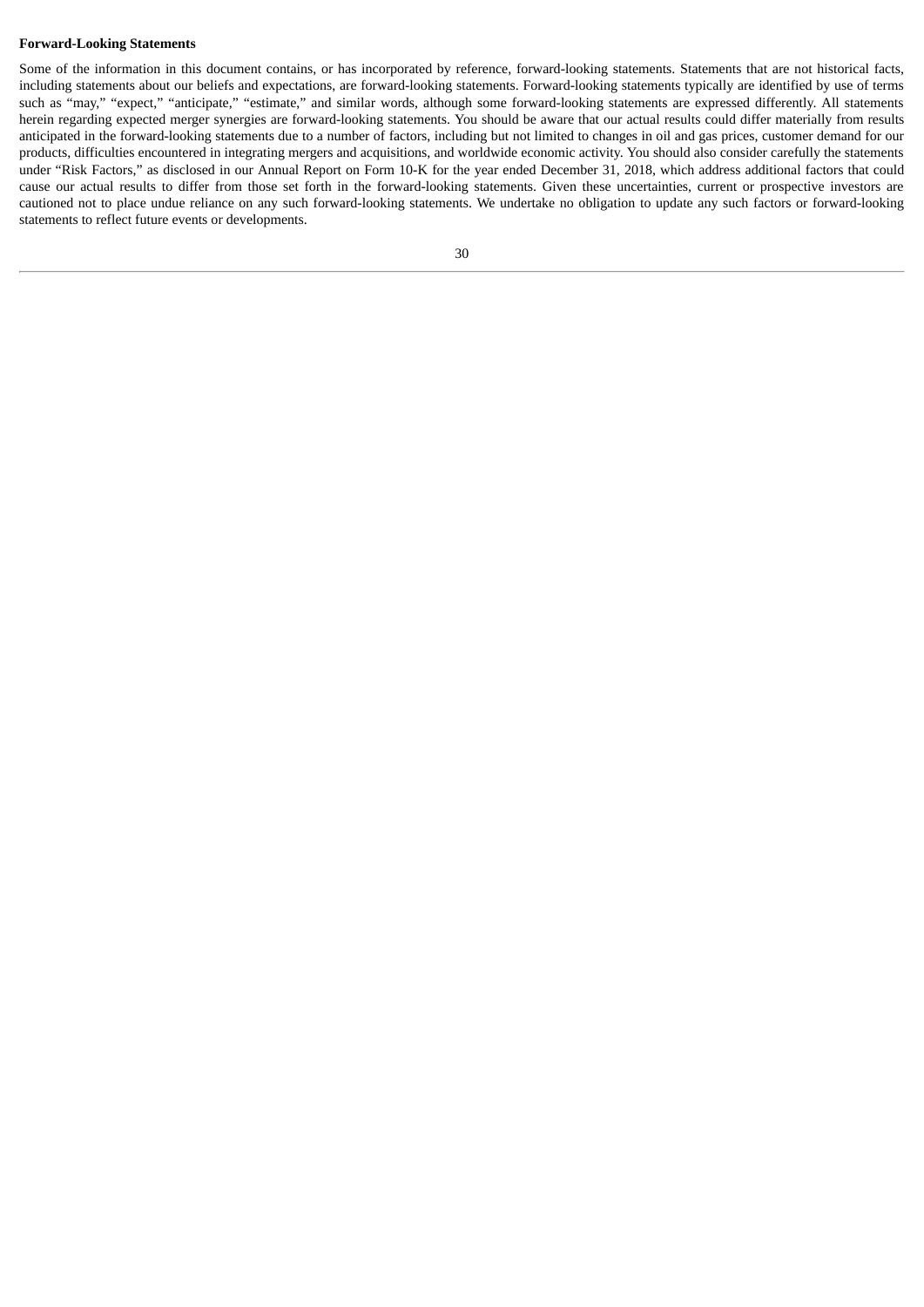#### **Item 3. Quantitative and Qualitative Disclosures About Market Risk**

We are exposed to changes in foreign currency exchange rates and interest rates. Additional information concerning each of these matters follows:

#### *Foreign Currency Exchange Rates*

We have extensive operations in foreign countries. The net assets and liabilities of these operations are exposed to changes in foreign currency exchange rates, although such fluctuations generally do not affect income since their functional currency is typically the local currency. These operations also have net assets and liabilities not denominated in the functional currency, which exposes us to changes in foreign currency exchange rates that impact income. We recorded a foreign exchange loss in our income statement of approximately \$12 million in the first six months of 2019, compared to approximately \$19 million in the same period of the prior year. The gains and losses are primarily due to exchange rate fluctuations related to monetary asset balances denominated in currencies other than the functional currency and adjustments to our hedged positions as a result of changes in foreign currency exchange rates. Currency exchange rate fluctuations may create losses in future periods to the extent we maintain net monetary assets and liabilities not denominated in the functional currency of the countries using the local currency as their functional currency.

Some of our revenues in foreign countries are denominated in U.S. dollars, and therefore, changes in foreign currency exchange rates impact our earnings to the extent that costs associated with those U.S. dollar revenues are denominated in the local currency. Similarly, some of our revenues are denominated in foreign currencies, but have associated U.S. dollar costs, which also give rise to foreign currency exchange rate exposure. In order to mitigate that risk, we may utilize foreign currency forward contracts to better match the currency of our revenues and associated costs. We do not use foreign currency forward contracts for trading or speculative purposes.

The Company had other financial market risk sensitive instruments denominated in foreign currencies for transactional exposures totaling \$82 million and translation exposures totaling \$143 million as of June 30, 2019 excluding trade receivables and payables, which approximate fair value. These market risk sensitive instruments consisted of cash balances and overdraft facilities. The Company estimates that a hypothetical 10 percent movement of all applicable foreign currency exchange rates on the transactional exposures financial market risk sensitive instruments could affect net income by \$7 million and the translational exposures financial market risk sensitive instruments could affect the future fair value by \$17 million.

The counterparties to forward contracts are major financial institutions. The credit ratings and concentration of risk of these financial institutions are monitored on a continuing basis. In the event that the counterparties fail to meet the terms of a foreign currency contract, our exposure is limited to the foreign currency rate differential.

#### *Interest Rate Risk*

At June 30, 2019, long term borrowings consisted \$1,395 million in 2.60% Senior Notes and \$1,088 million in 3.95% Senior Notes. At June 30, 2019, there were no commercial paper borrowings and no outstanding letters of credit issued under the credit facility, resulting in \$3.0 billion of funds available under this credit facility. Occasionally a portion of borrowings under our credit facility could be denominated in multiple currencies which could expose us to market risk with exchange rate movements. These instruments carry interest at a pre-agreed upon percentage point spread from either LIBOR, NIBOR or CDOR, or at the U.S. prime rate. Under our credit facility, we may, at our option, fix the interest rate for certain borrowings based on a spread over LIBOR, NIBOR or CDOR for 30 days to six months. Our objective is to maintain a portion of our debt in variable rate borrowings for the flexibility obtained regarding early repayment without penalties and lower overall cost as compared with fixed-rate borrowings.

#### **Item 4. Controls and Procedures**

As of the end of the period covered by this report, we carried out an evaluation, under the supervision and with the participation of the Company's management, including the Company's Chief Executive Officer and Chief Financial Officer, of the effectiveness of the design and operation of the Company's disclosure controls and procedures. The Company's disclosure controls and procedures are designed to provide reasonable assurance that the information required to be disclosed by the Company in the reports it files under the Exchange Act is accumulated and communicated to the Company's management, including the Company's Chief Executive Officer and Chief Financial Officer, as appropriate, to allow timely decisions regarding required disclosures and is recorded, processed, summarized and reported within the time period specified in the rules and forms of the Securities and Exchange Commission. Based upon that evaluation, the Company's Chief Executive Officer and Chief Financial Officer concluded that the Company's disclosure controls and procedures are effective as of the end of the period covered by this report at a reasonable assurance level.

There has been no change in our internal control over financial reporting (as defined in Rule 13a-15(f) under the Exchange Act) that occurred during our last fiscal quarter that has materially affected, or is reasonably likely to materially affect, our internal control over financial reporting.

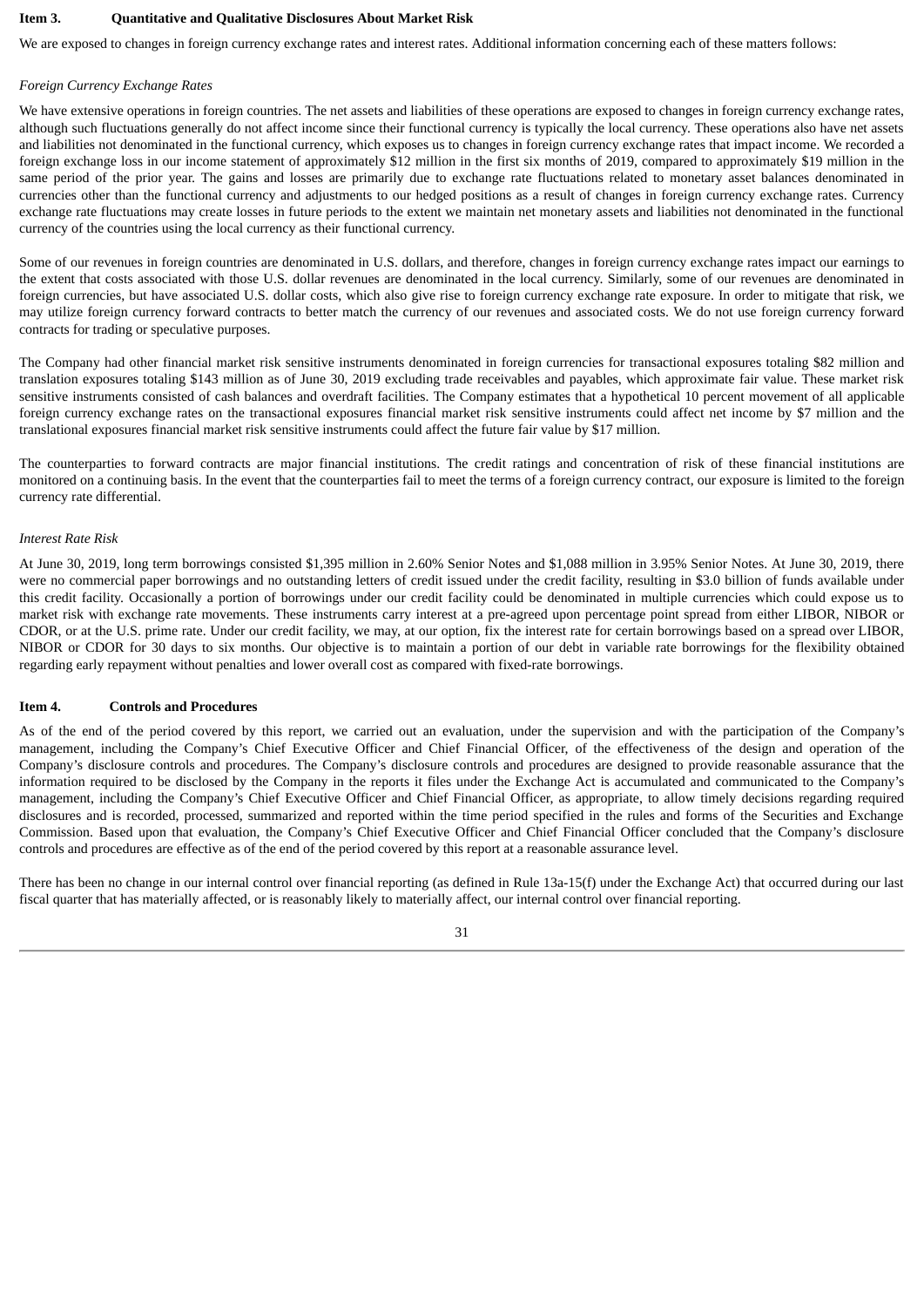## **PART II - OTHER INFORMATION**

## **Item 1A. Risk Factors**

As of the date of this filing, the Company and its operations continue to be subject to the risk factors previously disclosed in Part I, Item 1A "Risk Factors" in our 2018 Annual Report on Form 10-K.

## **Item 4. Mine Safety Disclosures**

Information regarding mine safety and other regulatory actions at our mines is included in Exhibit 95 to this Form 10-Q.

## **Item 6. Exhibits**

Reference is hereby made to the Exhibit Index commencing on page 33-34.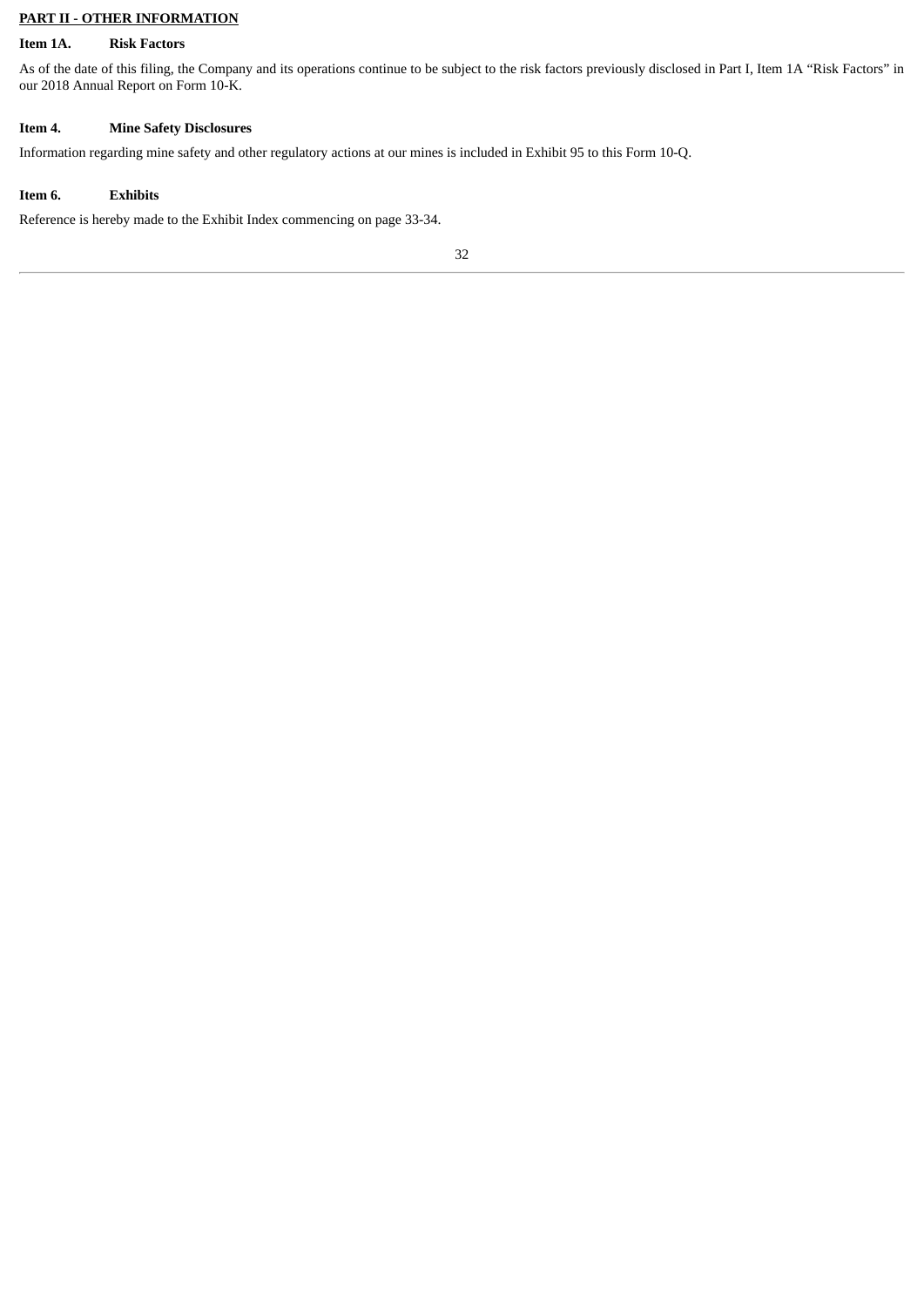## **INDEX TO EXHIBITS**

| (a)     | Exhibits                                                                                                                                                                                                                                                                            |
|---------|-------------------------------------------------------------------------------------------------------------------------------------------------------------------------------------------------------------------------------------------------------------------------------------|
| 3.1     | Fifth Amended and Restated Certificate of Incorporation of National Oilwell Varco, Inc. (Exhibit 3.1) (1)                                                                                                                                                                           |
| 3.2     | Amended and Restated By-laws of National Oilwell Varco, Inc. (Exhibit 3.1) (2)                                                                                                                                                                                                      |
| 10.1    | Credit Agreement, dated as of June 27, 2017, among National Oilwell Varco, Inc., the financial institutions signatory thereto, including Wells<br>Fargo Bank, N.A., in its capacity, among others, as Administrative Agent, Co-Lead Arranger and Joint Book Runner (Exhibit 3.1)(2) |
| 10.2    | National Oilwell Varco, Inc. 2018 Long-Term Incentive Plan, as amended and restated. (4)*                                                                                                                                                                                           |
| 10.3    | Form of Employee Stock Option Agreement. (Exhibit 10.1) (5)                                                                                                                                                                                                                         |
| 10.4    | Form of Non-Employee Director Stock Option Agreement. (Exhibit 10.2) (5)                                                                                                                                                                                                            |
| 10.5    | Form of Performance-Based Restricted Stock. (18 Month) Agreement (Exhibit 10.1) (6)                                                                                                                                                                                                 |
| 10.6    | Form of Performance-Based Restricted Stock. (36 Month) Agreement (Exhibit 10.2) (6)                                                                                                                                                                                                 |
| 10.7    | Form of Performance Award Agreement (Exhibit 10.1) (7)                                                                                                                                                                                                                              |
| 10.8    | Form of Executive Employment Agreement. (Exhibit 10.1) (8)                                                                                                                                                                                                                          |
| 10.9    | Form of Executive Severance Agreement. (Exhibit 10.2) (8)                                                                                                                                                                                                                           |
| 10.10   | Form of Employee Nonqualified Stock Option Grant Agreement (9)                                                                                                                                                                                                                      |
| 10.11   | Form of Restricted Stock Agreement (9)                                                                                                                                                                                                                                              |
| 10.12   | Form of Performance Award Agreement (9)                                                                                                                                                                                                                                             |
| 10.13   | Form of Employee Nonqualified Stock Option Grant Agreement (2019) (10)                                                                                                                                                                                                              |
| 10.14   | Form on Restricted Stock Agreement (2019) (10)                                                                                                                                                                                                                                      |
| 10.15   | Form of Performance Award Agreement (2019) (10)                                                                                                                                                                                                                                     |
| 31.1    | Certification pursuant to Rule 13a-14a and Rule 15d-14(a) of the Securities and Exchange Act, as amended.                                                                                                                                                                           |
| 31.2    | Certification pursuant to Rule 13a-14a and Rule 15d-14(a) of the Securities and Exchange Act, as amended.                                                                                                                                                                           |
| 32.1    | Certification pursuant to Section 906 of the Sarbanes-Oxley Act of 2002.                                                                                                                                                                                                            |
| 32.2    | Certification pursuant to Section 906 of the Sarbanes-Oxley Act of 2002.                                                                                                                                                                                                            |
| 95      | Mine Safety Information pursuant to section 1503 of the Dodd-Frank Act.                                                                                                                                                                                                             |
| 101.INS | XBRL Instance Document - the instance document does not appear in the Interactive Data File because its XBRL tags are embedded within the<br>Inline XBRL document.                                                                                                                  |
| 101.SCH | XBRL Taxonomy Extension Schema Document                                                                                                                                                                                                                                             |
| 101.CAL | XBRL Taxonomy Extension Calculation Linkbase Document                                                                                                                                                                                                                               |
| 101.DEF | XBRL Taxonomy Extension Definition Linkbase Document                                                                                                                                                                                                                                |
| 101.LAB | XBRL Taxonomy Extension Label Linkbase Document                                                                                                                                                                                                                                     |
| 101.PRE | XBRL Taxonomy Extension Presentation Linkbase Document                                                                                                                                                                                                                              |
| *       | Compensatory plan or arrangement for management or others.                                                                                                                                                                                                                          |
| (1)     | Filed as an Exhibit to our Quarterly Report on Form 10-Q filed on August 5, 2011.                                                                                                                                                                                                   |
| (2)     | Filed as an Exhibit to our Current Report on Form 8-K filed on August 11, 2017.                                                                                                                                                                                                     |
| (3)     | Filed as an Exhibit to our Current Report on Form 8-K filed on June 28, 2017                                                                                                                                                                                                        |
| (4)     | Filed as Appendix I to our Proxy Statement filed on April 15, 2019.                                                                                                                                                                                                                 |
| (5)     | Filed as an Exhibit to our Current Report on Form 8-K filed on February 23, 2006.                                                                                                                                                                                                   |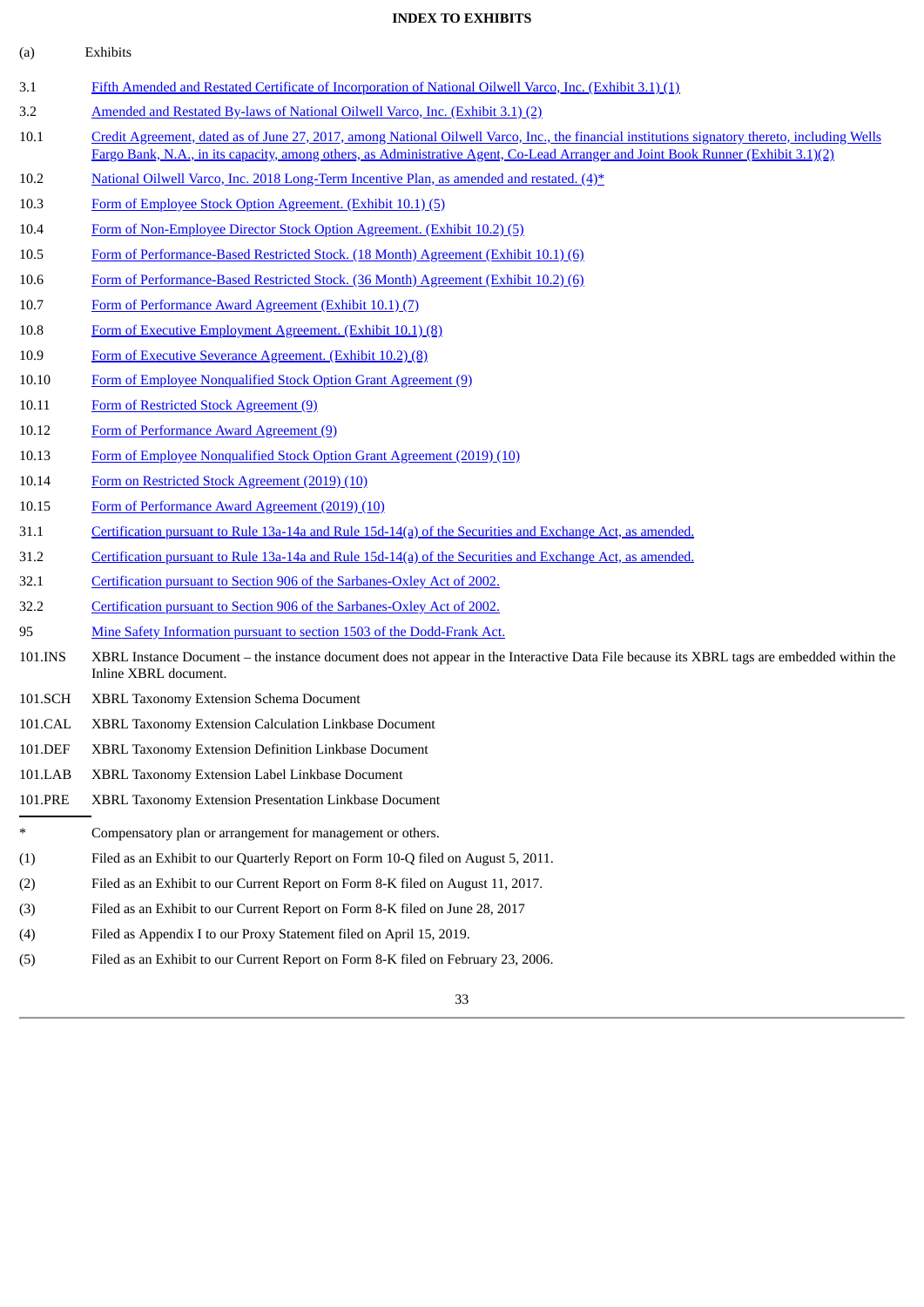- (6) Filed as an Exhibit to our Current Report on Form 8-K filed on March 27, 2007.
- (7) Filed as an Exhibit to our Current Report on Form 8-K filed on March 27, 2013.
- (8) Filed as an Exhibit to our Current Report on Form 8-K filed on November 21, 2017.
- (9) Filed as an Exhibit to our Current Report on Form 8-K filed on February 26, 2016.
- (10) Filed as an Exhibit to our Quarterly Report on Form 10-Q filed on April 26, 2019.

We hereby undertake, pursuant to Regulation S-K, Item 601(b), paragraph (4) (iii), to furnish to the U.S. Securities and Exchange Commission, upon request, all constituent instruments defining the rights of holders of our long-term debt not filed herewith.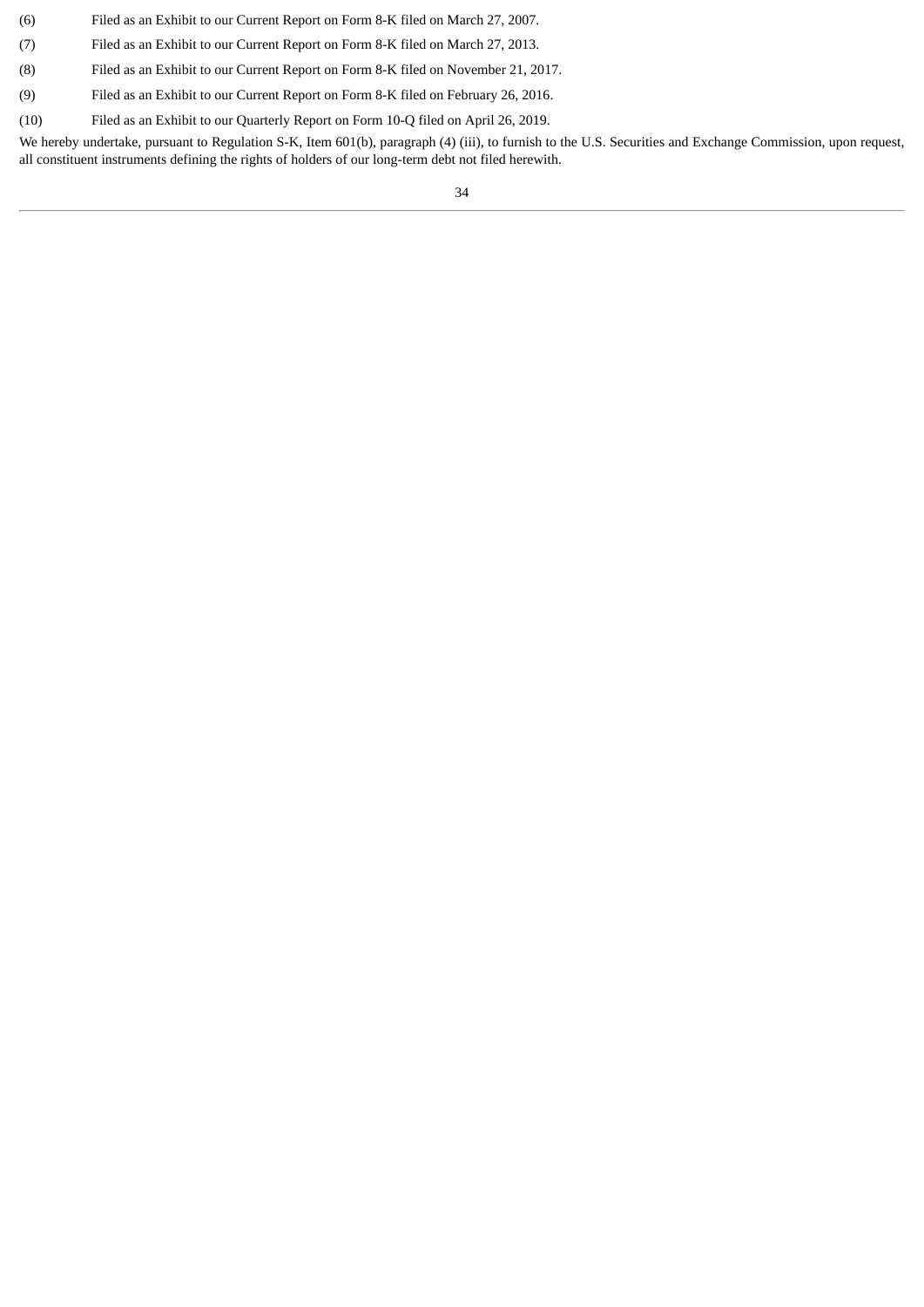## **SIGNATURE**

Pursuant to the requirements of the Securities Exchange Act of 1934, the registrant has duly caused this report to be signed on its behalf by the undersigned thereunto duly authorized.

Date: July 30, 2019 *By: /s/ Scott K. Duff*

Scott K. Duff Vice President, Corporate Controller & Chief Accounting Officer (Duly Authorized Officer, Principal Accounting Officer)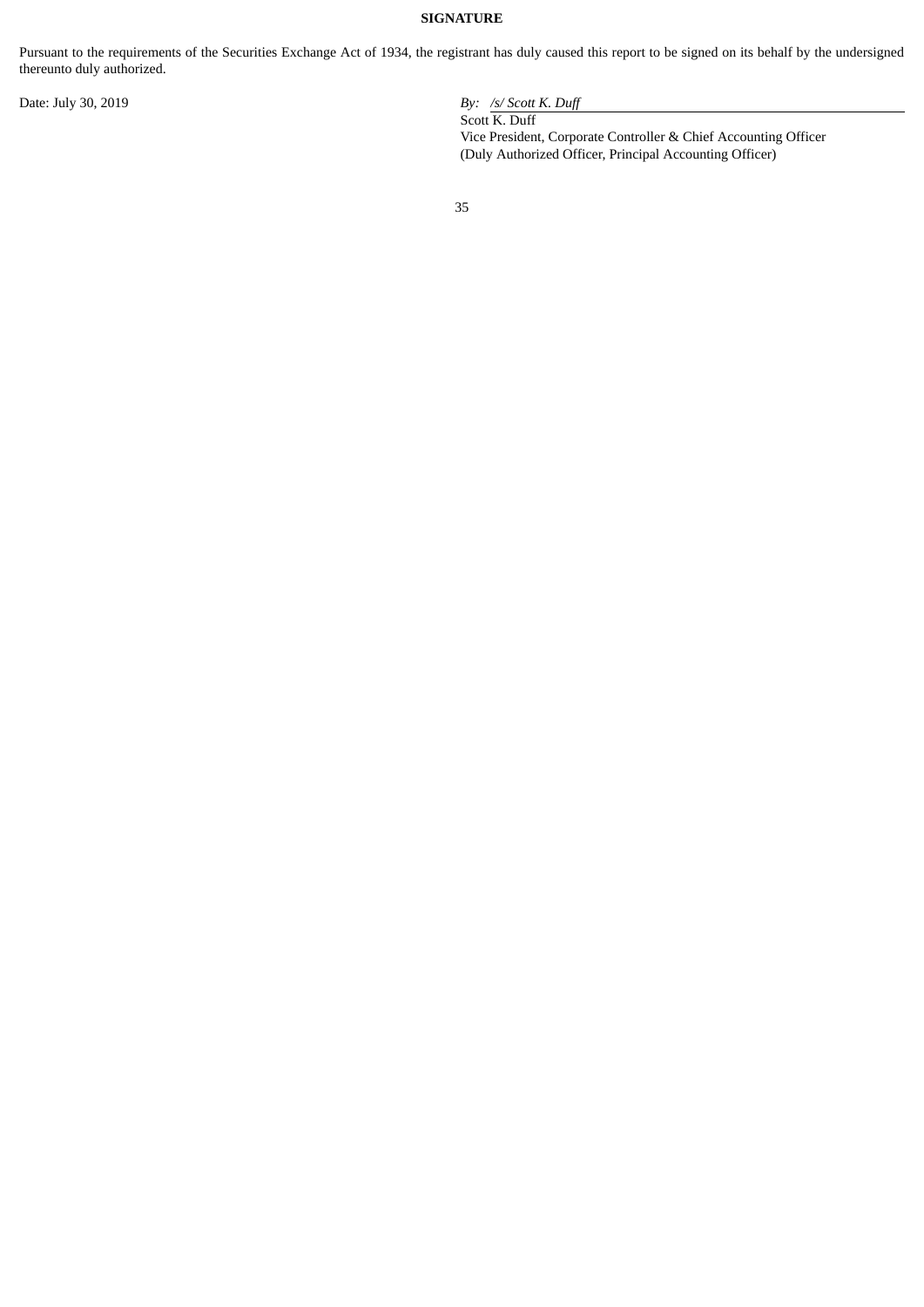## **CERTIFICATION**

<span id="page-35-0"></span>I, Clay C. Williams, certify that:

1. I have reviewed this quarterly report on Form 10-Q of National Oilwell Varco, Inc.;

2. Based on my knowledge, this report does not contain any untrue statement of a material fact or omit to state a material fact necessary to make the statements made, in light of the circumstances under which such statements were made, not misleading with respect to the period covered by this report;

3. Based on my knowledge, the financial statements, and other financial information included in this report, fairly present in all material respects the financial condition, results of operations and cash flows of the registrant as of, and for, the periods presented in this report;

4. The registrant's other certifying officer and I are responsible for establishing and maintaining disclosure controls and procedures (as defined in Exchange Act Rules 13a-15(e) and 15d-15(e)) and internal control over financial reporting (as defined in Exchange Act Rules 13a-15(f) and 15d-15(f)) for the registrant and have:

a) Designed such disclosure controls and procedures, or caused such disclosure controls and procedures to be designed under our supervision, to ensure that material information relating to the registrant, including its consolidated subsidiaries, is made known to us by others within those entities, particularly during the period in which this report is being prepared;

b) Designed such internal control over financial reporting, or caused such internal control over financial reporting to be designed under our supervision, to provide reasonable assurance regarding the reliability of financial reporting and the preparation of financial statements for external purposes in accordance with generally accepted accounting principles;

c) Evaluated the effectiveness of the registrant's disclosure controls and procedures and presented in this report our conclusions about the effectiveness of the disclosure controls and procedures, as of the end of the period covered by this report based on such evaluation; and

d) Disclosed in this report any change in the registrant's internal control over financial reporting that occurred during the registrant's most recent fiscal quarter (the registrant's fourth fiscal quarter in the case of an annual report) that has materially affected, or is reasonably likely to materially affect, the registrant's internal control over financial reporting; and

5. The registrant's other certifying officer and I have disclosed, based on our most recent evaluation of internal control over financial reporting, to the registrant's auditors and the audit committee of registrant's board of directors (or persons performing the equivalent function):

a) All significant deficiencies and material weaknesses in the design or operation of internal control over financial reporting which are reasonably likely to adversely affect the registrant's ability to record, process, summarize and report financial information; and

b) Any fraud, whether or not material, that involves management or other employees who have a significant role in the registrant's internal control over financial reporting.

Date: July 30, 2019

*By: /s/ Clay C. Williams* Clay C. Williams Chairman, President and Chief Executive Officer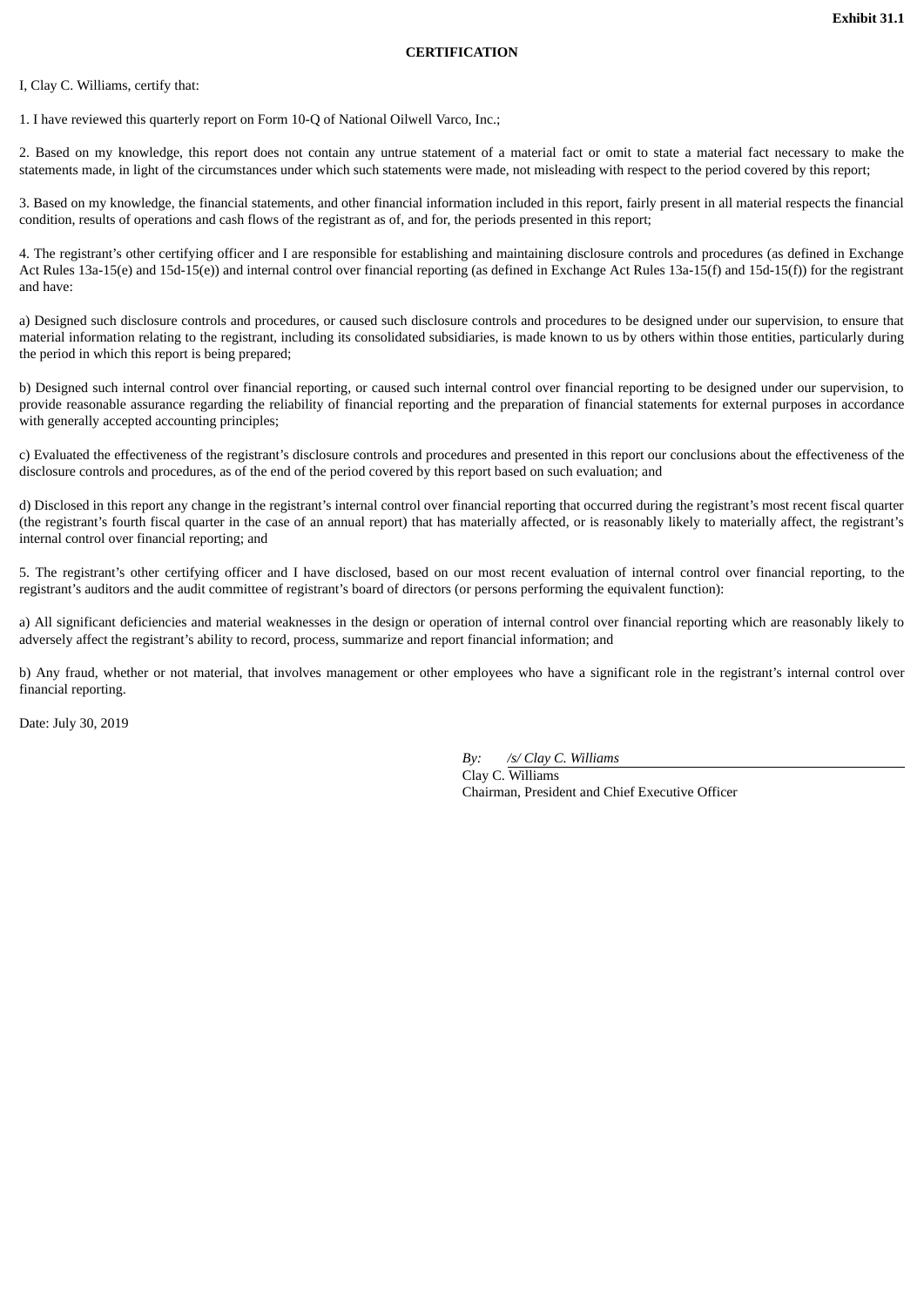## **CERTIFICATION**

<span id="page-36-0"></span>I, Jose A. Bayardo, certify that:

1. I have reviewed this quarterly report on Form 10-Q of National Oilwell Varco, Inc.;

2. Based on my knowledge, this report does not contain any untrue statement of a material fact or omit to state a material fact necessary to make the statements made, in light of the circumstances under which such statements were made, not misleading with respect to the period covered by this report;

3. Based on my knowledge, the financial statements, and other financial information included in this report, fairly present in all material respects the financial condition, results of operations and cash flows of the registrant as of, and for, the periods presented in this report;

4. The registrant's other certifying officer and I are responsible for establishing and maintaining disclosure controls and procedures (as defined in Exchange Act Rules 13a-15(e) and 15d-15(e)) and internal control over financial reporting (as defined in Exchange Act Rules 13a-15(f) and 15d-15(f)) for the registrant and have:

a) Designed such disclosure controls and procedures, or caused such disclosure controls and procedures to be designed under our supervision, to ensure that material information relating to the registrant, including its consolidated subsidiaries, is made known to us by others within those entities, particularly during the period in which this report is being prepared;

b) Designed such internal control over financial reporting, or caused such internal control over financial reporting to be designed under our supervision, to provide reasonable assurance regarding the reliability of financial reporting and the preparation of financial statements for external purposes in accordance with generally accepted accounting principles;

c) Evaluated the effectiveness of the registrant's disclosure controls and procedures and presented in this report our conclusions about the effectiveness of the disclosure controls and procedures, as of the end of the period covered by this report based on such evaluation; and

d) Disclosed in this report any change in the registrant's internal control over financial reporting that occurred during the registrant's most recent fiscal quarter (the registrant's fourth fiscal quarter in the case of an annual report) that has materially affected, or is reasonably likely to materially affect, the registrant's internal control over financial reporting; and

5. The registrant's other certifying officer and I have disclosed, based on our most recent evaluation of internal control over financial reporting, to the registrant's auditors and the audit committee of registrant's board of directors (or persons performing the equivalent function):

a) All significant deficiencies and material weaknesses in the design or operation of internal control over financial reporting which are reasonably likely to adversely affect the registrant's ability to record, process, summarize and report financial information; and

b) Any fraud, whether or not material, that involves management or other employees who have a significant role in the registrant's internal control over financial reporting.

Date: July 30, 2019

*By: /s/ Jose A. Bayardo* Jose A. Bayardo Senior Vice President and Chief Financial Officer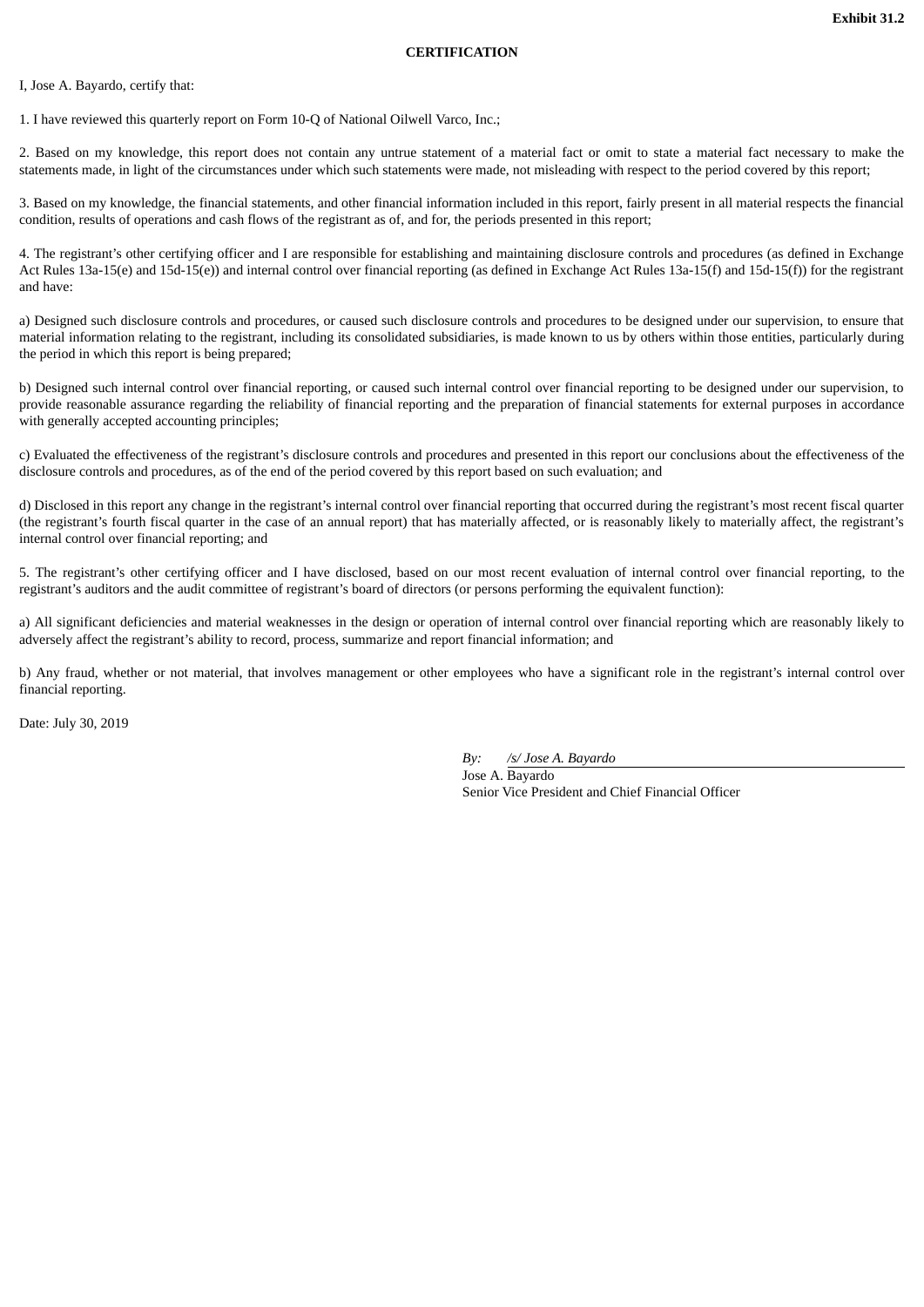## **CERTIFICATION PURSUANT TO SECTION 906 OF THE SARBANES-OXLEY ACT OF 2002**

<span id="page-37-0"></span>In connection with the Quarterly Report of National Oilwell Varco, Inc. (the "Company") on Form 10-Q for the period ending June 30, 2019 as filed with the Securities and Exchange Commission on the date hereof (the "Report"), the undersigned, Clay C. Williams, Chairman, President and Chief Executive Officer of the Company, hereby certifies, pursuant to 18 U.S.C. Section 1350, as adopted pursuant to Section 906 of the Sarbanes-Oxley Act of 2002, that:

(i) The Report fully complies with the requirements of Section 13(a) or 15(d) of the Securities Exchange Act of 1934; and

(ii) The information contained in the Report fairly presents, in all material respects, the financial condition and results of operations of the Company.

The certification is given to the knowledge of the undersigned.

| By:    | /s/ Clay C. Williams                            |
|--------|-------------------------------------------------|
| Name:  | Clay C. Williams                                |
| Title: | Chairman, President and Chief Executive Officer |
| Date:  | July 30, 2019                                   |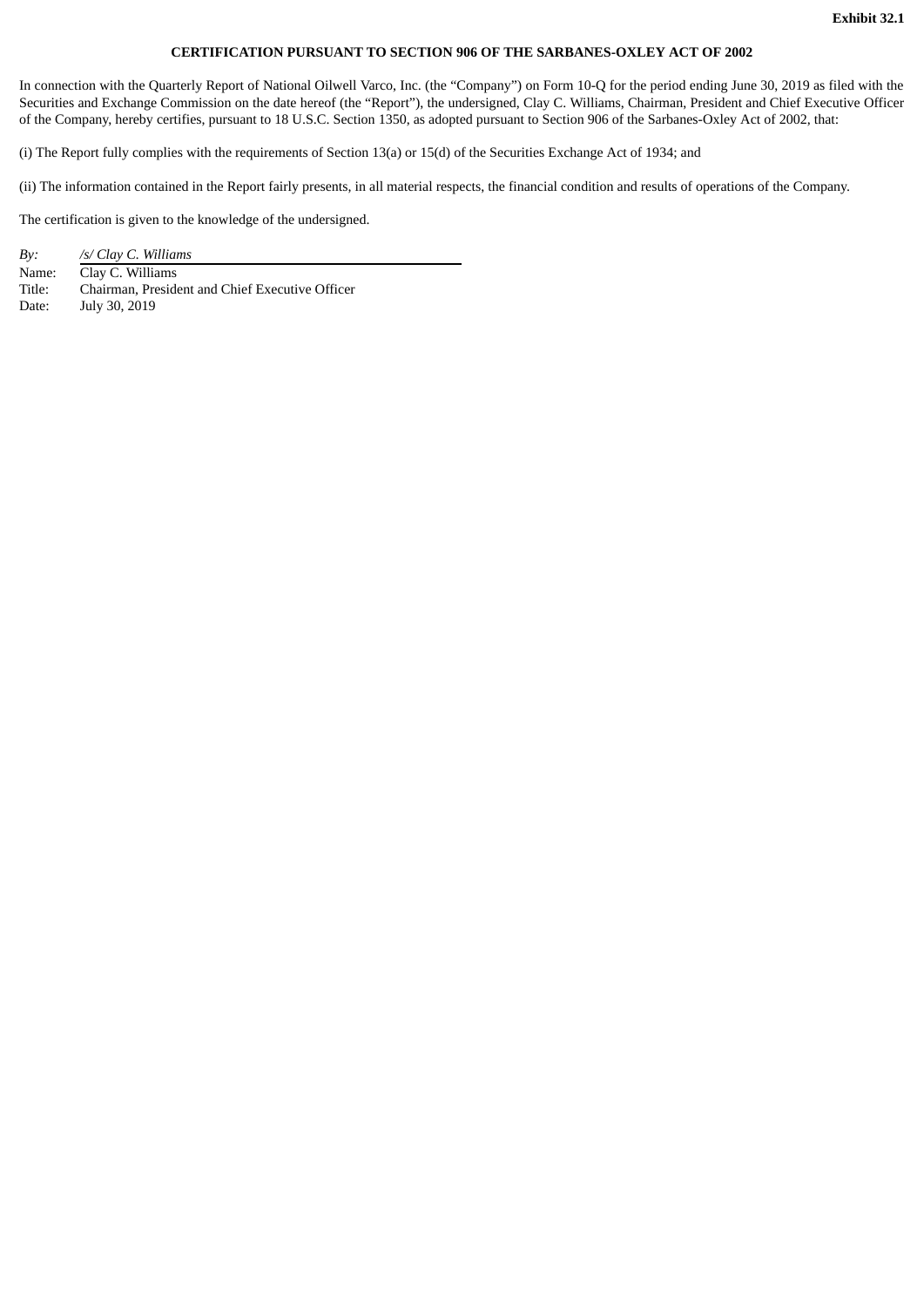#### **CERTIFICATION PURSUANT TO SECTION 906 OF THE SARBANES-OXLEY ACT OF 2002**

<span id="page-38-0"></span>In connection with the Quarterly Report of National Oilwell Varco, Inc. (the "Company") on Form 10-Q for the period ending June 30, 2019 as filed with the Securities and Exchange Commission on the date hereof (the "Report"), the undersigned, Jose A. Bayardo, Senior Vice President and Chief Financial Officer of the Company, hereby certifies, pursuant to 18 U.S.C. Section 1350, as adopted pursuant to Section 906 of the Sarbanes-Oxley Act of 2002, that:

(i) The Report fully complies with the requirements of Section 13(a) or 15(d) of the Securities Exchange Act of 1934; and

(ii) The information contained in the Report fairly presents, in all material respects, the financial condition and results of operations of the Company.

The certification is given to the knowledge of the undersigned.

*By: /s/ Jose A. Bayardo* Name: Jose A. Bayardo Title: Senior Vice President and Chief Financial Officer Date: July 30, 2019